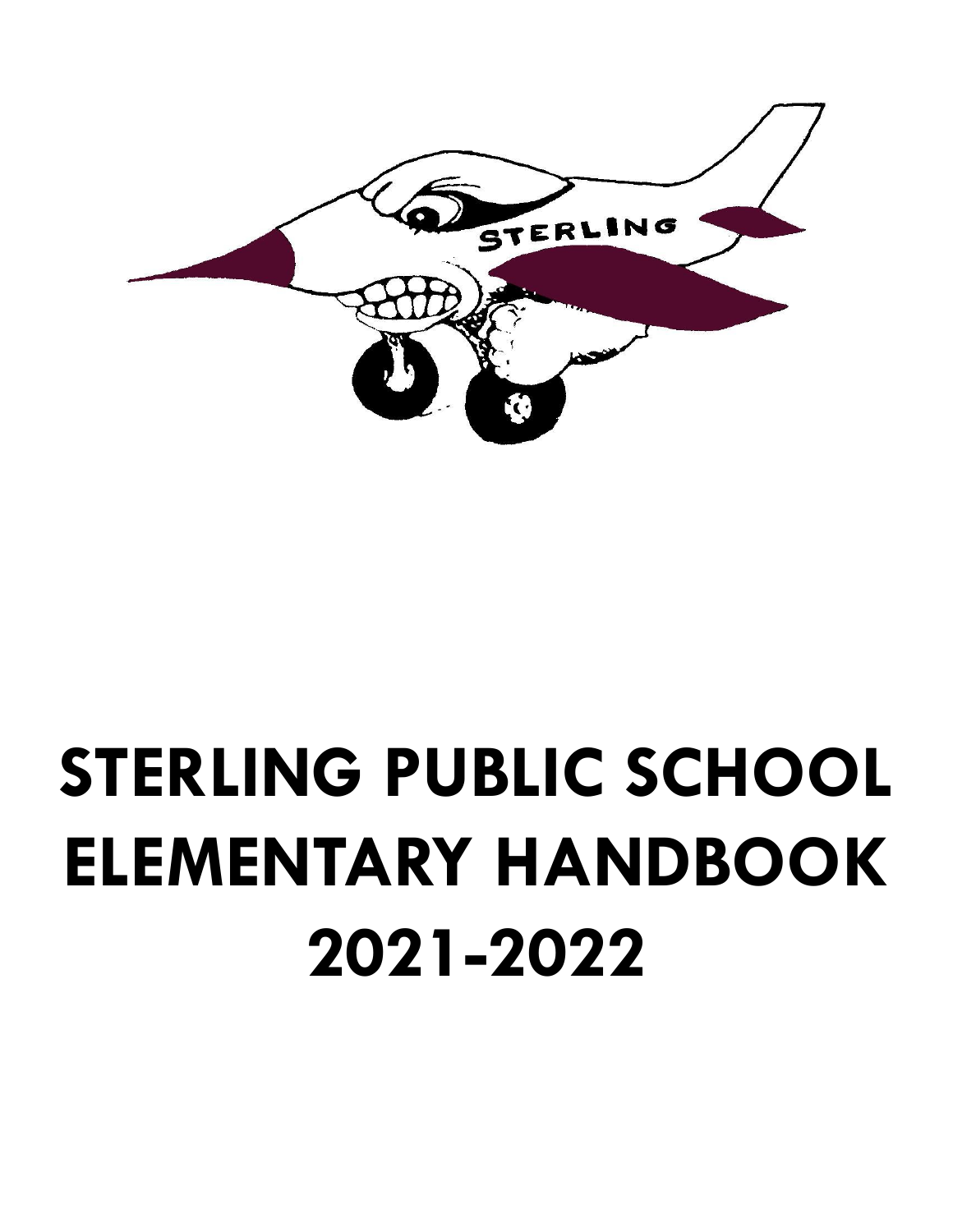| <b>FORWARD</b> |                       |  |
|----------------|-----------------------|--|
| ectior         | Intent of<br>Handbook |  |
|                |                       |  |

| Section 1            | School Calendar               |  |
|----------------------|-------------------------------|--|
| Section 2            | <b>School Hours</b>           |  |
| Section 3            | <b>School Closing</b>         |  |
| Section 4            | <b>School Schedules</b>       |  |
| Section 5            | <b>Bus Rules</b>              |  |
| Section 6            | Fire Drills - Disaster Drills |  |
| Section <sub>7</sub> | Video Surveillance            |  |

# **ARTICLE 2 - ATTENDANCE - ABSENCES**

| Section 1 | Attendance Policy                                     |  |
|-----------|-------------------------------------------------------|--|
| Section 2 | <b>Absence Notification</b>                           |  |
| Section 3 | Excused Absence Known in Advance                      |  |
| Section 4 | <b>Excessive Absenteeism</b>                          |  |
| Section 5 | Truancy                                               |  |
| Section 6 | Detention                                             |  |
| Section 7 | Emergency Exclusion - Board of Education Policy #6031 |  |

#### **ARTICLE 3 - DRESS CODE - HARASSMENT - CODE OF ETHICS**

| Section 1  | <b>Dress Code</b>                                               |  |
|------------|-----------------------------------------------------------------|--|
| Section 2  | Profanity                                                       |  |
| Section 3  | Fighting                                                        |  |
| Section 4  | <b>Disruptive Behavior</b>                                      |  |
| Section 5  | Alcoholic Beverages, Illicit Drugs, and Nicotine Products       |  |
| Section 6  | Defacement of School Property                                   |  |
| Section 7  | Water Guns, Spit Wads, Pea Shooters, etc.                       |  |
| Section 8  | Knives, Guns, and Weapons                                       |  |
| Section 9  | Audio/Visual Devices, Cell Phones, Etc.                         |  |
| Section 10 | Discrimination and Harassment - Board of Education Policy #5026 |  |
| Section 11 | Student Bullying - Board of Education Policy #5054              |  |
| Section 12 | <b>Standards and Sanctions</b>                                  |  |
| Section 13 | Student Discipline - Board of Education Policy #5035            |  |

# **ARTICLE 4 - MISCELLANEOUS**

| Section 1 | Flowers, Memorials, and Gifts        |  |
|-----------|--------------------------------------|--|
| Section 2 | <b>Gifts to Teachers</b>             |  |
| Section 3 | Classroom Visitation                 |  |
| Section 4 | <b>School Pictures and Yearbooks</b> |  |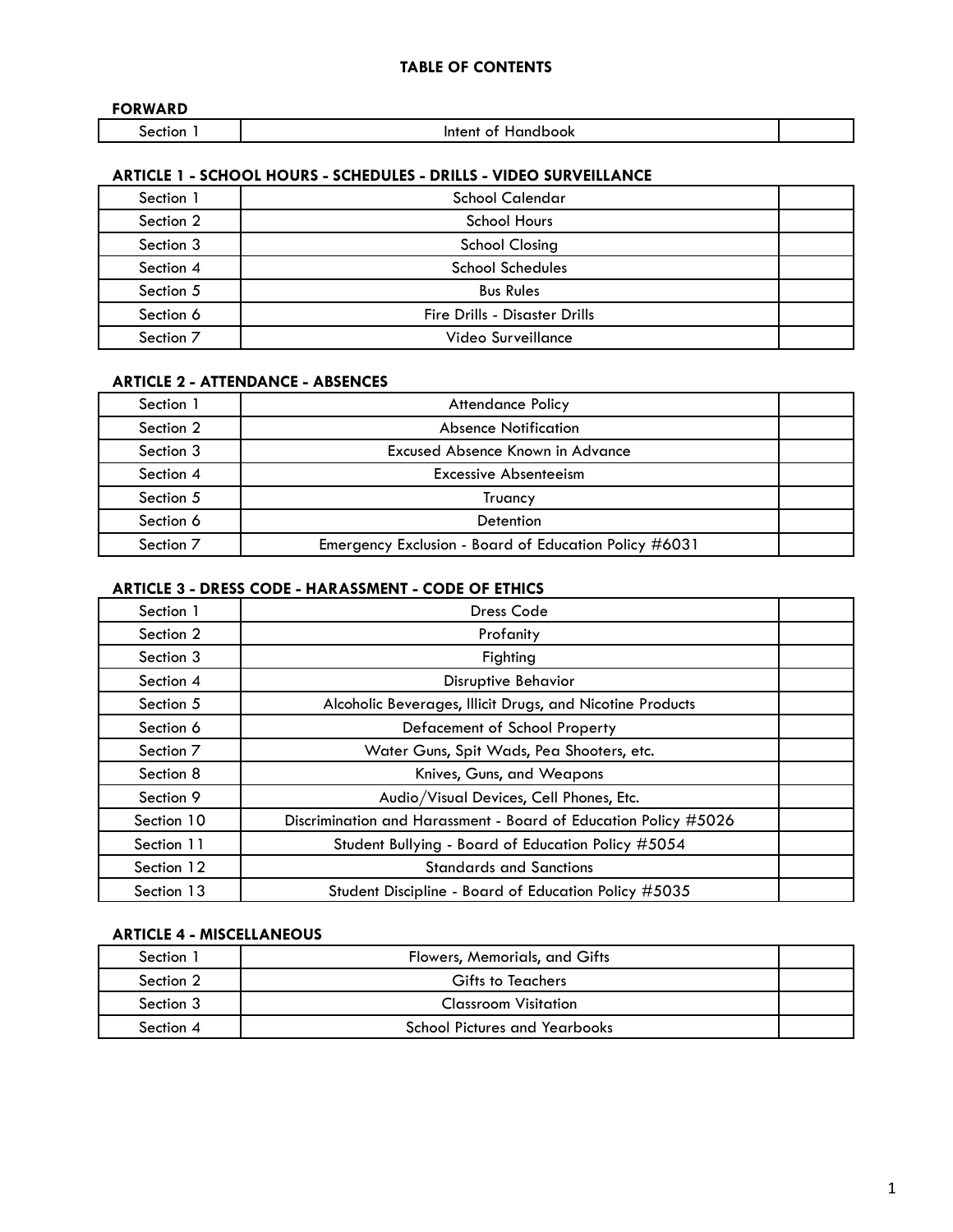## **ARTICLE 5 - HEALTH AND ACCIDENTS**

| Section 1 | <b>Birth Certificate Requirements</b>         |  |
|-----------|-----------------------------------------------|--|
| Section 2 | <b>Students with Health Concerns</b>          |  |
| Section 3 | Students Who Become III and/or Injured        |  |
| Section 4 | Physicals                                     |  |
| Section 5 | <b>Immunizations</b>                          |  |
| Section 6 | Asthma Protocol                               |  |
| Section 7 | Authorization for Prescription Medication     |  |
| Section 8 | Authorization for Non-Prescription Medication |  |
| Section 9 | Head Lice, Nits, and Bed Bugs                 |  |

# **ARTICLE 6 - USE OF SCHOOL FACILITY AND EQUIPMENT**

# **ARTICLE 7 - USE OF TRANSPORTATION BY STUDENTS**

| Section.  | Bicycles, Skateboards, and Shoes with Rollers |  |
|-----------|-----------------------------------------------|--|
| Section 2 | ∟rosswalk                                     |  |

## **ARTICLE 8 - ANNOUNCEMENTS - ASSEMBLIES - DRIVES FOR FUND**

| Section 1 | Announcements    |  |
|-----------|------------------|--|
| Section 2 | Communications   |  |
| Section 3 | Assemblies       |  |
| Section 4 | Drives for Funds |  |

## **ARTICLE 9 - SCHOOL MEALS - CAFETERIA RULES**

| Section 1 | <b>School Meals</b>     |  |
|-----------|-------------------------|--|
| Section 2 | School Lunch            |  |
| Section 3 | <b>School Breakfast</b> |  |
| Section 4 | Cafeteria Rules         |  |

## **ARTICLE 10 - LIBRARY AND GENERAL SCHOOL RULES**

| Section        | <b>Rules</b><br>Library |  |
|----------------|-------------------------|--|
| <b>nection</b> | layground Rules         |  |

# **ARTICLE 11 - STUDENT CONDUCT - RIGHTS - WITHDRAWAL**

| Section 1 | <b>Student Conduct</b>    |  |
|-----------|---------------------------|--|
| Section 2 | <b>Academic Integrity</b> |  |
| Section 3 | Stealing                  |  |
| Section 4 | Withdrawal from School    |  |
| Section 5 | <b>Permanent Records</b>  |  |

#### **ARTICLE 12 - ACTIVITIES - ELIGIBILITY - OTHER INFORMATION**

| Section 1 | <b>Student Fee Guidelines</b>                            |  |
|-----------|----------------------------------------------------------|--|
| Section 2 | Concussions Return to Learn                              |  |
| Section 3 | <b>Field Trips</b>                                       |  |
| Section 4 | <b>Sterling School Boosters Organizations</b>            |  |
| Section 5 | Copyright and Fair Use - Board of Education Policy #3020 |  |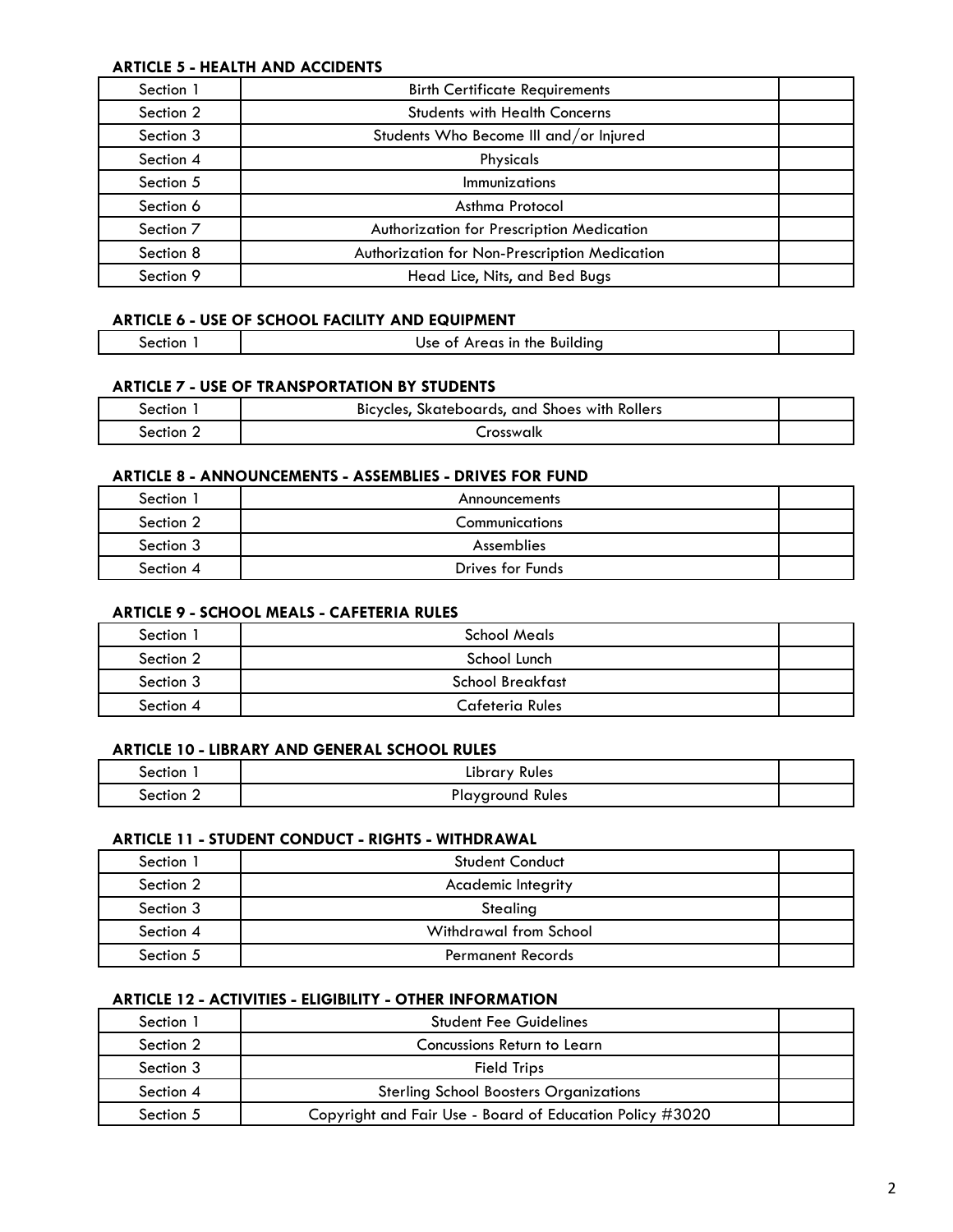## **ARTICLE 13 - INSTRUCTION - CURRICULUM**

| Section 1            | Registration                                            |  |
|----------------------|---------------------------------------------------------|--|
| Section 2            | <b>Grading System</b>                                   |  |
| Section 3            | <b>Report Cards</b>                                     |  |
| Section 4            | <b>Teacher Certification</b>                            |  |
| Section 5            | <b>Books and Supplies</b>                               |  |
| Section 6            | Home Study                                              |  |
| Section <sub>7</sub> | <b>Special Programs</b>                                 |  |
| Section 8            | Guidance                                                |  |
| Section 9            | How to See Your Counselor                               |  |
| Section 10           | Title1 - Parent Involvement Policy and Learning Compact |  |
| Section 11           | Speech and Language                                     |  |

## **ARTICLE 14 - STUDENT INTERNET AND COMPUTER ACCESS - BOARD OF EDUCATION POLICY #5037**

|           | Student Internet and Computer Access - Board of Education Policy #5037 |  |
|-----------|------------------------------------------------------------------------|--|
| Section 2 | Notice to Parents                                                      |  |

# **APPENDIX**

| Appendix A                                  |  |
|---------------------------------------------|--|
| Appendix B                                  |  |
| Appendix C                                  |  |
| Appendix D                                  |  |
| School - Parent - Student Compact 2020-2021 |  |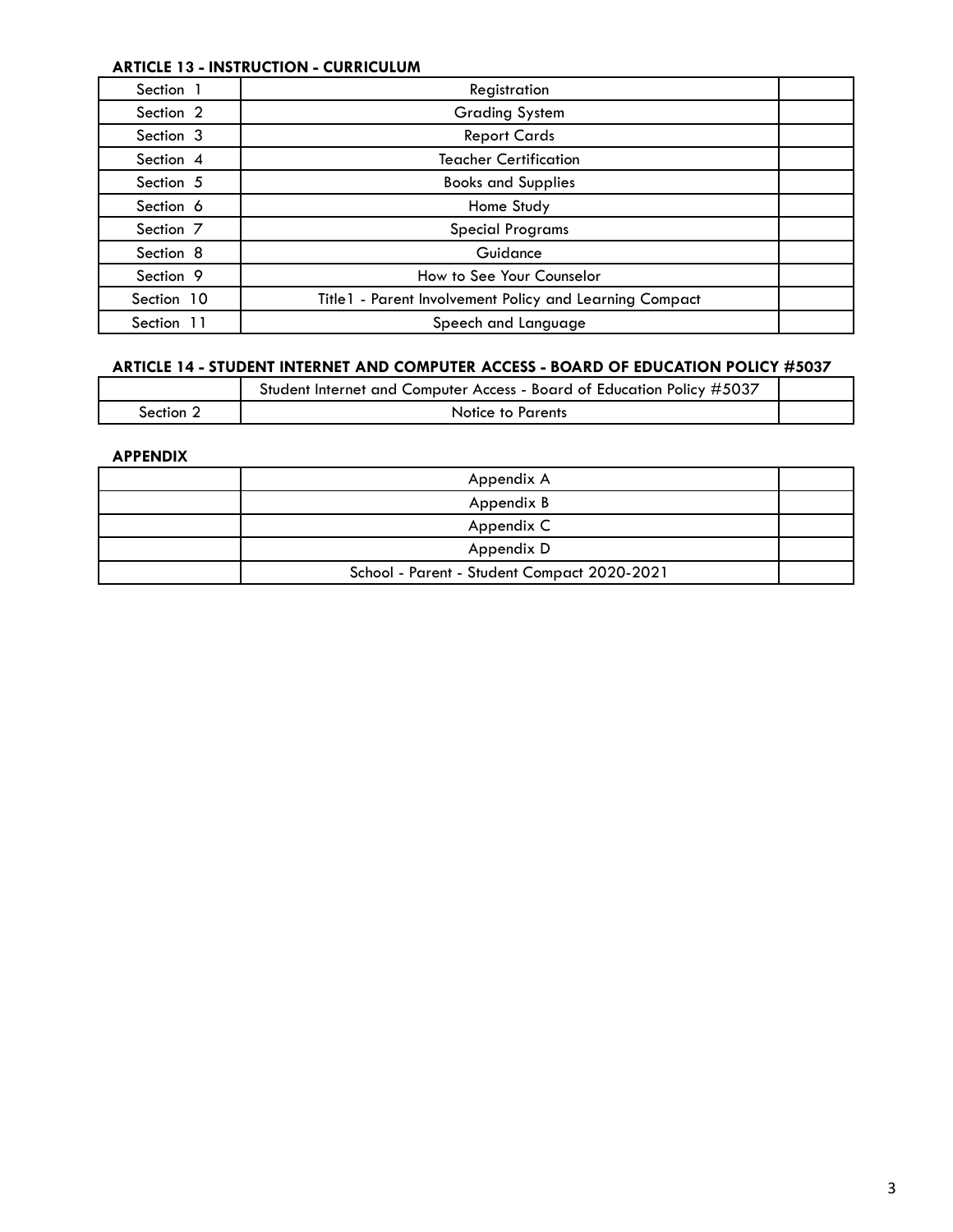#### **FORWARD**

#### **Section 1 Intent of Handbook**

Welcome to Sterling Public Schools. Sterling has a tradition of providing a quality educational program. This tradition is based on the efforts and accomplishments of the staff, students, parents, and patrons that make up the Sterling Public School. The Sterling Staff is dedicated to teaching so that all students learn. Together with you, we will strive to provide the best education for each and every student at Sterling Public School. This handbook has been compiled to inform you of procedures and programs at Sterling Elementary. Our goal is to make this a convenient and practical guide. You should take the time to read it and keep it all year. Each student is responsible for becoming familiar with the handbook and knowing the information contained in it. Parents are encouraged to use this handbook as a resource and to assist their child in following the rules contained in it.

Although the information found in this handbook is detailed and specific on many topics, the handbook is not intended to be all encompassing so as to cover every situation and circumstance that may arise, during any school day or school year. This handbook does not create a "contract." The administration reserves the right to make decisions and make rule revisions at any time to implement the educational program and to assure the wellbeing of all students. The administration will be responsible for interpreting the rules contained in the handbook. Should a situation or circumstance arise that is not specifically covered in this handbook, the administration will make a decision based upon all applicable school district policies, and state and federal statutes and regulations.

The rules and standards in this brochure apply to all school buildings or any school grounds during, immediately before or immediately after school hours. They also apply to any school-sponsored functions or events whether on or off school grounds. This handbook does not define all types and aspects of student conduct. However, the Board of Education has the responsibility to set forth policies, rules and regulations to help students conduct themselves in a proper manner as good citizens of the school community.

#### **Notice of Nondiscrimination**

The school district does not discriminate on the basis of race, color, national origin, sex, disability, or age in its programs and activites and provides equal access to the Boy Scouts and other designated youth groups. The following person has been designated to handle inquiries regarding the nondiscrimination policies:

| Name:      | Adrian Allen                     |
|------------|----------------------------------|
| Title:     | Superintendent                   |
| Address:   | 250 Main St, Sterling, NE 68443  |
| Telephone: | 402-866-4761 x102                |
| E-mail:    | aallen@sterlingpublicschools.com |

For further information on notice of nondiscrimination, visit <http://wdcrobcolp01.ed.gov/CFAPPS/OCR/contactus.cfm> for the address and phone number of the office that serves your area or call 1-800-421-3481.

For additional prohibited discrimination and related information, please review School District Policy 3053 - Nondiscrimination.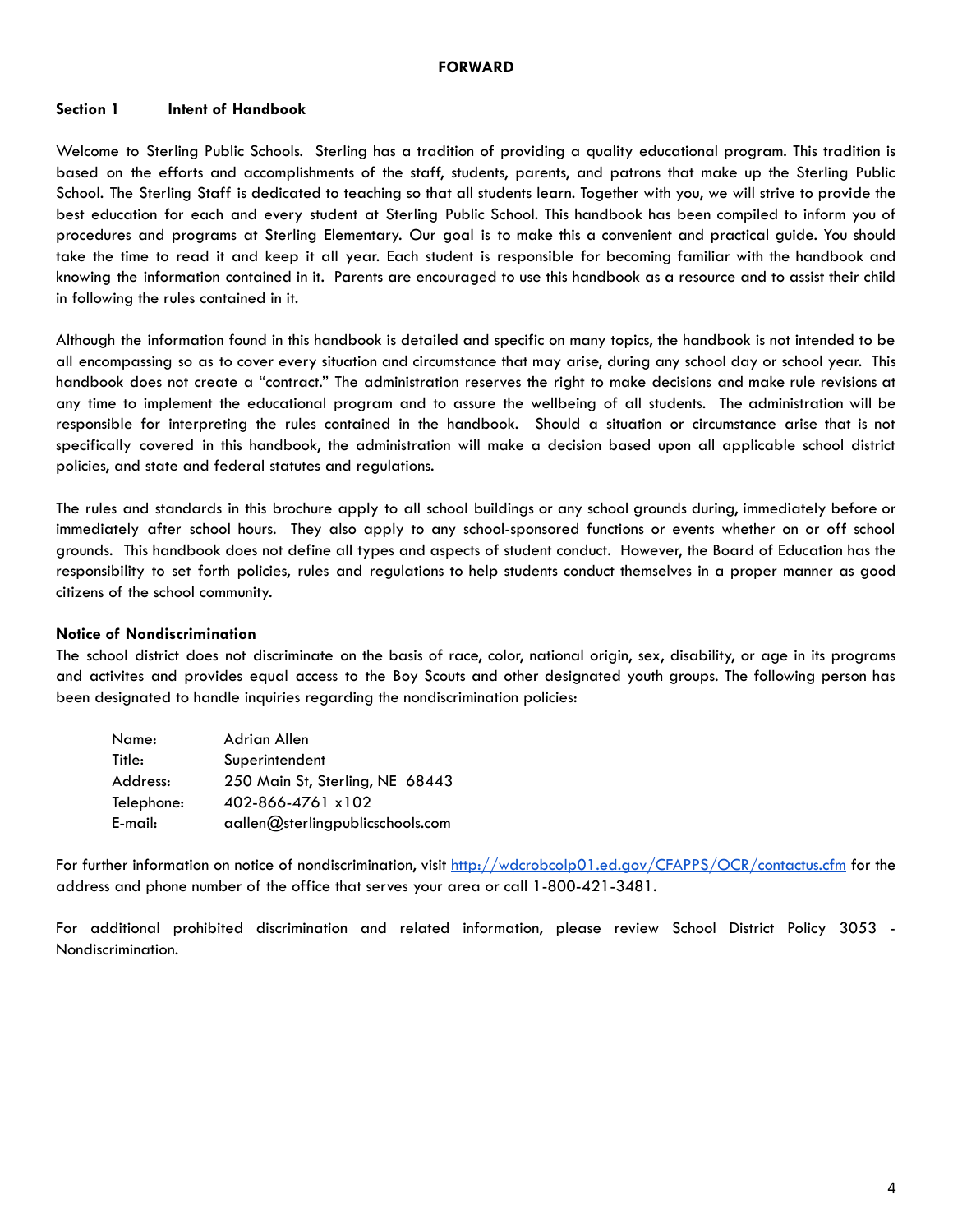## **Section 1 School Calendar**

A master school activities calendar will be kept in the Principal's office giving dates of all school sponsored events. All approved events are to be placed on this official calendar by the Principal. Sponsors must get permission and assigned date, through the Principal, for class or organizational meetings or functions before it will be put on the master calendar.

Dates will be placed on the calendar in the following order:

- 1. Conference activities take precedence over all activities
- 2. Academic activities
- 3. Meetings and practice times
- 4. Two activities may be scheduled on the same date as long as times do not conflict

## **Section 2 School Hours**

Children may begin arriving on the school grounds at 7:45 a.m. No supervision of children is present until this time. When students arrive, if they are eating breakfast they should immediately report to the cafeteria. Students not eating breakfast need to immediately report to the gym. Students not riding the buses are not to come to school before the time the building is opened unless they are to be under the supervision of a teacher.

Students are not permitted to remain in the building after school has been dismissed unless they are in a specific room under the supervision of a teacher or participating in an extracurricular activity.

No student is to leave the building during the hours that school is in session without an excuse from the parent and permission granted by the Principal. Students must sign in and out of the building by the front office.

## **Section 3 School Closing**

It is the intention to have school each day scheduled. However, on occasion we may have power failure, mechanical breakdowns, or weather conditions that may cause the closing of the school. **WHEN SCHOOL IS TO BE CLOSED DUE TO WEATHER, IT WILL BE CLOSED FOR EVERYONE. IF THE PROBLEM IS A BUILDING PROBLEM, CLOSING MAY PERTAIN ONLY TO THE PORTION OF THE SCHOOL BUILDING AFFECTED. KOLN-TV, KLKN-TV, and KETV will carry the announcement along with our own Automated Messaging Service, school Facebook page, and website.**

When school is to be called off for the day, we will try to have this information posted by 6:00 a.m. When it becomes necessary to close school during the day, notification of dismissal time will be communicated in the same way as soon as the decision is reached.

*Parents may decide to keep their children at home in inclement weather because of personal circumstances.*

#### **Section 4 School Schedules**

Regular Schedule - 8:00a.m. - 3:37p.m.

| 10:00a.m.<br>Late Start - |          | $\sim$<br>Early.<br>∪ut<br>p.m.<br>:ა/<br>$\sim$ |         | Noon Dismissal (no lunch) |       |
|---------------------------|----------|--------------------------------------------------|---------|---------------------------|-------|
| First Bell                | 9:55a.m. | - -<br>Bell<br><b>First</b>                      | :55a.m. | --<br>First Bell          | .5a.m |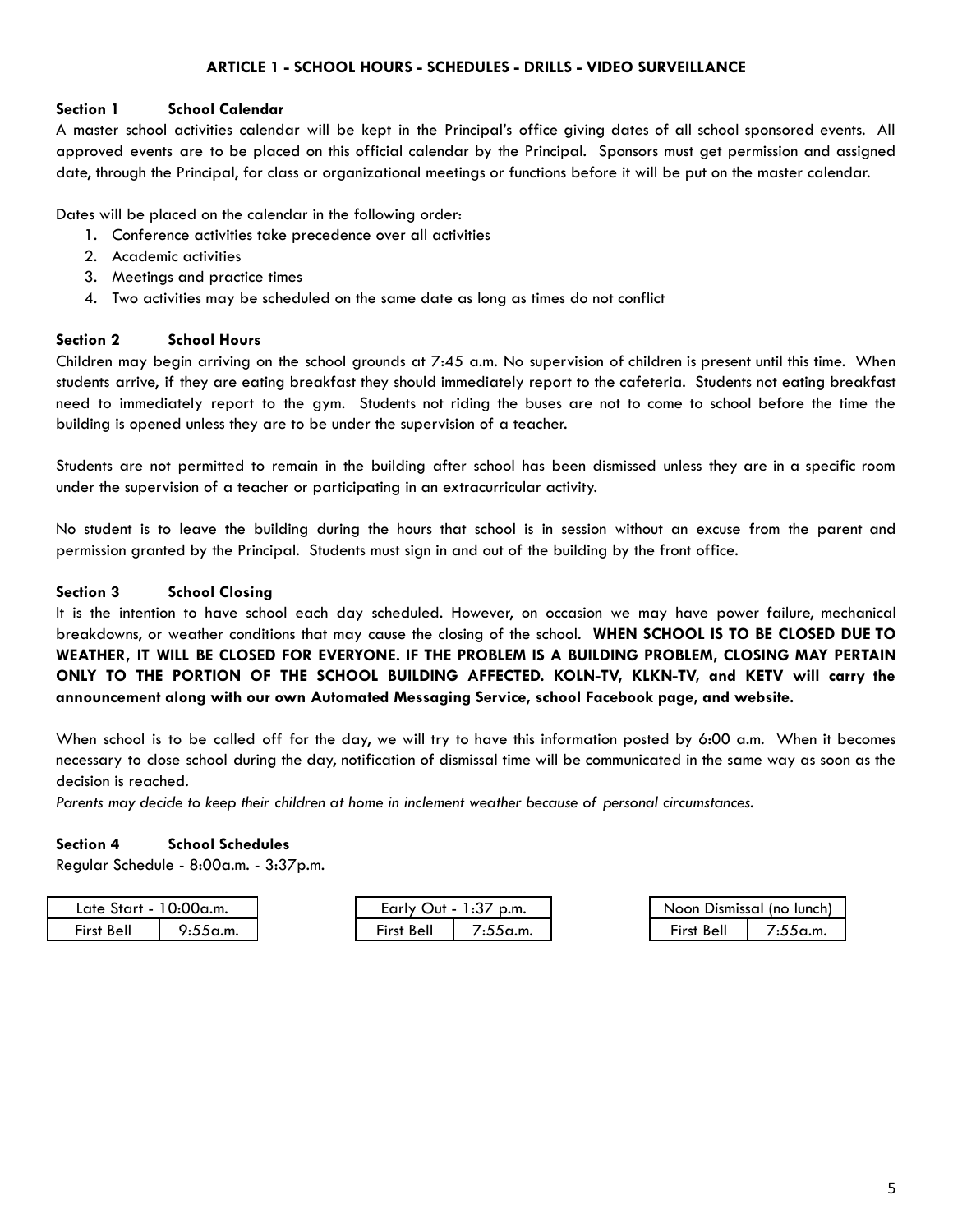# **Section 5 Bus Rules**

The following represents a listing of bus rules designed to provide for a safe and efficient transportation system. All buses are equipped with video recording devices.

- 1. Students will be permitted to board the bus when the driver is on the bus.
- 2. Once students have boarded the bus, they will be expected to remain on the bus.
- 3. Students will remain seated while the bus is in motion.
- 4. No scuffling or horseplay on the bus or at the bus stop.
- 5. No defacing or destroying the bus.
- 6. Keep head, arms, and all objects in the bus.
- 7. Pick up all trash when exiting the bus.
- 8. Refrain from using obscene or profane language.
- 9. Be respectful to the bus driver and other passengers.
- 10. No possession or use of tobacco or alcohol.
- 11. No unnecessary noise or commotion while on the bus.
- 12. At pick up time the drivers have been instructed to wait no more than two minutes for the riders. No calls/no shows will be reported to the transportation supervisor and will result in an official warning.
- 13. Parents must notify the bus drivers or office prior to 3:00p.m. if there is a change in schedule. Requests made after this *time may not be able to be accommodated.*

# RIDING THE BUS IS A PRIVILEGE WHICH CAN BE REVOKED IF REPEATED VIOLATIONS OF THE RULES OCCUR. Student conduct that violates these rules or that is detrimental to the safety of any or all bus passengers will not be **tolerated.**

Problems will be handled in the following manner:

- 1. Issues will be reported to the transportation supervisor and a warning will be given to the student. If the offense is serious enough to warrant more severe action, the parent will be notified and more serious consequences may occur.
- 2. A second offense will be reported to the transportation supervisor and the Principal. A warning will be given to the student and parents will be notified. If the offense is serious enough to warrant more severe action, more serious consequences may occur.
- 3. A third offense will be reported to the transportation supervisor, Principal, and the Superintendent. A second warning will be given to the student and the parents will be called into a meeting. A one-week suspension from the bus will be given. Parents will have to provide another source of transportation to and from school during the suspension.
- 4. If a fourth offense occurs, the action taken can lead to longer bus suspension or no bus privileges for the school year.

#### **Section 6 Fire Drills - Disaster Drills**

Monthly fire drills will be held at which time the building will be vacated in a systematic and orderly manner. Detailed instructions for emergency exits are posted in each room. When outside, proceed to the sports courts area where roll will be taken and given to the Principal. Attendance rosters should be taken out with teachers during the fire drill. Once it has been determined that all have safely cleared the building an all-clear will be given. Staff and students will then return to their classroom. Please remember the following:

- 1. Never assume it is merely a drill.
- 2. Walk; do not run. Move in single file.
- 3. No talking.
- 4. Stay with your group.
- 5. Leave all belongings in the building; coats, books, etc...
- 6. Make sure to check each room for fire and tornado escape routes.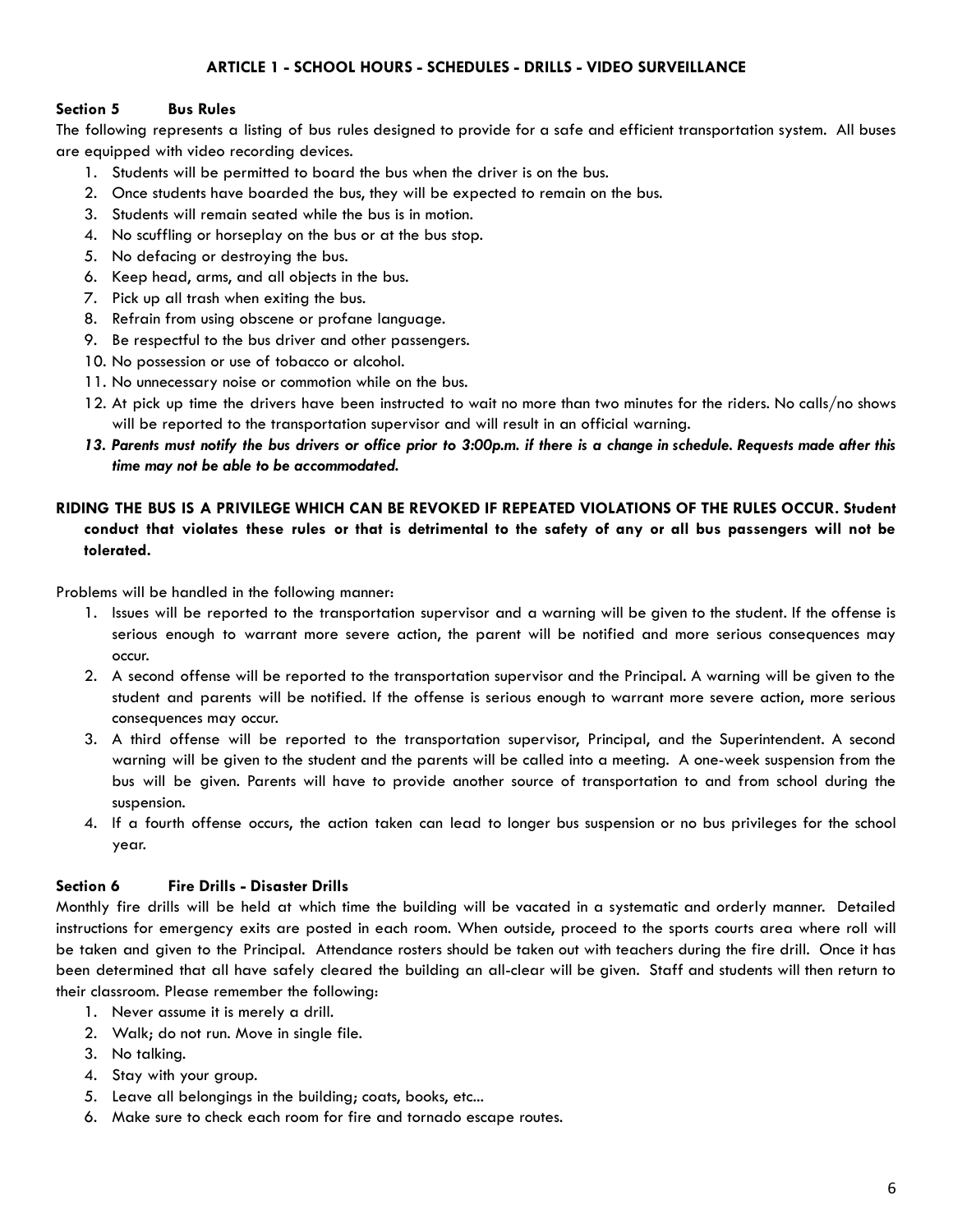#### **Section 7 Video Surveillance**

The Board of Education has authorized the use of video cameras on school district property to ensure the health, welfare and safety of all staff, students and visitors to district property, and to safeguard district facilities and equipment. Video cameras may be used in locations as deemed appropriate by the Superintendent.

Notice is hereby given that video surveillance may occur on district property. In the event a video surveillance recording captures a student or other building user violating school policies or rules or local, state or federal laws, the video surveillance recording may be used in appropriate disciplinary proceedings against the student or other building user and may also be provided to law enforcement agencies.

## **ARTICLE 2 - ATTENDANCE - ABSENCES**

#### **Section 1 Attendance Policy**

Regular and punctual student attendance is required. The Board's policies require such attendance, the administration is responsible for developing further attendance rules and regulations, and all staff are expected to implement this policy and administrative rules and regulations to encourage such regular and punctual student attendance. The Principal and teachers are required to maintain an accurate record of student attendance.

*Mandatory Ages of Attendance -* The mandatory ages of attendance for truancy purposes are 6 (as of January 1 of the then current school year) to age 18.

Attendance is not mandatory for a child who:

- 1. Has obtained a high school diploma by meeting statutory graduation requirements.
- 2. Has completed the program of instruction offered by a school which elects pursuant to law not to meet accreditation or approval requirements.
- 3. Has reached the age of 16 years and such child's parent/guardian has signed a notarized release discontinuing the enrollment of the child on a form provided by the school.

All absences will be either excused or unexcused. Nebraska state law is very specific in stating that all students are expected to attend school every day. As a result, the only excuse that will be accepted are those for illness, death in the immediate family, bad roads in stormy weather (country students only), or an absence previously honored by the Principal. Excused absences will include students attending NSAA activities that Sterling Public School offers, if they are called in the day prior to the event**. Should a student wait until the morning of, this will be an unexcused absence.**

If a student is to be excused for an appointment, a note from the health care provider on their stationery will be required. The note from your health care provider will be required within three business days to qualify.

Excused and unexcused absences will be permitted to be made up by the student. In the case of an unexcused absence, 50 minutes of detention time will be given for every class the student missed up to but not to exceed five hours. The Principal will decide if an absence is excused or unexcused.

**NOTE:** We are asking parents/guardians to be as honest and cordial as possible in dealing with the administration pertaining to absences. If you have any questions as to the validity of your child's absence, please contact either the Principal or Superintendent. We will try in every way to work with you to find a solution if or when your child needs to be absent from school.

*Reporting to the County Attorney -* If a student is absent more than 20 days per year or the hourly equivalent, the Principal shall file a report with the county attorney of the county in which the person violating the compulsory attendance laws resides.

*Reporting to the Commissioner -* The Principal or designee shall report on a monthly basis to the commissioner of Education as directed by the Commissioner regarding the number of and reason for any long-term suspension, expulsion, or excessive absenteeism of a student; referral of a student to the office of the county attorney for excessive absenteeism or contacting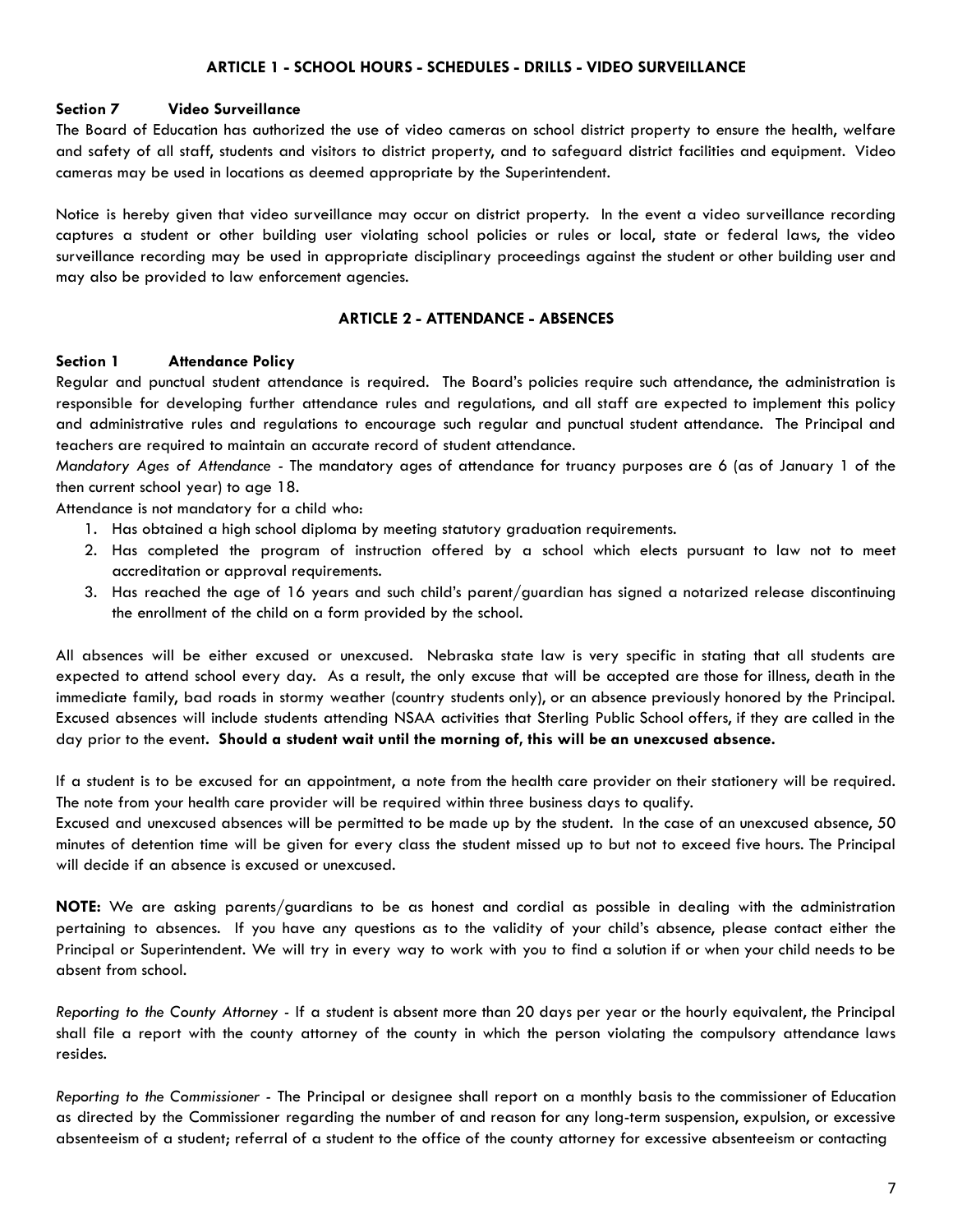# **ARTICLE 2 - ATTENDANCE - ABSENCES**

of law enforcement officials (other than law enforcement officials employed by or contracted with by the District as school resource officers) by the District; relative to a student enrolled in the district.

The Sterling Public School district is committed to the philosophy that every student should attend every day. Punctual and regular attendance is important since absence from school is the greatest single cause of poor achievement in school.

# **Section 2 Absence Notification**

Parents are requested to notify the school at 402-866-4761 ext. 100 before 8:10a.m. daily to verify any student absence from school. It is acceptable to email attendance information to Renae Kinney, school secretary, at [rkinney@sterlingpublicschools.com.](mailto:rkinney@sterlingpublicschools.com) Parents of any student absent and unaccounted for will be called by phone following the recording of daily student attendance. This will be done for all students grades Pre-K-12.

Notes from a parent/guardian to school officials regarding a student's absence should contain the following information:

- 1. Name of student
- 2. Date of absence
- 3. Specific reason for absence which means why the student missed school and where they were
- 4. Parent/Guardian name, signature, date

Telephone calls or personal contacts with school officials rendering the above information will be considered valid.

## **Section 3 Excused Absence Known in Advance**

Students may be asked to bring a written excuse from their parents to give to the Principal. A note will need to be turned into the office within three days to be considered an excused absence. All class work must be made up **before** the student leaves the school.

Students who become ill at school must check out at the school office. Students leaving school for any other acceptable reason must be cleared in advance by a telephone call or note from the parents and check out at the school office.

At the end of the quarter or semester if a student has an Incomplete grade he/she should be given a period of ten school days in which to complete their work. If not completed in this time, the student will receive a failing grade for the work not completed. If a student is absent on the day of a quiz or test, the student shall make up the test the day they return to school, if the student has been notified in advance of the test or quiz. Students will be allowed two days to make-up work for every day missed.

#### **Section 4 Excessive Absenteeism**

Students who accumulate five unexcused absences in a quarter shall be deemed to have "excessive absences." Such absences shall be determined on a per day basis for elementary students and on a per class basis for secondary students. When a student has excessive absences, the following procedures shall be implemented. When a student has excessive absences, the following procedures shall be implemented:

- 1. One or more meetings shall be held between the school Principal, the student's parent/guardian, and the student, if necessary, to report and to attempt to solve the excessive absenteeism problem. If the parent/guardian refuses to participate in such a meeting, the Principal shall place documentation in the student's attendance record documentation of such refusal.
- 2. Educational counseling to determine what curriculum changes would help solve the problem of excessive absenteeism, including but not limited to, enrolling the child in an alternative education program that meets the specific educational and behavioral needs of the child.
- 3. Educational evaluation, which may include a psychological evaluation, to assist in determining the specific condition, if any, contributing to the problem of excessive absenteeism, supplemented by specific efforts by the school to help remedy any condition diagnosed.
- 4. Investigation of the problem of excessive absenteeism by the school social worker, (or if such school does not have a school social worker, the school Principal or a member of the school administrative staff designated by the school administration) to identify conditions which may be contributing to the truancy problem. If services for the child and his or her family are determined to be needed, the person performing the investigation shall meet with the parent/guardian and the child to discuss any referral to appropriate community agencies for economic services,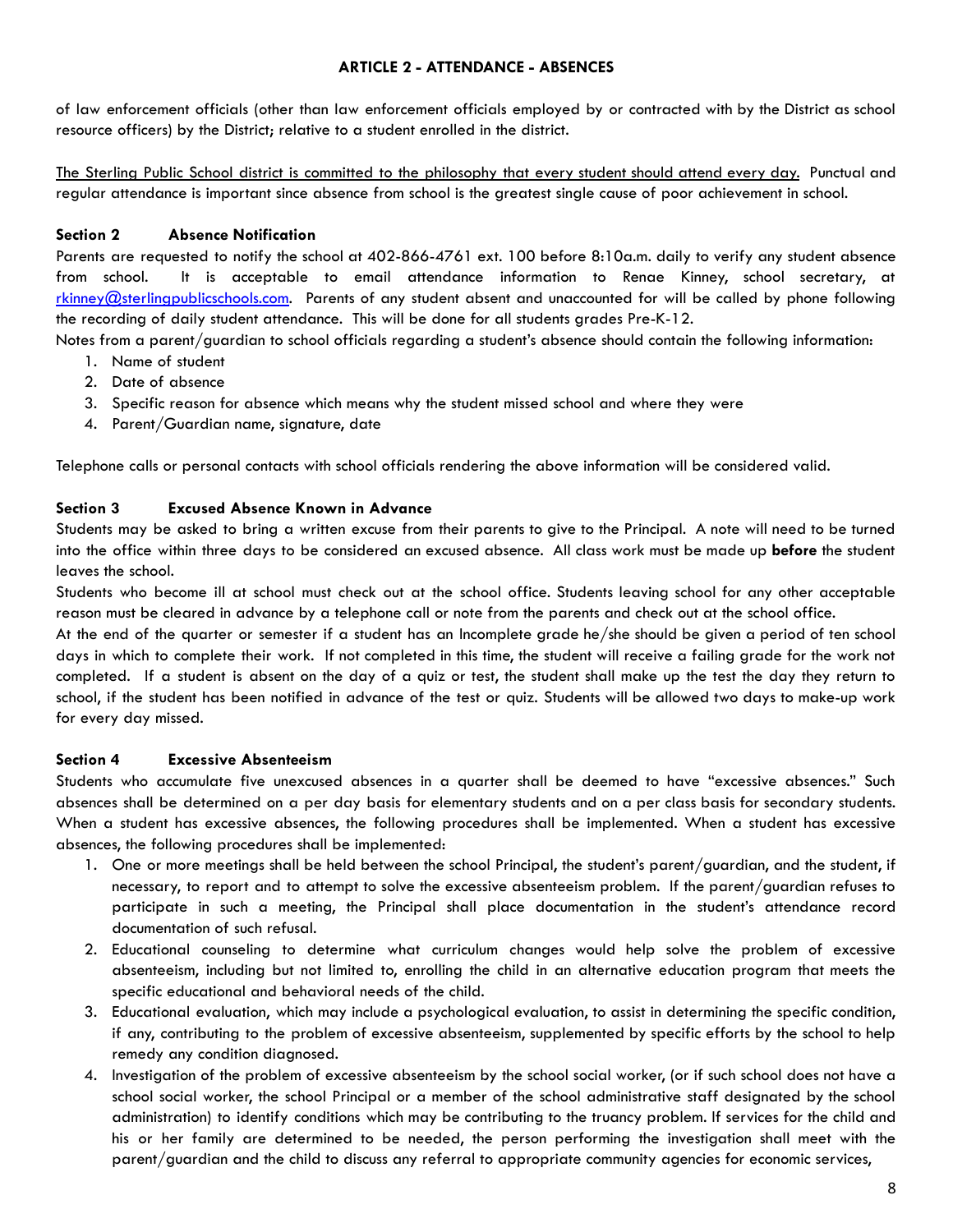#### **ARTICLE 2 - ATTENDANCE - ABSENCES**

family or individual counseling, or other services required to remedy the conditions that are contributing to the problem of excessive absenteeism.

#### **Section 5 Truancy**

Any administrator, teacher, or member of the board of education who knows of any failure on the part of any child of mandatory school attendance age to attend school regularly without lawful reason, shall within three days report such violation to the Superintendent. The Superintendent shall immediately cause an investigation into any such report to be made. The Superintendent shall also investigate any case when of his or her personal knowledge, or by report or complaint from any resident of the district. The Superintendent believes that any child is unlawfully absent from school. The school shall render all services in its power to compel such child to attend some public, private, denominational, or parochial school, which the person having control of the child shall designate, in an attempt to address the problem of excessive absenteeism. Such services shall include, as appropriate, the services listed under the "Excessive Absenteeism" and "Reporting Excessive Absenteeism" policies.

#### **Section 6 Detention**

Detention periods will be assigned to those students who exhibit undesirable patterns of attendance, conduct, promptness, as well as other disciplinary problems.

- 1. Students will be seated away from others.
- 2. Students will need to refrain from talking.
- 3. Students must keep busy during detention time.
- 4. If a student misses detention time, he or she will have to make up double time.
- 5. If a student fails to make up the double time within three school days, that student will be subject to suspension for one day.
	- a. May be an in school suspension where student does not attend classes but will be assigned to an office or area where he/she will work on assignments for the day.
	- b. May be suspended for one school day and may make up any work missed. If a student is ill, he/she must make up detention time upon return.
- 6. Detention time will be assigned by the teacher.

Procedure in assigning detention time:

- 1. Teacher will notify student immediately.
- 2. Teacher will fill out detention form upon their discretion, and
	- a. give student one copy
	- b. give office one copy
	- c. keep one for teacher file
	- d. inform parents
	- e. have detentions served within two (2) days of receipt. Exceptions are at the discretion of the teacher.

#### **Section 7 Emergency Exclusion - Board of Education Policy #6031**

**Grounds for Emergency Exclusion.** Any student may be excluded from school in the following circumstances subject to the procedural provisions governing short term suspension found elsewhere in these policies or state law:

- (a) If the student has a dangerous communicable disease transmissible through normal school contacts and poses an imminent threat to the health or safety of the school community; or
- (b) If the student's conduct presents a clear threat to the physical safety of himself, herself, or others, or is so extremely disruptive as to make temporary removal necessary to preserve the rights of other students to pursue an education.

Any emergency exclusion shall be based upon a clear factual situation warranting it and shall last no longer than is necessary to avoid the dangers that prompted the exclusion.

**Extension of Exclusion.** Pursuant to the Student Discipline Act, the Principal has the authority to exclude a student from school for up to five school days on an emergency basis. If the Superintendent or Superintendent's designee determines that it is appropriate to consider the extension of an exclusion beyond five days, such consideration shall be made according to the procedures set forth below.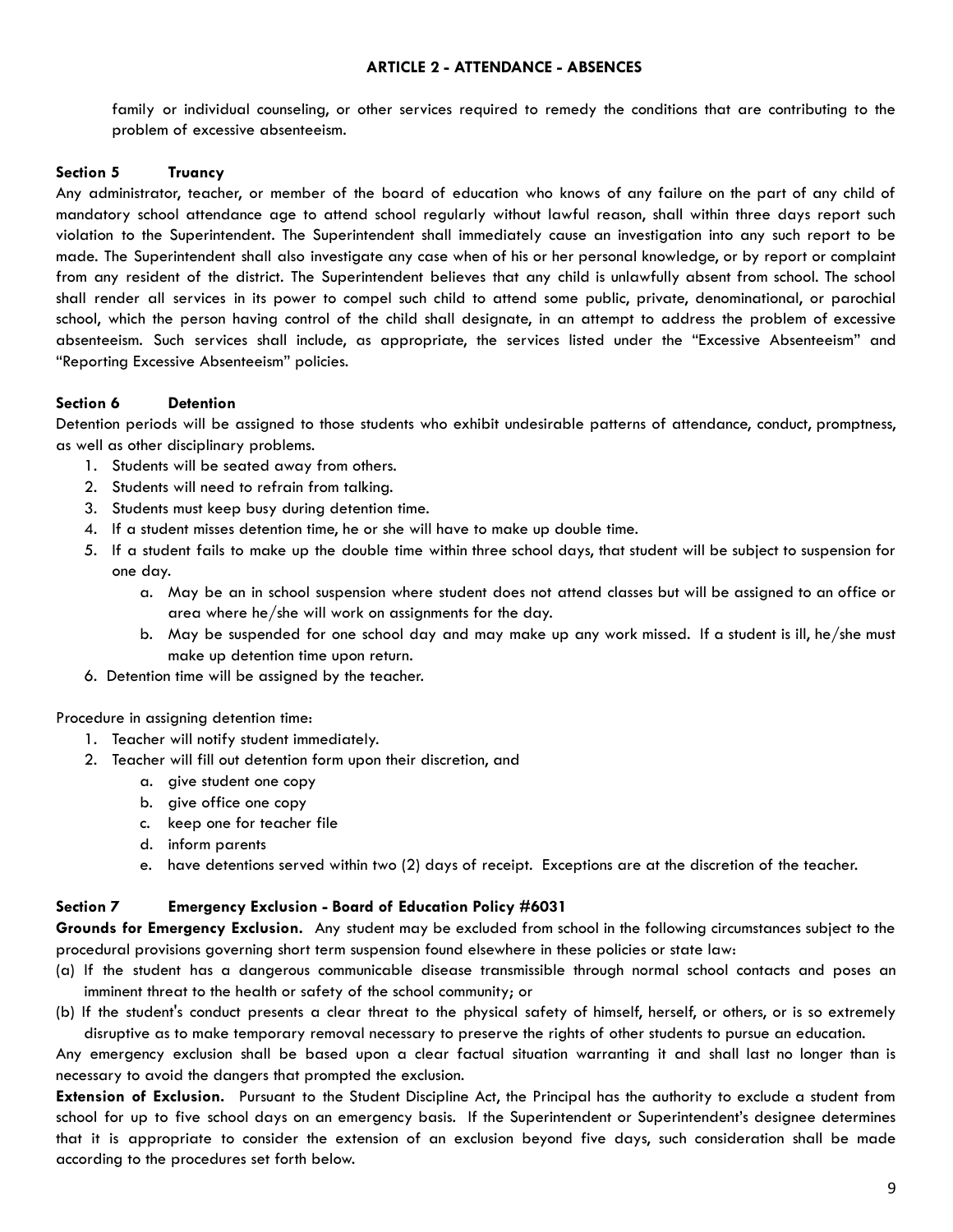#### **ARTICLE 2 - ATTENDANCE - ABSENCES**

**Notification of Student's Parent(s) or Guardian(s).** The Superintendent or the Superintendent's designee shall notify the student's parent(s) or guardian(s) that the Principal has proposed the extension of the exclusion. If the initial notice is oral, the Superintendent shall confirm it in writing.

**Opportunity to Request a Hearing.** The student's parent(s) or guardian(s) may submit an oral request for a hearing on the proposed extension of the exclusion within two school days of receiving the initial notice. If the initial request for a hearing is oral, they shall confirm the request in writing.

**Failure to Request a Hearing.** If the parent(s) or guardian(s) do not request a hearing within two school days of receiving oral or written notice, the proposed extension of the exclusion shall automatically go into effect.

**Appointment and Qualifications of a Hearing Examiner.** If the parent(s) or guardian(s) request a hearing, the Superintendent shall appoint a hearing examiner upon receiving a request for a hearing. The hearing examiner may be any person who did not bring charges against the student, is not to be a witness at the hearing, and has no involvement in the charge.

**Hearing Examiner's Notice to Parent(s) or Guardian(s).** The hearing examiner shall promptly give written notice of the time, date and place of the hearing. The hearing will be held within five school days after the school district receives the initial oral or written request; provided, the hearing may be held more than five school days after receipt of the request upon a showing of good cause. No hearing will be held on less than two (2) school days' notice unless otherwise agreed to by the student's parent(s) or guardian(s) and school officials.

**Continued Exclusion.** If a hearing is requested, the Principal may determine in his or her sole discretion that the student shall remain excluded from school until the hearing officer makes a recommendation to the Superintendent.

**Examination of Student's Records and Affidavits.** Prior to the hearing, the student and his/her parent(s) or guardian(s) shall have the right to examine and have school officials explain the student's records and any affidavits that will be used by school officials at the hearing.

**Attendance at Hearing.** The hearing may be attended by the hearing examiner, the Principal (or designee), the student, and the student's parents or guardian(s). The student may be represented at this hearing by a representative of the family's choice.

**Student's Witness(es).** The student and his/her parent(s) or guardian(s) may ask any person with knowledge of the events leading up to the sanction or with general knowledge of the student's character to testify on behalf of the student. If school personnel or other students are requested to testify by the student's parent(s) or guardian(s), the hearing officer shall endeavor to help obtain the presence of such witnesses at the hearing.

**Right to Know Issues and Nature of Testimony.** The student and his/her parent(s) or guardian(s) have the right to request in advance of the hearing the issues which the administration will propose in support of the extension, and the general nature of the testimony of any administrative or expert witnesses.

**Presence of Student and Witnesses at the Hearing.** The student and witnesses may be excluded at the discretion of the hearing examiner in accordance with state statutes. The student may speak in his/her own defense and may be questioned on such testimony, but may choose not to testify.

**Sworn or Affirmed Testimony***.* The Principal or his or her designee shall present evidence supporting the recommended extension of the exclusion. Witnesses will give testimony under oath of affirmation, and may be questioned.

**Hearing Examiner's Report and Recommendations***.* The hearing examiner shall prepare a report of his or her findings and recommendations, and forward the report to the Superintendent.

**Superintendent's Decision.** The Superintendent will review the hearing examiner's report and determine whether to extend the exclusion. He or she shall have the decision delivered or sent by registered or certified mail to the student, the student's parent(s), or guardian(s). If the Superintendent decides to extend the exclusion, the extension will take effect immediately.

#### **ARTICLE 3 - DRESS CODE - HARASSMENT - CODE OF ETHICS**

#### **Section 1 Dress Code**

The Board of Education has determined that a student's appearance and attire at school should be primarily the parents' responsibility, however, reasonable regulation concerning dress, hair style, and cleanliness is vital, not only to the individual student, but also to those with whom he/she shares a classroom.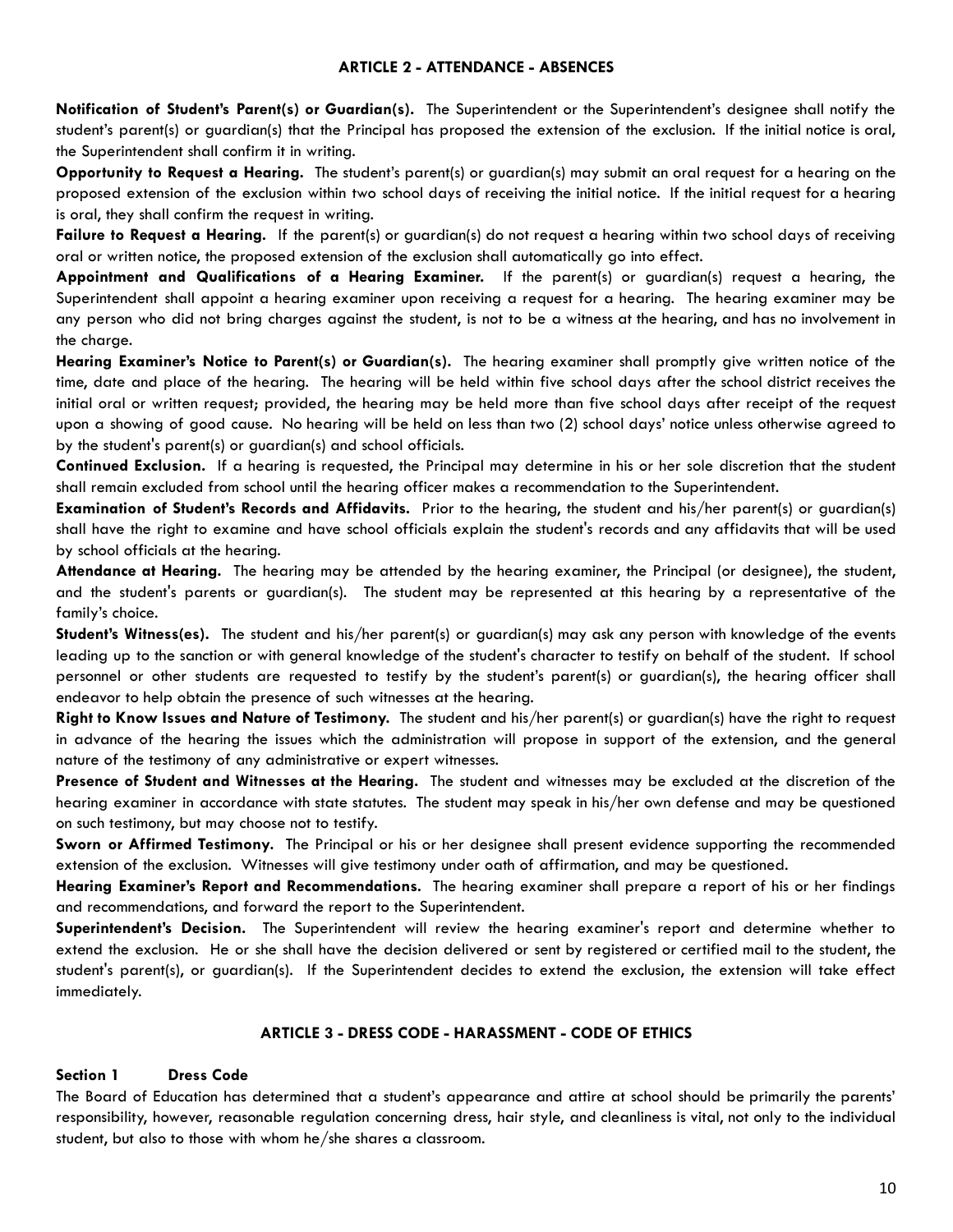*Student Attire and Hair Styles:* Students should not wear clothing or hair styles that can be hazardous to them in their school activities such as shop, lab work, physical education and art. Grooming and dress which prevents the student from doing his **ARTICLE 3 - DRESS CODE - HARASSMENT - CODE OF ETHICS**

best work because of blocked or reduced vision because of hair or sunglasses, and clothes which restrict movement will not be acceptable nor will dress styles that create, or are likely to create, a disruption of classroom order. It is believed that the appearance of a student has a direct bearing upon his behavior and attitudes while at school.

*Articles of Clothing:* All students are expected to take pride in their personal appearance. Students should be clean, neat, and dressed in proper clothing to conform to educational standards. The attire should not disrupt the educational process or constitute a possible threat to the safety and health of the student or his peers. Decency and modesty should prevail.

The administration may by regulation establish specific attire that is and is not permitted. The following do not constitute acceptable school attire:

- 1. Clothing or jewelry that is gang related;
- 2. Clothing that shows an inappropriate amount of bare skin or underwear (midriffs, spaghetti straps, sagging pants);
- 3. Clothing or jewelry which displays advertisements for products not available to the student by Nebraska law (i.e. drugs, alcohol, tobacco, gambling, and the promotion of violence);
- 4. Clothing or jewelry that could be used as a weapon (i.e. chains, spiked apparel) or that would encourage "horseplay";
- 5. Headwear, including hats, caps, bandanas, hoods, dew rags, and scarves, will not be worn in the buildings of the district during the school day;
- 6. Clothing or jewelry which exhibits nudity, makes sexual references, or carries double meanings;
- 7. Inappropriate or distracting markings or tattoos as determined by the administration must be covered.

Consideration will be made for students who wear special clothing as required by religious beliefs, disability, or to convey a particular message protected by law. The final decision regarding attire and grooming will be made by the Principal and/or Superintendent. In the event a student is uncertain as to whether a particular item or method of grooming is consistent with the school's guidelines, the student should contact the Principal for approval, and may also review such additional posting of prohibited items or grooming which may be available in the Principal's office. **Students missing school due to changing inappropriate attire will make up time missed.**

#### **Section 2 Profanity**

The use of profanity and inappropriate language is a sign of immaturity and is offensive to many people. Students will refrain from the use of profane language in the school. This does include the use of gestures, symbols, and these items on clothing.

#### **Section 3 Fighting**

Fighting is not permitted on or near the school grounds during school time, before or after school, or at school functions. Attempts will be made to reconcile the fighters after they have been reprimanded for their behavior. Parents of the parties involved will be contacted. Chronic fighters or hazers may be suspended from school to protect the rights of others. Hazers, like fighters, will be reprimanded and the student's parents will be notified.

#### **Section 4 Disruptive Behavior**

Disruptive Behavior: the following represent types of disruptive and/or undesirable behavior which are not condoned in Sterling Public Schools:

- 1. Insubordination
- 2. Running in the hallways
- 3. Excessive noise in the classrooms or hallways
- 4. Swearing or back-talking to teachers or other people in authority
- 5. Cheating
- 6. Leaving the building without checking out of the office.
- 7. Any other activity which negatively affects or disrupts the educational atmosphere.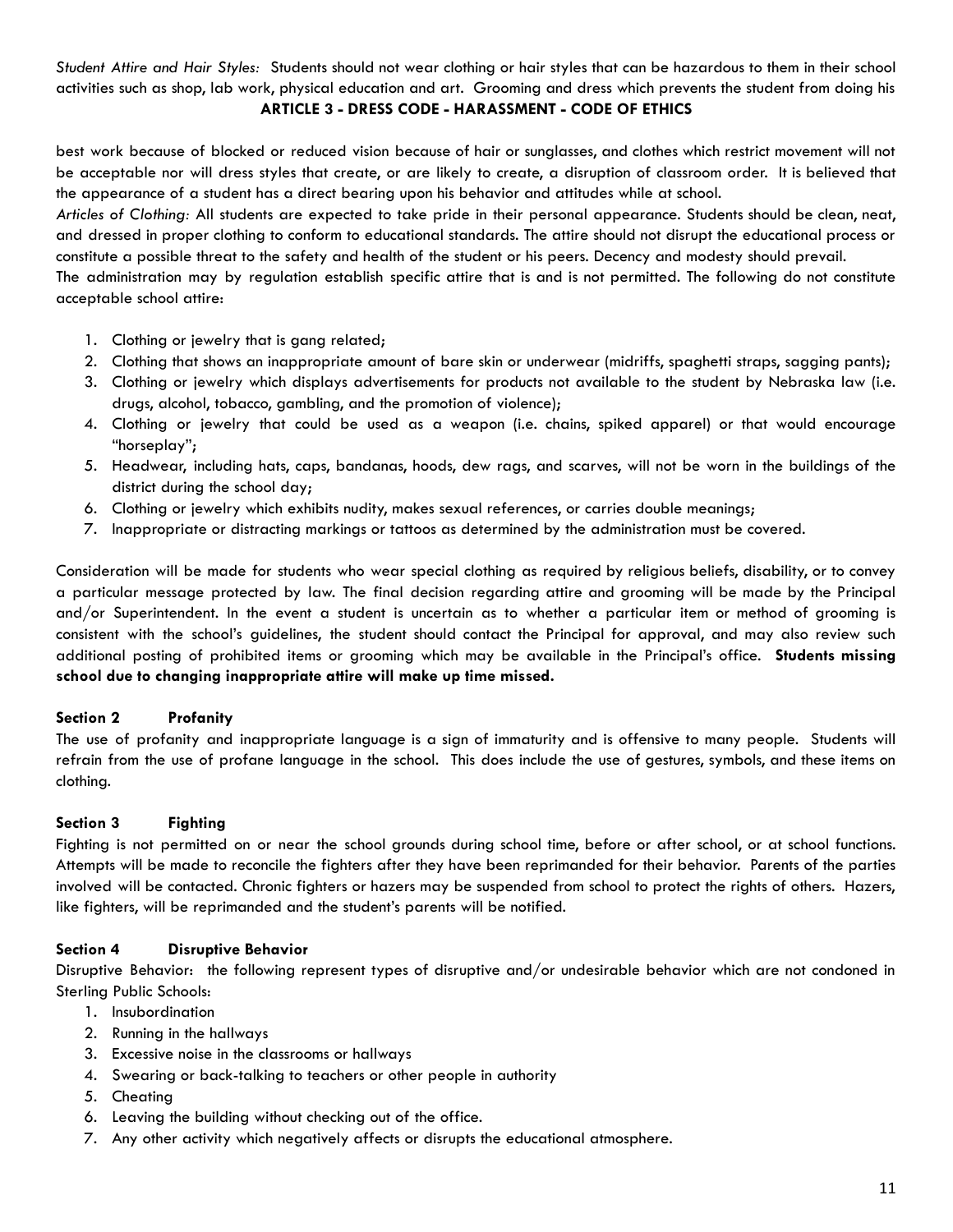Any student guilty of any of these types of misbehavior will be dealt with according to the discretion of the teacher and/or administrator depending upon the nature and extent of the infraction. This may involve reprimands, detention, suspension,

# **ARTICLE 3 - DRESS CODE - HARASSMENT - CODE OF ETHICS**

parental notification, and notification of the proper authorities if the necessary situation exists. Extreme situations may result in expulsion of the student from school by the Board of Education in accordance with the laws of Nebraska.

# **Section 5 Alcoholic Beverages, Illicit Drugs, and Nicotine Products**

The Board of Education rules and regulations forbid student use or possession of alcohol, illicit drugs, or tobacco products. The aforementioned board of Education rules apply:

- 1. On the school grounds during and immediately before or immediately after school hours.
- 2. On the school grounds at any other time when the school is being used by any school group.
- 3. Off the school grounds at a school activity, function, or event.

Any violators will be subject to the guidelines of the "due process" procedure described in this handbook.

## **Section 6 Defacement of School Property**

State law makes the student and parents financially responsible for damage and defacement of school property. This law will be enforced as necessary. (LB 79-4, 121; and LB 28-578)

## **Section 7 Water Guns, Spit Wads, Pea Shooters, etc.**

Water guns, rubber bands for paper wads, pea shooters, etc. are not permitted in the school building at any time. Students who violate this policy will have the item confiscated and will be expected to clean up any mess as a result of this violation. It might also be noted that a student is liable for any damage or injury caused in violation of this regulation.

## **Section 8 Knives, Guns, and Weapons**

Any item which may cause physical harm to persons or things is not allowed in the school building at any time. If it is necessary to bring any item in the category of a weapon for display purposes, or special use in the classroom, clearance must be received from the Principal in advance.

#### **Section 9 Audio/Visual Devices, Cell Phones, Etc.**

Audio/Visual Devices, Cell Phones, Personal Electronic Devices, Headphones, Earbuds, etc. used for non-educational purposes will only be allowed during lunch period. In an emergency, parents can call the school and the student will be able to go to the office to take or make a phone call immediately. If not an emergency a message will be given to the student as soon as they become available. Following the school day, use of cell phones is permitted. Once any of the above mentioned items are in the school, the administration has the right to check or take them. The school is not responsible for lost or stolen items. Teachers may have students deposit audio/visual devices and cell phones with the teacher when they enter the classroom.

Consequences for having or using Audio/Visual Devices, Cell Phones, Personal Electronic Devices, Headphones, Earbuds, etc. outside of the approved times in school will be:

- 1. First time the device will be taken to the Principal and student will pick up at the end of the day from the Principal.
- 2. Second time the device will be taken to the Principal and parents must come get the device.
- 3. Third time the device will be taken to the Principal and parents must come get the device and student will serve a one-hour detention.
- 4. For every subsequent offense the consequences will be determined by the administration.

#### **Section 10 Discrimination and Harassment - Board of Education Policy #5026**

Sex Discrimination and Sexual Harassment of Students

- I. Sex Discrimination
	- A. The district prohibits discrimination on the basis of sex in any educational program or activity except when it is necessary to accomplish a specific purpose that does not impinge upon essential equality or fairness in the treatment of students or employees. Employees are required to comply with this policy as well as with Title IX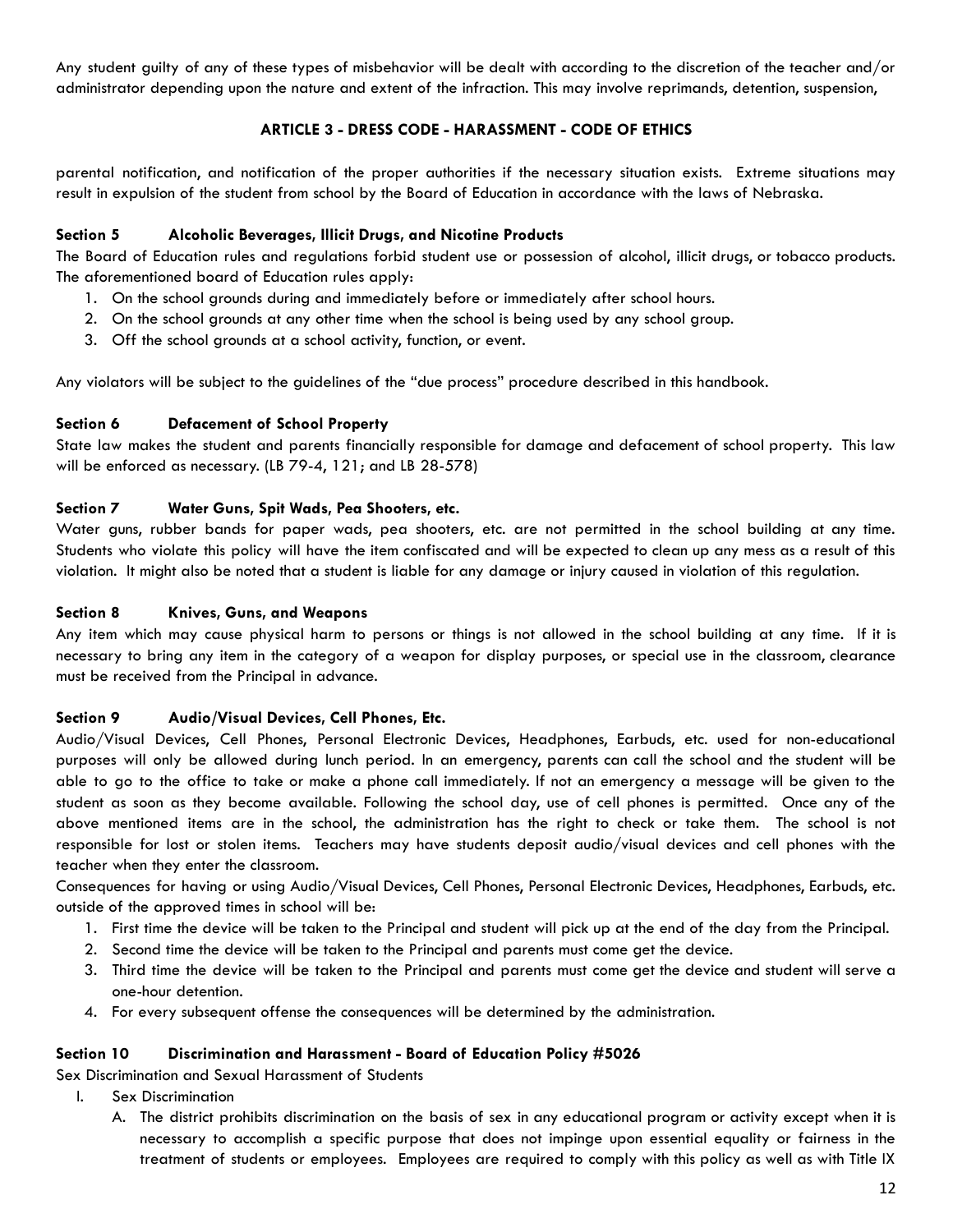of the Education Amendments of 1972 and the regulations of the U.S. Department of Education as applicable to this district.

# **ARTICLE 3 - DRESS CODE - HARASSMENT - CODE OF ETHICS**

- B. Any individual who believes he or she is being discriminated against on the basis of race, color, national origin, sex, marital status, disability, or age may seek relief by filing a complaint pursuant to the board's complaint policy or contacting the district's Title IX coordinator.
- II. Sexual Harassment
	- A. Students should be provided with an environment that is free from unwelcome sexual advances, requests for sexual favors and other verbal or physical conduct constituting sexual harassment. The board of education unequivocally prohibits sexual harassment of its students, even when the affected student does not complain to the faculty or the administration.
	- B. Sexual harassment is a form of misconduct that wrongfully deprives students of their dignity and the opportunity to study and be in an environment free from unwelcome sexual overtones. Sexual harassment includes all unwelcome sexual advances, requests for sexual favors and other such verbal or physical misconduct. Sexual harassment means:
	- C. Unwelcome sexual advances, requests for sexual favors, and other verbal or physical misconduct of a sexual nature constitutes sexual harassment when such conduct has the purpose or effect of unreasonably interfering with an individual's educational opportunities or creates an intimidating, hostile or offensive learning environment.
	- D. A student who feels he or she has been sexually harassed should directly inform the offending student that the conduct or communication is offensive and must stop. If the student does not wish to communicate directly with the offending student, or if direct communication has been ineffective, the student should report the conduct or communication to the Title IX coordinator or to a teacher, Principal or counselor with whom she or he feels comfortable.
	- E. Retaliation against students who make good faith reports of sexual harassment is prohibited.
- III. Disciplinary Decisions
	- A. A decision to take disciplinary action under this policy may be based on the statements of a complaining student, statements, observations of educators, or any other credible evidence.
	- B. All complaints against staff members will follow the investigation, decision, and appeal process established in the district's complaint policy.
	- C. Any student who sexually harasses another student will be subject to discipline up to and including expulsion, depending on the severity of the misconduct, as established in the district's student discipline policy.

No one will be victim of unwelcome, unwanted, or uninvited words or actions that offend, hurt, or humiliate people. Such behavior will be termed as harassment and will result in disciplinary action, including but not limited to, a verbal/written reprimand, required counseling, detention time, suspension, or possible expulsion. Sexual assault, attempted sexual assault, sexual harassment or harassment because of race, religion or handicapping condition will be considered conduct encompassed by this particular rule. Harassment if defined as a comment, act, or gesture toward another individual or in the presence of others that belittles or degrades someone or a group of people because of their sex, race, religion or beliefs, handicapping condition, or economic and/or social background. Behavior that would normally be considered derogatory in nature and beyond the commonly accepted standards of the school district or that which is offensive to another individual or group of people is considered harassment.

# Procedure for reporting harassment:

Step 1: Communicate to the harasser that you expect the behavior to stop. Do so verbally or in writing. If this is too difficult to do alone, seek help from a teacher, counselor, or an adult you trust.

Step 2: If the behavior is repeated, do all of the following:

- (a) Tell a teacher, counselor, Principal, or an adult you trust.
- (b) Document exactly what happened and keep a copy for yourself and give to the adult you talked to about the issue.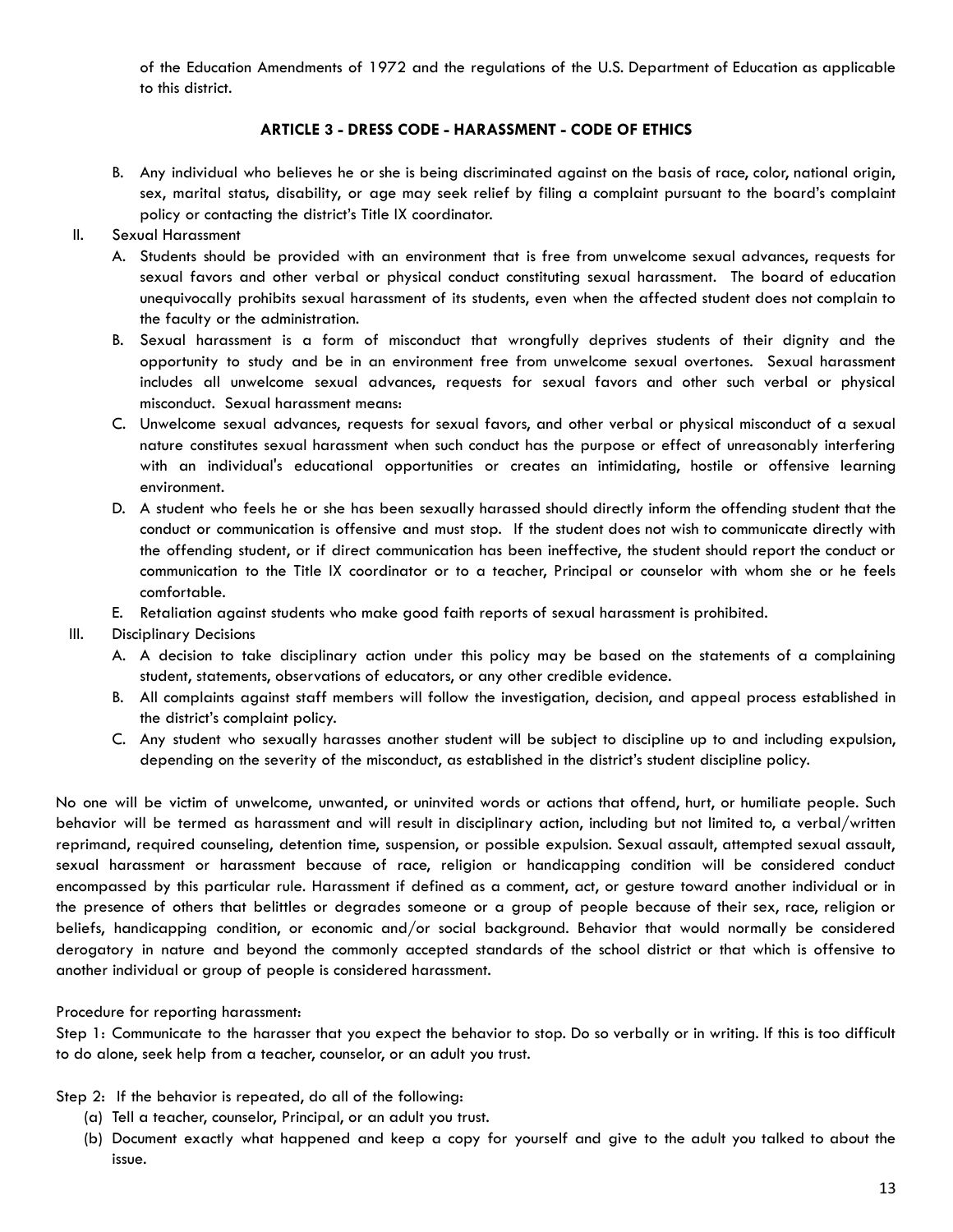Upon further investigation, the following consequences will occur:

First Offense: School counseling by Guidance Counselor and possible short term 1-5 day in-school suspension.

```
ARTICLE 3 - DRESS CODE - HARASSMENT - CODE OF ETHICS
```
- Second Offense: 1-5 day out-of-school suspension and conference with parent(s) before student will be readmitted into school.
- Third Offense: 10 day out-of-school suspension and conference with parent(s) before student will be readmitted into school.

Fourth Offense: Expulsion

Parents will be notified at each step.

## **Section 11 Student Bullying - Board of Education Policy #5054**

**Definition of Bullying.** The Centers for Disease Control and Prevention defines bullying as "any unwanted aggressive behavior(s) by another youth or group of youths who are not siblings or current dating partners that involves an observed or perceived power imbalance and is repeated multiple times or is highly likely to be repeated." Nebraska statute defines bullying as "an ongoing pattern of physical, verbal or electronic abuse." The District's administrators are authorized to use both of these definitions to determine whether any specific situation constitutes bullying. Both of these definitions include both in-person and cyberbullying behaviors.

**Bullying Prohibited.** Students are prohibited from engaging in any form of bullying behavior.

**Disciplinary Consequences.** The disciplinary consequences for bullying behavior will depend on the frequency, duration, severity and effect of the behavior.

A student who engages in bullying behavior on school grounds, in a vehicle owned, leased, or contracted by a school being used for a school purpose by a school employee or his or her designee, or at school-sponsored activities or school-sponsored athletic events may be subject to disciplinary consequences including but not limited to long-term suspension, expulsion, or mandatory reassignment.

Without limiting the foregoing, a student who engages in bullying behavior that materially and substantially interferes with or disrupts the educational environment, the district's day-to-day operations, or the education process, regardless of where the student is at the time of engaging in the bullying behavior, may be subject to discipline to the extent permitted by law.

**Bullying Based on Protected Class Status.** Bullying based on protected class status is unique and may require additional investigation. The appropriate district staff member or coordinator will promptly investigate bullying complaints that violate the district's antidiscrimination policies.

**Support for Students Who Have Experienced Bullying.** Regardless of where the bullying occurred, the district will consider whether victims of bullying are suffering an adverse educational impact and, if appropriate, will refer those students to the district's student assistance team.

**Bullying Prevention and Education.** Students and parents are encouraged to inform teachers or administrators orally or in writing about bullying behavior or suspected bullying behavior. School employees are required to inform the administrator of all such reports. The appropriate administrator shall promptly investigate all such reports. Each building shall engage in activities which educate students about bullying, bullying prevention and digital citizenship.

#### **Section 12 Standards and Sanctions**

The standards of conduct apply to all students when they are in school buildings or any school ground during, immediately before, or after school hours. They also apply to any school sponsored function or event whether on or off school grounds.

Board of Education Policy #5104 prohibits the unlawful possession, use, or distribution of illicit drugs and/or alcohol by any student. Student use or possession of illicit drugs and/or alcohol is unlawful, wrong, and harmful. Conduct prohibited as described herein above shall include, but not be limited to, the following:

- 1. possession of any controlled substance, possession of which is prohibited by the law.
- 2. possession or use of any prescription drug in an unlawful fashion.
- 3. the possession, use or distribution of alcohol on school premises or as part of any of the school's activities.
- 4. use of any illicit drug.
- 5. distribution of any illicit drug.
- 6. distribution of any prescription drug or controlled substance when such distribution is unlawful.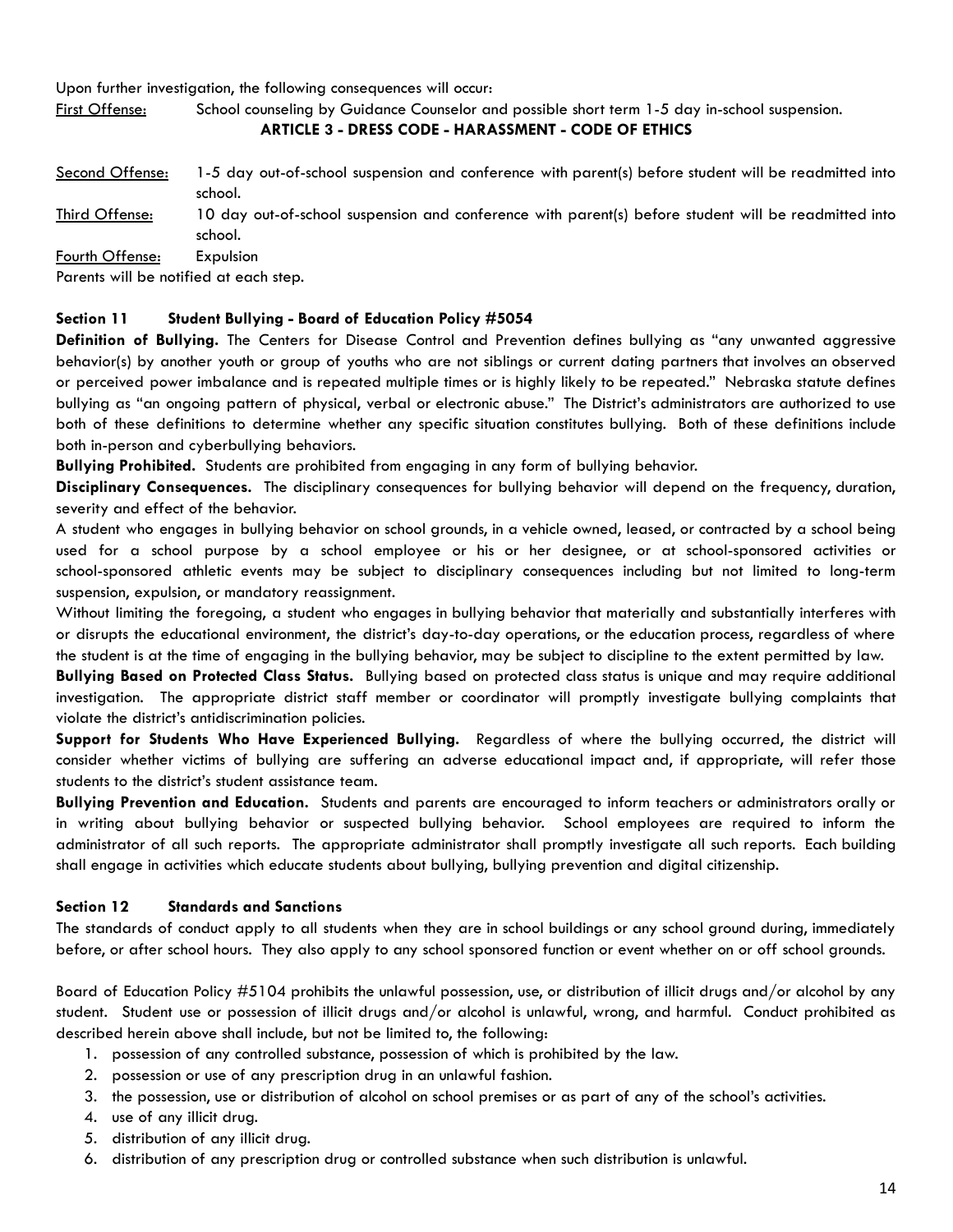Sterling students are expected to accept the leadership and authority of all school employees, be kind, courteous, and honest.

## **ARTICLE 3 - DRESS CODE - HARASSMENT - CODE OF ETHICS**

## **Section 13 Student Discipline - Board of Education Policy #5035**

Administrative and teaching personnel may take actions regarding student behavior, other than those specifically provided in this policy and the Student Discipline Act, which are reasonably necessary to aid the student, further school purposes, or prevent interference with the educational process. Such actions may include, but need not be limited to, counseling of students, parent conferences, rearrangement of schedules, requirements that a student remain in school after regular hours to do additional work, restriction of extracurricular activity, or requirements that a student receive counseling, psychological evaluation, or psychiatric evaluation upon the written consent of a parent or guardian to such counseling or evaluation. Disciplinary consequences may also include in-school suspension, Saturday School, and any other consequence authorized by law. District administrators may develop building-specific protocols for the imposition of student discipline.

In this policy, references to "Principal" shall include building Principals, the Principal's designee, or other appropriate school district administrators.

Any statement, notice, recommendation, determination, or similar action specified in this policy shall be effectively given at the time written evidence thereof is delivered personally to or upon receipt of certified or registered mail or upon actual knowledge by a student or his or her parent or guardian.

Any student who is suspended or expelled from school pursuant to this policy may not participate in any school activity during the duration of that exclusion including adjacent school holidays and weekends. The student activity eligibility of a student who is mandatorily reassigned shall be determined on a case-by-case basis by the Principal of the building to which the student is reassigned.

#### **Short-Term Suspension**

The Principal may exclude students from school or any school function for a period of up to five school days (short-term suspension) on the following grounds:

- 1. Conduct constituting grounds for expulsion as hereinafter set forth; **or,**
- 2. Other violations of rules and standards of behavior adopted by the Board of Education or the administrative or teaching staff of the school, that occur on or off school grounds, if such conduct interferes with school purposes or there is a connection between such conduct and school.

The following process applies to short-term suspension:

- 1. The Principal shall make a reasonable investigation of the facts and circumstances. Short-term suspension shall be imposed only after a determination that the suspension is necessary to help any student, to further school purposes, or to prevent an interference with school purposes.
- 2. Prior to commencement of the short-term suspension, the student will be given oral or written notice of the charges against the student. The student will be advised of what he or she is accused of having done, be given an explanation of the evidence the authorities have, and be given an opportunity to explain the student's version of the facts.
- 3. Within 24 hours or such additional time as is reasonably necessary following the suspension, the Principal will send a written statement to the student, and the student's parent or guardian, describing the student's conduct, misconduct or violation of the rule or standard and the reasons for the action taken. An opportunity will be given to the student, and the student's parent or guardian, to have a conference with the Principal ordering the short-term suspension before or at the time the student returns to school. The Principal shall determine who, in addition to the parent or guardian, is to attend the conference.
- 4. Students who are short-term suspended will be given the opportunity to complete classwork, including but not limited to examinations, within two full days of returning to school after the suspension.

#### **Emergency Exclusion**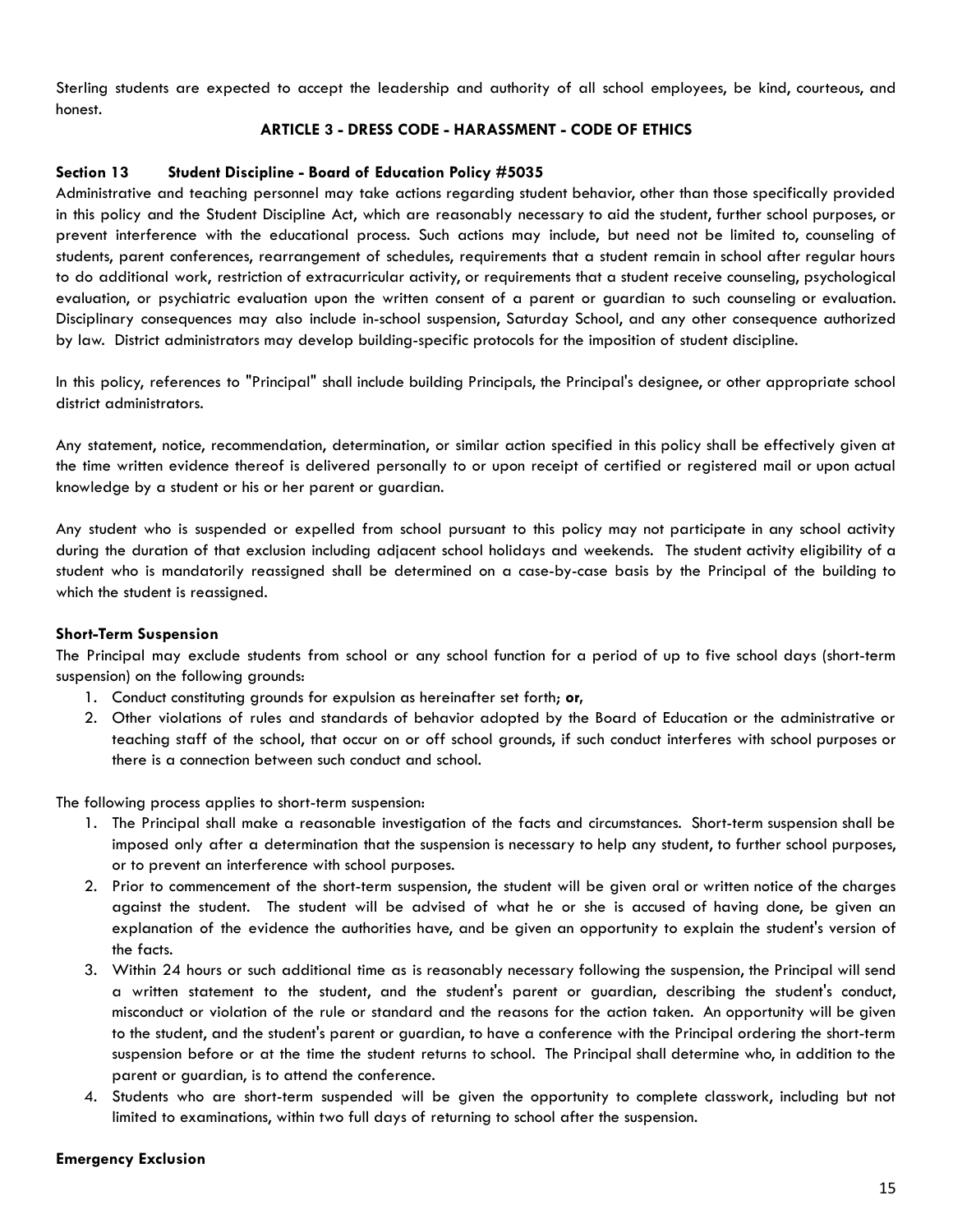Students may be emergency excluded from school pursuant to the board's separate policy on emergency exclusion or state law.

# **ARTICLE 3 - DRESS CODE - HARASSMENT - CODE OF ETHICS**

#### **Weapons and/or Firearms**

Students may be disciplined for the possession of weapons and/or firearms pursuant to the board's separate policy on weapons and firearms or state law.

## **Long-Term Suspension**

Students may be excluded by the Principal from school or any school function for a period of more than five school days but less then twenty school days (long-term suspension) for any conduct constituting grounds for expulsion as hereinafter set forth. The process for long-term suspension is set forth below.

## **Expulsion**

- 1. **Meaning of Expulsion.** Expulsion means exclusion from attendance in all schools, grounds and activities of or within the system for a period not to exceed the remainder of the semester in which it took effect unless the misconduct occurred (a) within ten school days prior to the end of the first semester, in which case the expulsion shall remain in effect through the second semester, or (b) within ten school days prior to the end of the second semester, in which case the expulsion shall remain in effect for summer school and the first semester of the following school year, or (c) unless the expulsion is for conduct specified in these rules or in law as permitting or requiring a longer removal, in which case the expulsion shall remain in effect for the period specified therein. Such action may be modified or terminated by the school district at any time during the expulsion period.
- 2. **Summer Review.** Any expulsion that will remain in effect during the first semester of the following school year will be automatically scheduled for review before the beginning of the school year. The review will be conducted by the hearing officer who conducted the initial expulsion hearing, or a hearing officer appointed by the Superintendent in the event no hearing was previously held or the initial hearing officer is no longer available or willing to serve, after the hearing officer has given notice of the review to the student and the student's parent or guardian. This review shall be limited to newly discovered evidence or evidence of changes in the student's circumstances occurring since the original hearing. This review may lead to a recommendation by the hearing officer that the student be readmitted for the upcoming school year. If the school board or board of education or a committee of such board took the final action to expel the student, the student may be readmitted only by action of the board. Otherwise the student may be readmitted by action of the Superintendent.
- 3. **Suspension of Enforcement of an Expulsion.** Enforcement of an expulsion action may be suspended (i.e., "stayed") for a period of not more than one full semester in addition to the balance of the semester in which the expulsion takes effect, and as a condition of such suspended action, the student may be assigned to a school, class, or program/plan and to such other consequences which the school district deems appropriate.
- 4. **Alternative School or Pre-expulsion Procedures.** The school shall either provide an alternative school, class or educational program for expelled students or shall follow the pre-expulsion procedures outlined in NEB. REV. STAT. 79-266.

# **Grounds for Long-Term Suspension, Expulsion, or Mandatory Reassignment**

The following conduct constitutes grounds for long-term suspension, expulsion, or mandatory reassignment, subject to the procedural provisions of the Student Discipline Act, NEB. REV. STAT. § 79-254 through 79-296, when such activity occurs on school grounds, in a vehicle owned, leased, or contracted by a school being used for a school purpose or in a vehicle being driven for a school purpose by a school employee or by his or her designee, or at a school-sponsored activity or athletic event:

- 1. Use of violence, force, coercion, threat, intimidation, or similar conduct in a manner that constitutes a substantial interference with school purposes;
- 2. Willfully causing or attempting to cause substantial damage to property, stealing or attempting to steal property of substantial value, or repeated damage or theft involving property;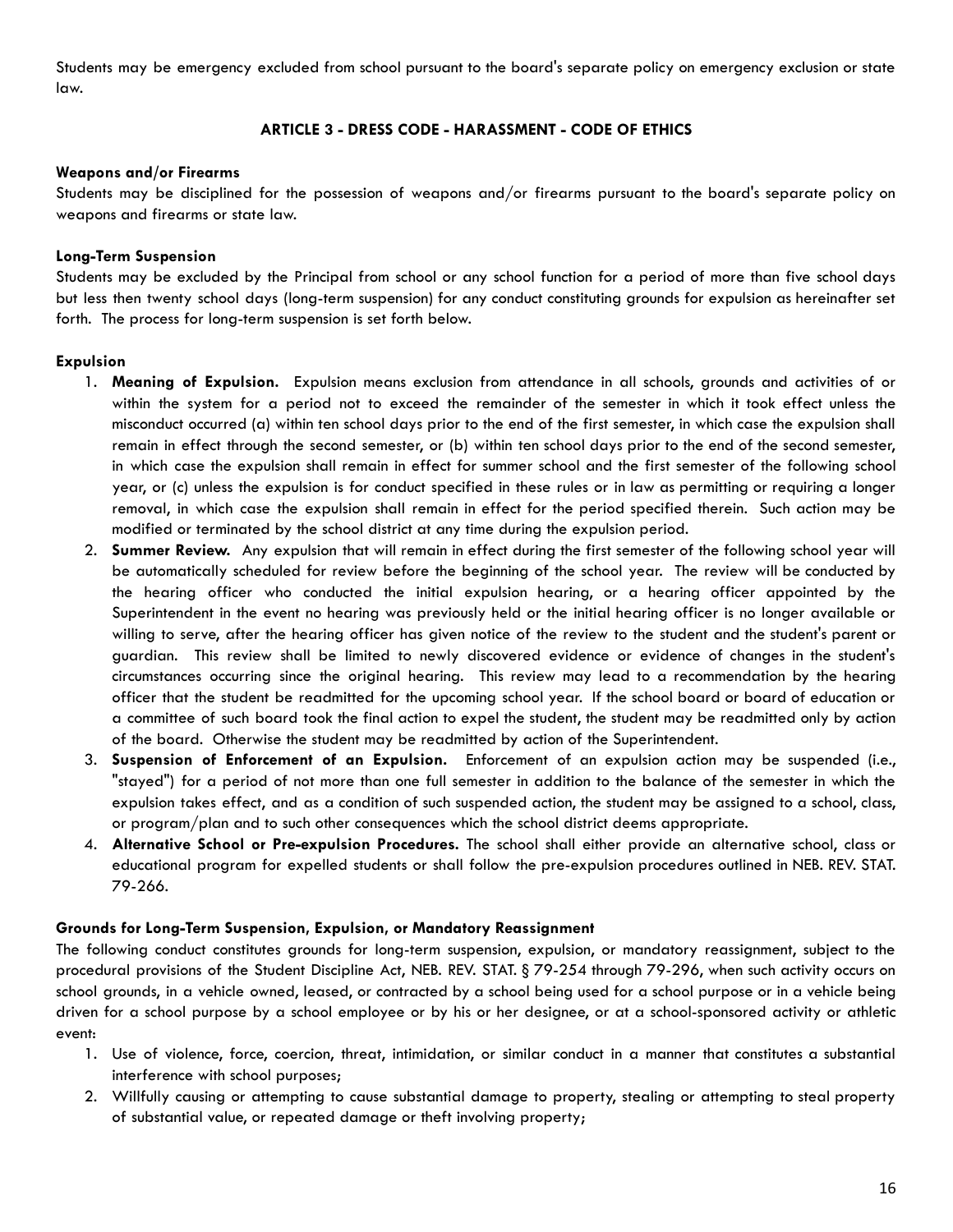- 3. Causing or attempting to cause personal injury to a school employee, to a school volunteer, or to any student. Personal injury caused by accident, self-defense, or other action undertaken on the reasonable belief that it was necessary to protect some other person shall not constitute a violation of this subdivision;
- 4. Threatening or intimidating any student for the purpose of or with the intent of obtaining money or anything of value from such student;
- 5. Knowingly possessing, handling, or transmitting any object or material that is ordinarily or generally considered a weapon (see also board policy on weapons and firearms);
- 6. Engaging in the unlawful possession, selling, dispensing, or use of a controlled substance or an imitation controlled substance, as defined in section 28-401, a substance represented to be a controlled substance, or alcoholic liquor as defined in section 53-103.02 or being under the influence of a controlled substance or alcoholic liquor (note: the term "under the influence" for school purposes has a less strict meaning than it does under criminal law; for school purposes, the term means any level of impairment and includes even the odor of alcohol on the breath or person of a student; also, it includes being impaired by reason of the abuse of any material used as a stimulant);
- 7. Public indecency as defined in section 28-806, except that this prohibition shall apply only to students at least twelve years of age but less than nineteen years of age;
- 8. Engaging in bullying as defined in section 79-2,137 and in these policies;
- 9. Sexually assaulting or attempting to sexually assault any person if a complaint has been filed by a prosecutor in a court of competent jurisdiction alleging that the student has sexually assaulted or attempted to sexually assault any person, including sexual assaults or attempted sexual assaults which occur off school grounds not at a school function, activity, or event. For purposes of this subdivision, sexual assault means sexual assault in the first degree as defined in section 28-319, sexual assault in the second degree as defined in section 28-320, sexual assault of a child in the second or third degree as defined in section 28-320.01, or sexual assault of a child in the first degree as defined in section 28-319.01, as such sections now provide or may hereafter from time to time be amended;
- 10. Engaging in any other activity forbidden by the laws of the State of Nebraska which activity constitutes a danger to other students or interferes with school purposes; or
- 11. A repeated violation of any of the following rules if such violations constitute a substantial interference with school purposes:
	- a. The use of language, written or oral, or conduct, including gestures, which is profane or abusive to students or staff members. Profane or abusive language or conduct includes, but is not limited to, that which is commonly understood and intended to be derogatory toward a group or individual based upon race, gender, national origin, or religion;
	- b. Dressing or grooming in a manner which violates the school district's dress code and/or is dangerous to the student's health and safety, a danger to the health and safety of others, or which is disruptive, distracting or indecent to the extent that it interferes with the learning and educational process;
	- c. Violating school bus rules as set by the school district or district staff;
	- d. Possessing, using, selling, or dispensing tobacco, drug paraphernalia, an electronic nicotine delivery system, or a tobacco imitation substance or packaging, regardless of form, including cigars, cigarettes, chewing tobacco, and any other form of tobacco, tobacco derivative product or imitation or electronic cigarettes, vapor pens, etc.;
	- e. Possessing, using, selling, or dispensing any drug paraphernalia or imitation of a controlled substance, regardless of whether the actual substance possessed is a controlled substance by Nebraska law;
	- f. Possession of pornography;
	- g. Sexting or the possession of sexting images (a combination of sex and texting the act of sending sexually explicit messages or photos electronically);
	- h. Engaging in hazing, defined as any activity expected of someone joining a group, team, or activity that humiliates, degrades or risks emotional and/or physical harm, regardless of the person's willingness to participate. Hazing activities are generally considered to be: physically abusive, hazardous, and/or sexually violating and include but are not limited to the following: personal servitude; sleep deprivation and restrictions on personal hygiene; yelling, swearing and insulting new members/rookies; being forced to wear embarrassing or humiliating attire in public; consumption of vile substances or smearing of such on one's skin; branding; physical beatings; binge drinking and drinking games; sexual simulation and sexual assault;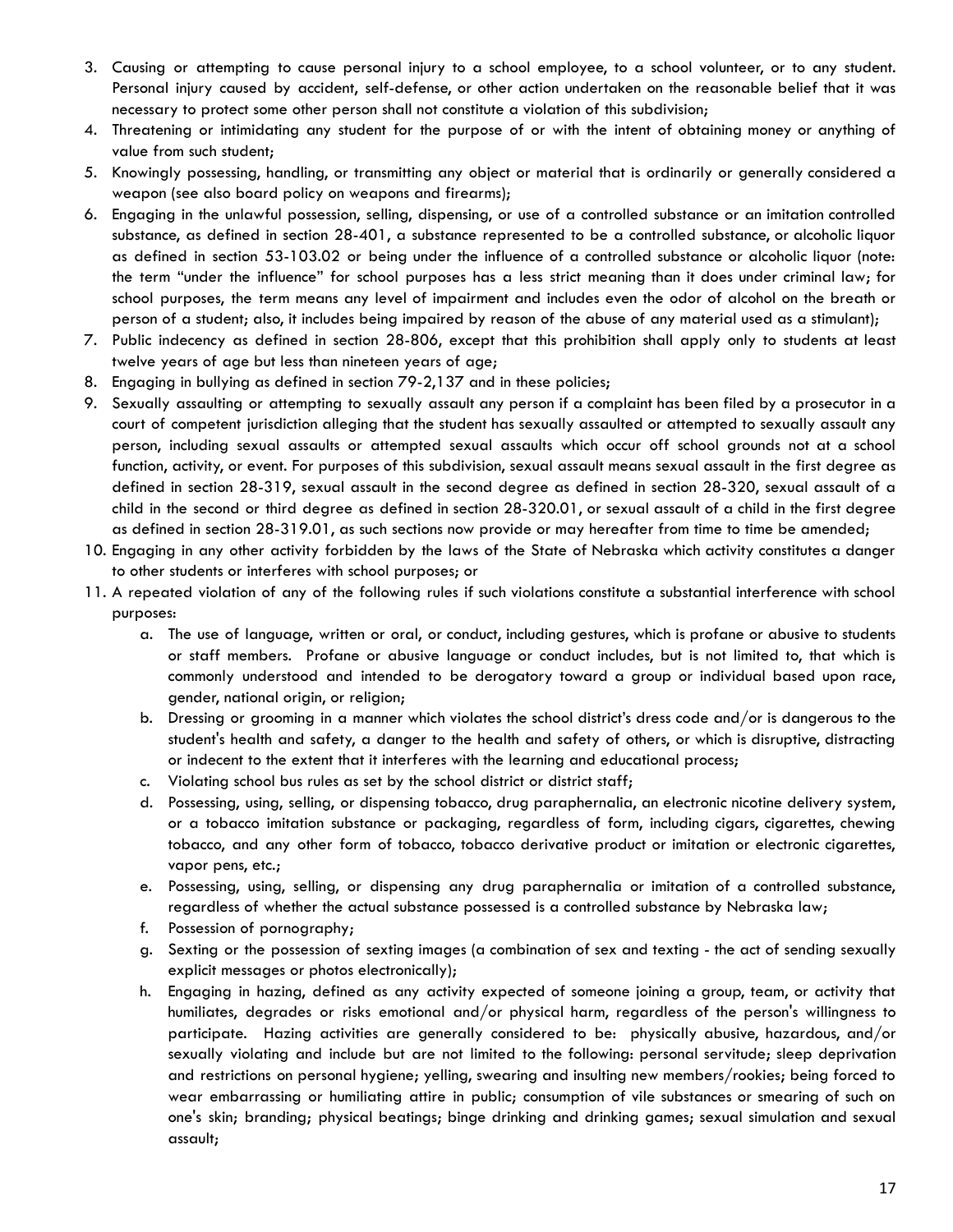i. Bullying which shall include cyber-bullying, defined as the use of the internet, including but not limited to social networking sites such as Facebook, cell phones or other devices to send, post or text message images and material intended to hurt or embarrass another person. This may include, but is not limited to; continuing to send email to someone who has said they want no further contact with the sender; sending or posting threats, sexual remarks, pejorative labels (i.e., hate speech); ganging up on victims by making them the subject of ridicule in forums, and posting false statements as fact intended to humiliate the victim;

# **ARTICLE 3 - DRESS CODE - HARASSMENT - CODE OF ETHICS**

disclosure of personal data, such as the victim's real name, address, or school at websites or forums; posing as the identity of the victim for the purpose of publishing material in their name that defames or ridicules them; sending threatening and harassing text, instant messages or emails to the victims; and posting or sending rumors or gossip to instigate others to dislike and gang up on the target;

- j. Violation of the district's computer acceptable computer use policy are subject to discipline, up to and including expulsion;
- k. Knowingly possessing, handling, or transmitting any object or material that is ordinarily or generally considered a simulated or "look-a-like" weapon;
- l. Using any object to simulate possession of a weapon; and
- m. Any other violation of a rule or regulation established by a school district staff member pursuant to authority delegated by the board.

# **Due Process Afforded to Students Facing Long-term Suspension or Expulsion**

The following procedures shall be followed regarding any long-term suspension, expulsion or mandatory reassignment:

- 1. On the date of the decision to discipline, the Principal shall file with the Superintendent a written charge and a summary of the evidence supporting such charge.
- 2. The Principal shall serve the student and the student's parents or guardian with a written notice by registered or certified mail or personal service within two school days of the date of the decision to recommend long-term suspension or expulsion. The notice shall include the following:
	- a. The rule or standard of conduct allegedly violated and the acts of the student alleged to constitute a cause for long-term suspension, expulsion, or mandatory reassignment, including a summary of the evidence to be presented against the student;
	- b. The penalty, if any, which the Principal has recommended in the charge and any other penalty to which the student may be subject;
	- c. A statement that, before long-term suspension, expulsion, or mandatory reassignment for disciplinary purposes can be invoked, the student has a right to a hearing, upon request, on the specified charges;
	- d. A description of the hearing procedures provided by the act, along with procedures for appealing any decision rendered at the hearing;
	- e. A statement that the Principal, legal counsel for the school, the student, the student's parent, or the student's representative or guardian has the right (i) to examine the student's academic and disciplinary records and any affidavits to be used at the hearing concerning the alleged misconduct and (ii) to know the identity of the witnesses to appear at the hearing and the substance of their testimony; and
	- f. A form on which the student, the student's parent, or the student's guardian may request a hearing, to be signed by such parties and delivered to the Principal or Superintendent in person or by registered or certified mail.
- 3. When a notice of intent to discipline a student by long-term suspension, expulsion, or mandatory reassignment is filed with the Superintendent, the student may be suspended by the Principal until the date the long-term suspension, expulsion, or mandatory reassignment takes effect if no hearing is requested or, if a hearing is requested, the date the hearing examiner makes the report of his or her findings and a recommendation of the action to be taken to the Superintendent, if the Principal determines that the student must be suspended immediately to prevent or substantially reduce the risk of (a) interference with an educational function or school purpose or (b) a personal injury to the student himself or herself, other students, school employees, or school volunteers.
- 4. Nothing in this policy shall preclude the student, student's parents, guardian or representative from discussing and settling the matter with appropriate school personnel prior to the hearing stage.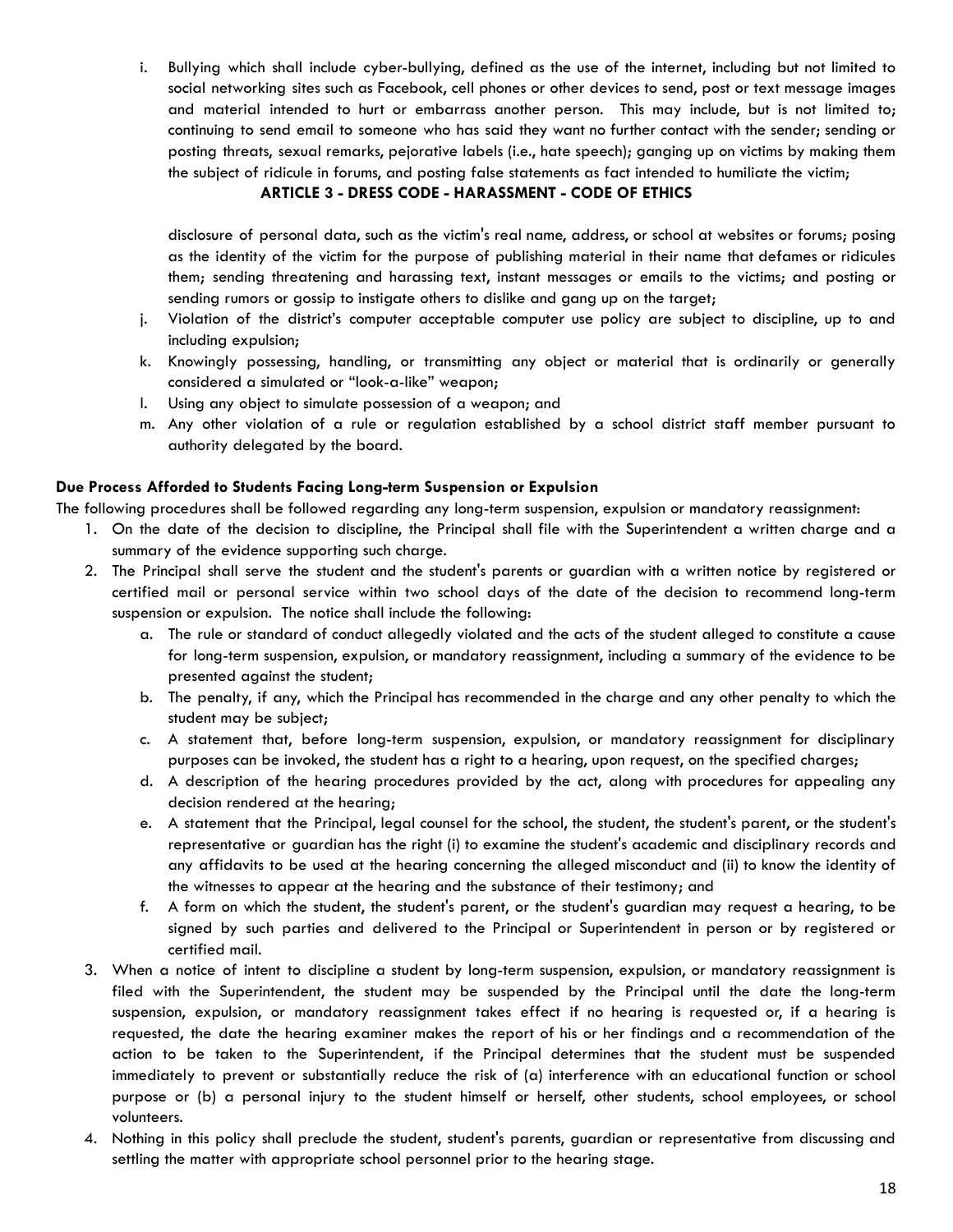- 5. If a hearing is requested within five days after receipt of the notice, the Superintendent shall appoint a hearing officer who shall follow the "hearing procedures" outlined below.
- 6. If a hearing is requested more than five school days following the receipt of the written notice, but not more than thirty calendar days after receipt, the Superintendent shall appoint a hearing officer who shall follow the "hearing procedures" outlined below, except that the time constraints set forth may differ as provided by law and this policy.

# **ARTICLE 3 - DRESS CODE - HARASSMENT - CODE OF ETHICS**

The student shall be entitled to a hearing but the consequence imposed may continue in effect pending final determination.

7. If a request for hearing is not received within thirty calendar days following the mailing or delivery of the written notice, the student shall not be entitled to a hearing.

In the event a hearing is requested, the hearing, hearing procedures, the student's rights and any appeals or judicial review permitted by law shall be governed by the applicable provisions of the Nebraska Student Discipline Act (NEB. REV. STAT. § 79-254 to 79-294). The school district will provide parents with copies of the relevant statutes upon request.

## **Reporting Requirement to Law Enforcement**

Violations of this section will result in a report to law enforcement if:

- 1. The violation includes possession of a firearm;
- 2. The violation results in child abuse;
- 3. It is a violation of the Nebraska Criminal Code that the administration believes cannot be adequately addressed solely by discipline from the school district;
- 4. It is a violation of the Nebraska Criminal Code that endangers the health and welfare of staff or students;
- 5. It is a violation of the Nebraska Criminal Code that interferes with school purposes;
- 6. The report is required or requested by law enforcement or the county attorney.

**NOTE:** Students out for extra-curricular activities may have other specific rules and sanctions which will be provided by the sponsor of the activity upon joining.

Discipline Progression per Semester:

- 1. When a student receives a third discipline form resulting in detention or other serious misconduct, he or she must sign a contract saying that he or she will serve a one day of in-school suspension if he or she earns another discipline form.
- 2. If a student earns another discipline form, he or she will sign a contract saying he or she will serve two days of in-school suspension.
- 3. If the student earns yet another discipline form, he or she will sign a contract saying he or she will serve A three day in-school suspension.
- 4. If a student receives any more discipline forms, an out of school suspension will result.
- 5. Parents will be notified all along the process and will receive a copy of the signed contract. Discipline forms will be cumulative until the end of the semester and then start anew at the beginning of a new semester.

#### **ARTICLE 4 - MISCELLANEOUS**

#### **Section 1 Flowers, Memorials, and Gifts**

When there is a death in the immediate family of a class member, the class, as a unit, may send flowers or a memorial gift, to the family.

#### **Section 2 Gifts to Teachers**

It is contrary to Board of Education Policy #1310 for groups of students in classes, organizations, or activities to collect funds for the express purpose of presenting gifts.

#### **Section 3 Classroom Visitation**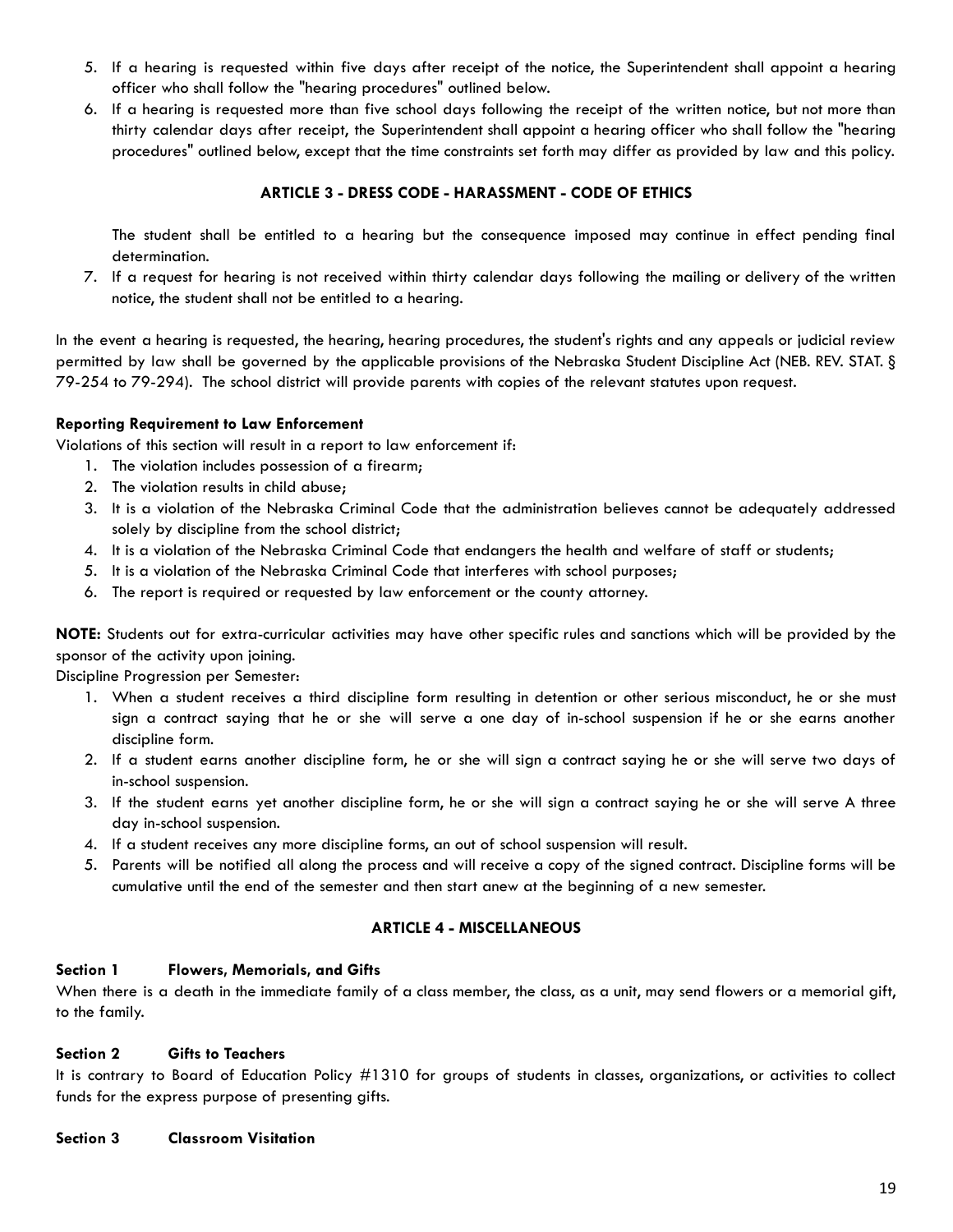All visitors to Sterling Public Schools are asked to sign in and report to the office or to have made prior arrangements. Parents are welcome and encouraged to come to visit the school at any time*. But we do ask that prearrangements be made.* Suggestions for visiting are:

- 1. Several 20-30 minute visits are better than staying too long at any one time.
- 2. After reporting to the office, please enter the classroom quietly.

## **ARTICLE 4 - MISCELLANEOUS**

- 3. Call the school and ask the teacher if the time planned is convenient. There are periods when visitations are not advisable, such as testing programs. We discourage preschool children from visiting. School age children may visit when accompanied by an adult.
- 4. We encourage visitations between September 15 and May 1. On holidays and birthdays children are not in their usual academic environment. We suggest you visit on other days that would show a more normal routine for your child.
- 5. Please keep in mind that while your presence is welcome, too many visits can be a distraction from the academic process. We recommend no more than one visit per month.

## **Section 4 School Pictures and Yearbooks**

Sterling Public School contracts annually to have pictures taken of school children early in the school year. Information regarding prices, times, and dates are distributed by notes from the school. A yearbook is compiled with pictures of all elementary students and faculty and is available to be purchased.

## **ARTICLE 5 - HEALTH AND ACCIDENTS**

#### **Section 1 Birth Certificate Requirements**

State law requires that a certified copy of a student's birth certificate be used when enrolling a new student in school. If your child is registering with Sterling Public Schools for the first time, you may obtain this document from the Bureau of Vital Statistics in the state in which your child was born. If your child was born in Nebraska, a birth certificate may be obtained from Nebraska DHHS, Division of Public Health, Vital Records, PO Box 95065, Lincoln, NE 68509. There is a fee per certificate.

Please note: The document parents receive from the hospital looks like a birth certificate, but is not a certified copy. A certified copy has the raised seal of the State of Nebraska on it and is signed by the director of vital statistics.

If a birth certificate is unavailable, other reliable proof of a student's identity may be used. These documents could include naturalization or immigration documents showing the date of birth or official hospital birth records, a passport, or a translation of a birth certificate from another country. The documents must be accompanied by an affidavit explaining the inability to produce a copy of the birth certificate.

#### **Section 2 Students with Health Concerns**

Any student with a health condition requiring any monitoring or treatment while at school should have an individualized health plan. You may notify the school and a meeting to develop or change such plan will be scheduled in a timely manner with the ESU 4 nurse. This plan should be revisited periodically for updates and may be changed at any time as needed by either a meeting or proper documentation from the doctor. Health conditions may include but are not limited to diabetes, seizures, asthma, anaphylaxis, etc.

#### **Section 3 Students Who Become Ill and/or Injured**

Students must leave school if they have a temperature of 100.0 degrees, diarrhea, communicable diseases (e. g. ringworm, pink eye, chickenpox, head lice) or they are vomiting or at the discretion of school personnel. It is important for the health of all students, including your student that no student shall return to school any sooner than 24 hours after the fever or last symptom (such as vomiting or diarrhea) have subsided without the aid of any fever reducing medication (such as Tylenol or Ibuprofen).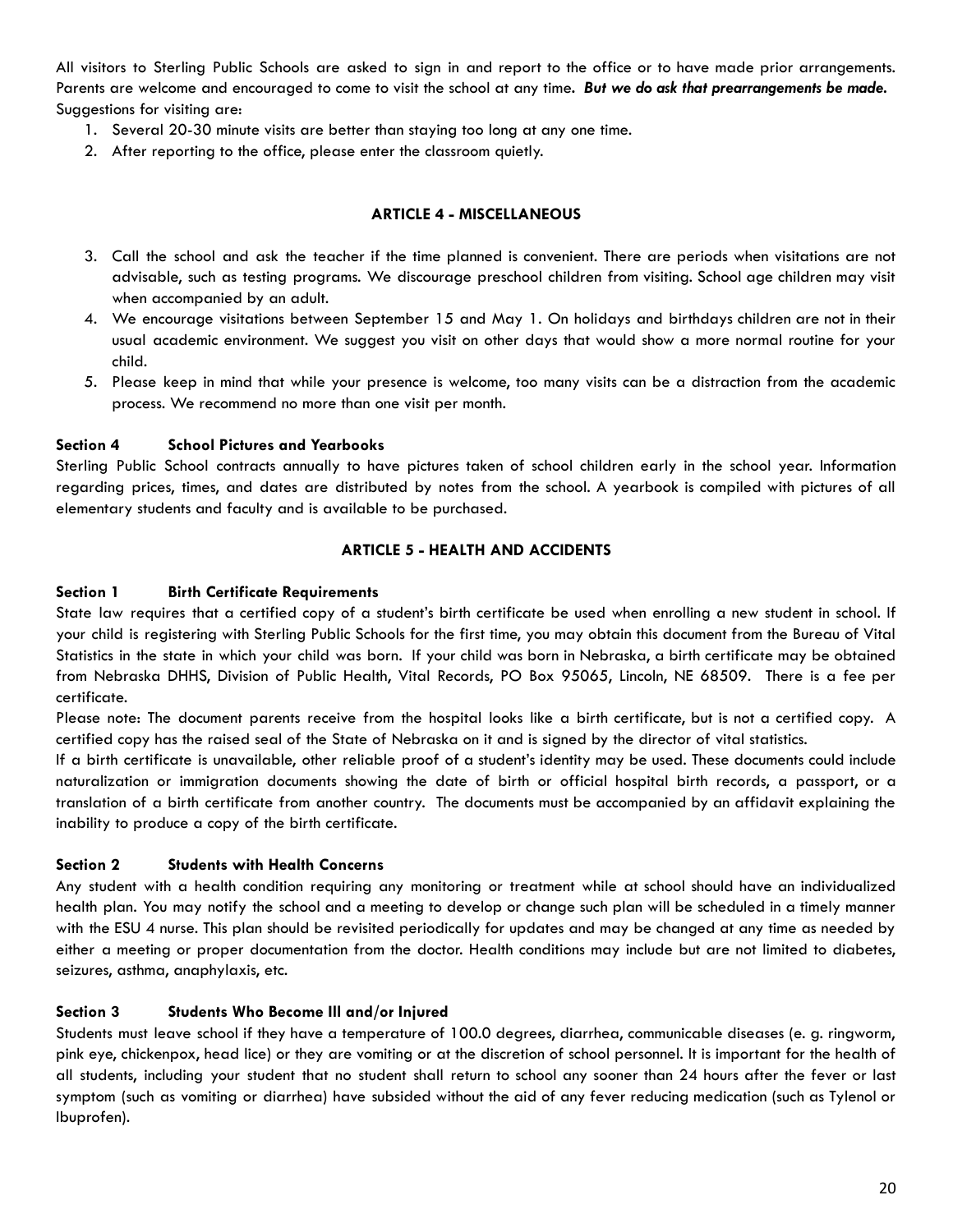If a student becomes ill while at school, he/she will obtain a pass from a teacher to go to the Office. The office personnel will help however possible. Parents will be contacted if necessary. The school staff or ESU 4 nurse are forbidden by law to diagnose or to dispense medication unless the student is under the direct supervision of a medical doctor.

If any student develops symptoms of illness or is injured at school, the parent, guardian, or any person designated as an emergency contact by the parent will be notified. If deemed necessary by school personnel, they will be requested to take the student home or make arrangements for the student to go home and/or get medical attention*. Students may not check themselves out of school.*

Minor cuts and bruises will be given first aid. If it appears that the student may have a broken bone, the student's parent will be notified and Rescue Squad personnel may be called.

## **ARTICLE 5 - HEALTH AND ACCIDENTS**

First aid supplies are furnished by the school and are also available from the coaches in many areas.

As per Board of Education Policy, if an accident occurs at school, an accident report must be filed by the person in charge. Those carrying school insurance will be supplied with forms. This reporting also refers to any disciplinary actions of large magnitude so that we know the situation in advance of any resulting inquiries or complaints.

The school will encourage students and parents to see a doctor or dentist when indications are that something is wrong. Indications of disease or sickness are: pain, earache, fluid in the ear, nausea, vomiting, diarrhea, tiredness, irritability, dizziness, or faintness.

#### **Section 4 Physicals**

The Nebraska State Department of Health requires all incoming Kindergarten and 7th grade students to have a physical examinations and vision evaluation prior to the beginning of the school year unless there was an examination within the last 6 months, in which instance, there must be a copy of that examination on file at the school. Forms for these examinations are available in the office. Should a parent/guardian object to physical examination a waiver can be obtained from the office signed and returned to the office.

#### **Section 5 Immunizations**

With regard to immunization records, please see Summary of the School Immunization Rules and Regulations provided by the Nebraska Department of Health and Human Services. It will be necessary to have either an adequate immunization history on file at the school or a signed ''Refusal of Immunization Statement'' for each student. **Students not complying with this requirement will be excluded from school until they comply.**

#### **Section 6 Asthma Protocol**

State regulation requires that our school be prepared to implement an emergency treatment plan, called a protocol, any time a student or staff member experiences a life threatening asthma attack or systemic allergic reaction (anaphylaxis). Our school is ready to implement the protocol in emergency situations.

The protocol requires that 911 be called first. After the call is made, an Epi-pen injection is given, followed by albuterol through a nebulizer. An Epi-pen is a small, prefilled automatic device that resembles a highlighter. It is used to deliver epinephrine. Epinephrine is a medication that is used to bring quick relief by improving breathing and lung function. Albuterol is another medication that is used to bring breathing relief (usually in inhalers). The nebulizer is a machine that mixes the albuterol with air to provide a fine mist (aerosol) for breathing in through a mask or mouthpiece.

The protocol steps are designed to provide quick, effective care in order to prevent death due to a severe asthma attack or anaphylaxis. Staff members have been trained to recognize signs and symptoms of a life-threatening ''breathing'' emergency and to properly administer the medications. The protocol is a standing medical order that has been signed by physicians from the local clinic.

If you know that your student has asthma or a known allergy, it is critically important that you communicate this information to our school staff. For each student with a known allergic condition or asthma the parent/guardian must provide the school with (1) written medical documentation, (2) instructions for medication, and (3) medications as directed by the physician. In the event that your student experiences a life threatening asthma attack or systemic allergic reaction, we will refer to the specific documents and medication you have provided. If you do not have medical documentation and instructions on file with the school, we will refer to the regulatory protocol described above.

#### **Section 7 Authorization for Prescription Medications**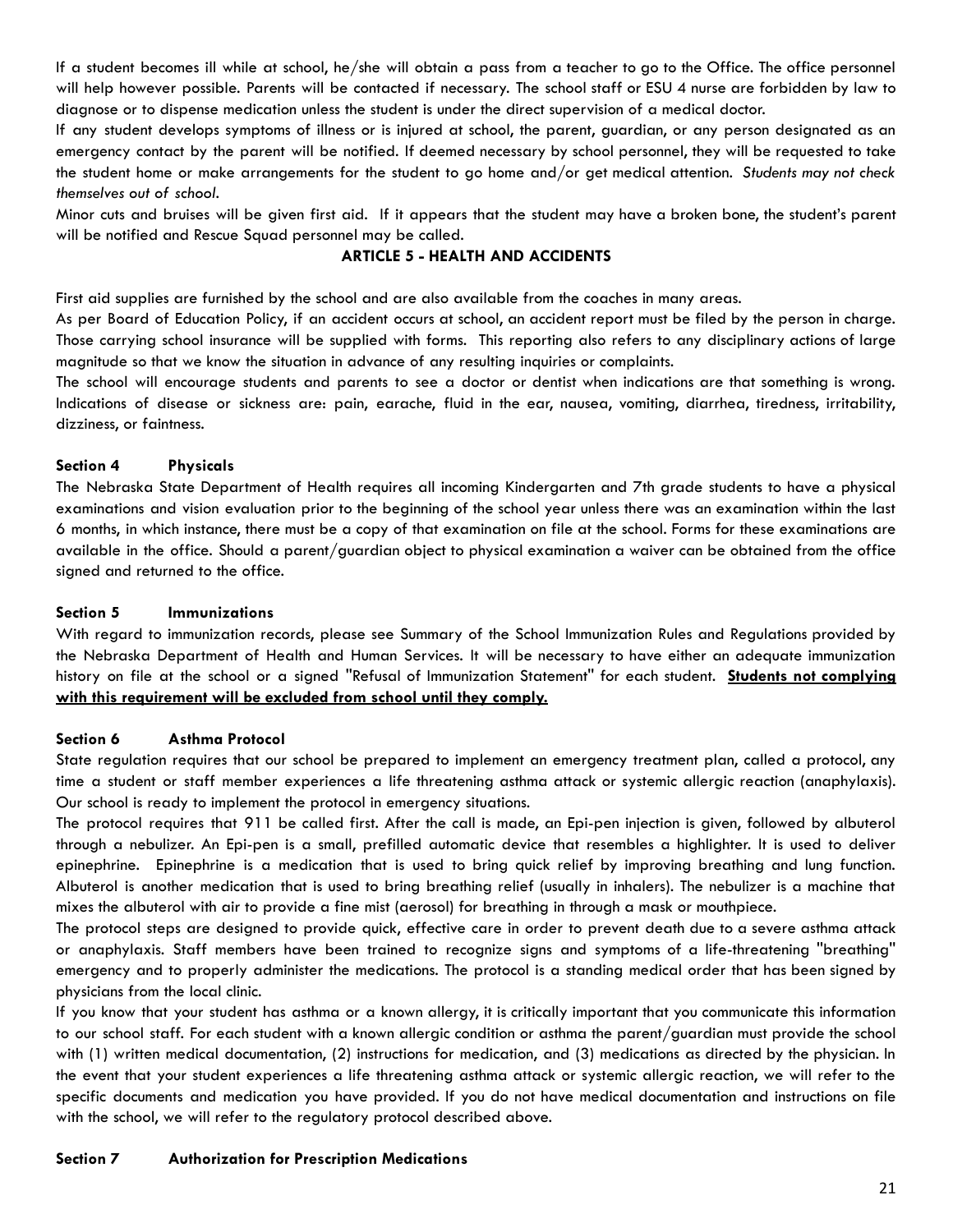Prescription medications, which must be administered during school hours, may be administered when the following are on file at school.

- 1. A physician's signed, dated authorization including the name of the medication, dosage, administration route, and time to be given at school, and the reason the child is receiving the medication; **or,** A caretaker's signed and dated authorization form to administer the medication during school. (Note All references to "caretaker" in these rules also include a parent, foster parent, family member or legal guardian; it shall not include a friend or child care provider).
- 2. The medication is in its original packaging and is labeled as dispensed by the prescriber or pharmacist. The label must name the child and identify the medication, strength, time interval and route to be administered. Two labeled **ARTICLE 5 - HEALTH AND ACCIDENTS**

containers may be requested; one for home and one for school. If needed, the physician or pharmacist may be contacted for clarification on medication administration.

# **Section 8 Authorization of Non-Prescription Medication**

If a student must take non-prescription medication during school, procedures 1 and 2 above are to be followed before administration.

**Authorizations for Prescription and Non-Prescription Medications** - Medication authorizations must be reviewed annually and updated immediately as changes occur. Forms are available in the office, on the Sterling school web page, and Appendix A. All medications should be checked in with the office for all age of students. In special circumstances of students 7th grade or older a contract may be established to allow the student to carry their own diabetic, asthma, or anaphylactic allergy medications to self-administer. Please contact the office to set a meeting with the ESU 4 nurse if you desire your child to be allowed to self-administer. You must have written permission from your medical doctor that verifies a student's ability to self-administer.

## **Section 9 Head Lice, Nits, and Bed Bugs**

Trained school staff or ESU 4 nurses will check students periodically for head lice. Sterling Schools relies upon parents to secure treatment and to provide care for students infested with head lice (pediculosis capitis).

#### **Lice and Nits - Board of Education Policy #5062**

Students found to have live head lice or louse eggs will not be permitted at school and will be sent home. Upon discovering the presence of any indication of lice or louse eggs, the student's parent(s) or guardian(s) will be notified, and if appropriate will be asked to pick up the student from school immediately.

Students will not be permitted to return to school until the district finds that no live lice or louse eggs can be detected. The parent(s) or guardian(s) will be required to treat the student and accompany the student to school to be examined.

The student cannot ride the school bus until the district has cleared the student to return to school.

#### **Bed Bugs - Board of Education Policy #5064**

Students found to have bed bugs will not be permitted at school and will be sent home or removed from contact with other students. Upon discovering the presence of any indication of bed bugs the student's parent(s) or guardian(s) will be notified, and if appropriate will be asked to pick up the student from school immediately.

Students will not be permitted to return to school until the parent(s) or guardian(s) have confirmed that successful treatment has occurred.

The student cannot ride the school bus, effective immediately upon discovery by the school, until the parent(s) or guardian(s) have confirmed that successful treatment had occurred.

# **ARTICLE 6 - USE OF SCHOOL FACILITY AND EQUIPMENT**

#### **Section 1 Use of Areas in the Building**

Permission for the use of the school facilities and equipment must be obtained from the Athletic Director/Activities Director or the Principal. The school's daily educational and athletic program shall always have priority in terms of granting permission for use.

Students are not to be in the building at any time without the presence of a school employee. Students should not be in the gym with street shoes on at any time.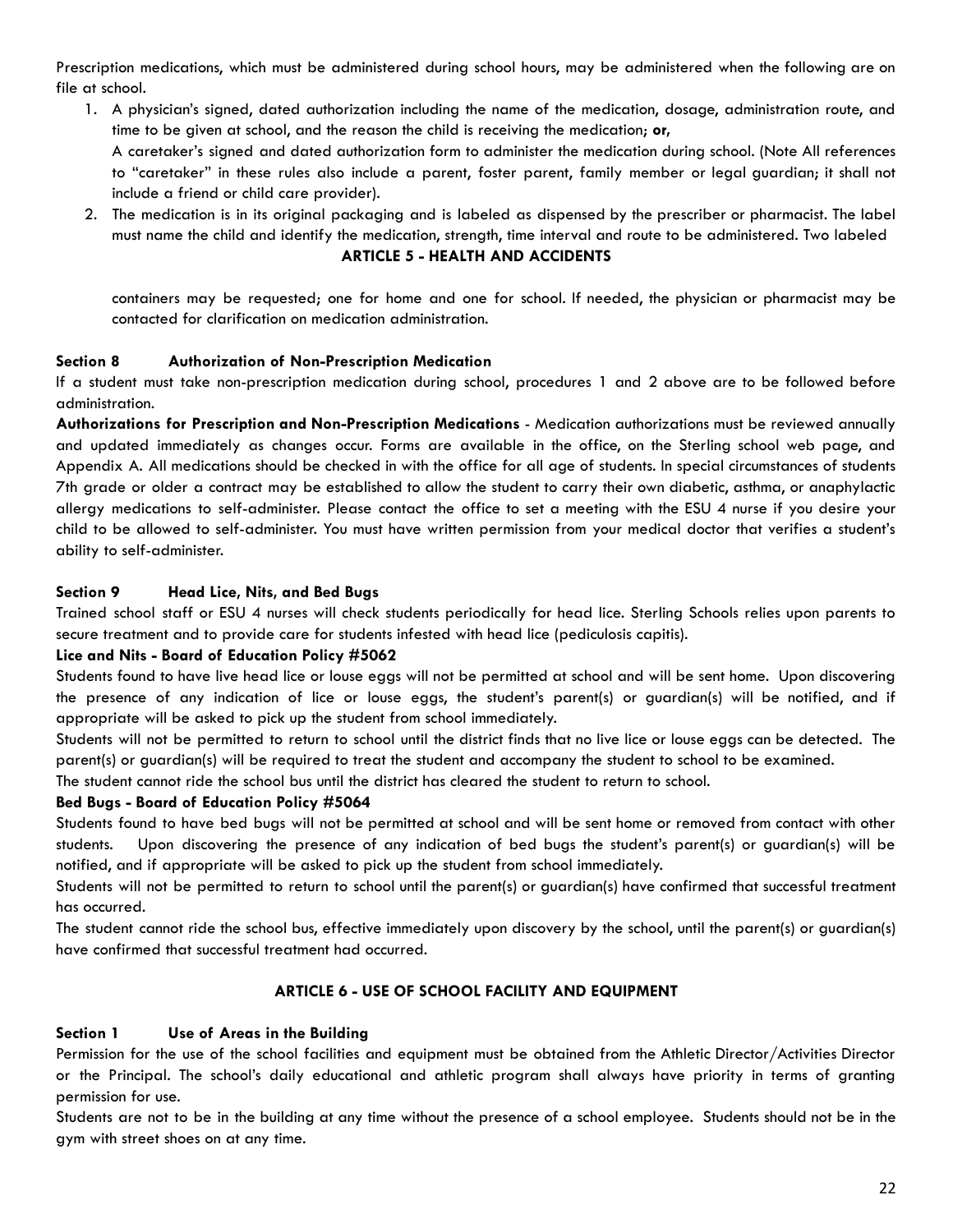## **ARTICLE 7 - USE OF TRANSPORTATION BY STUDENTS**

## **Section 1 Bicycles, Skateboards, and Shoes with Rollers**

Students who ride bicycles and scooters are to park them in the rack west of the gym. It is recommended that bicycles and scooters be locked and remain locked throughout the day. The school assumes no responsibility for bicycles or scooters. Skateboards are to be kept in the Principal's office.

Footwear containing any type of rolling devices are not allowed.

# **ARTICLE 7 - USE OF TRANSPORTATION BY STUDENTS**

## **Section 2 Crosswalk**

Students who need to cross the street on the west side of the school should use the crosswalk provided in the middle of the block. All traffic must stop at this designated walkway to allow pedestrians to cross. This is the safest location and students should always use the crosswalk.

# **ARTICLE 8 - ANNOUNCEMENTS - ASSEMBLIES - DRIVES FOR FUND**

## **Section 1 Announcements**

Special announcements may be broadcast throughout the day if needed.

## **Section 2 Communications**

There will be two major means of communication with the parents and patrons of the Sterling School District.

- 1. A monthly newsletter will be mailed around the first of each month and posted on the school website. Special mailings will be made as needed. This newsletter will contain a monthly calendar as posted in the Administrative offices. Each patron in the district, whether they have children in school or not will receive this newsletter.
- 2. A "Weekly Bulletin" will be hand-carried home by students each Friday. The weekly menus for the following week will be printed. Any changes in athletic contest times or sites, departure times for activity buses and any current issues will be contained in this bulletin. This bulletin will be the main school-parent newsletter, and it will be important for parents to help assure that they get home with the students. The bulletin will also be posted on the Sterling website and Facebook page.

Other forms of communication available to parents are the School website (www.sterlingjets.org), Facebook, Twitter, and Automated Messaging Service notifications.

#### **Section 3 Assemblies**

At Sterling Public School, assemblies will be held from time to time. These assemblies are educational, entertaining, and provided for an additional learning experience. All students and faculty will attend every assembly. Students will sit by class. Any disorderly conduct will be treated as forfeiture of attendance. Further action is left to the discretion of the Principal.

#### **Section 4 Drives for Funds**

All fundraising drives must be approved by the Principal and Superintendent. Fundraising for non-school type activities or organizations is not permitted.

# **Section 1 School Meals**

# **ARTICLE 9 - SCHOOL MEALS - CAFETERIA RULES**

The hot lunch program is a federally-subsidized, non-profit entity. The meals are served in the lunchroom. Weekly menus are published in each Friday bulletin as well as being posted on each floor of the school building.

Sterling Public School complies with the policy for free and reduced price meals under the National School Lunch and Special Milk Programs. If you are interested in free or reduced lunches, please complete the forms on the website or obtain a copy from the office and return to the school office as soon as possible.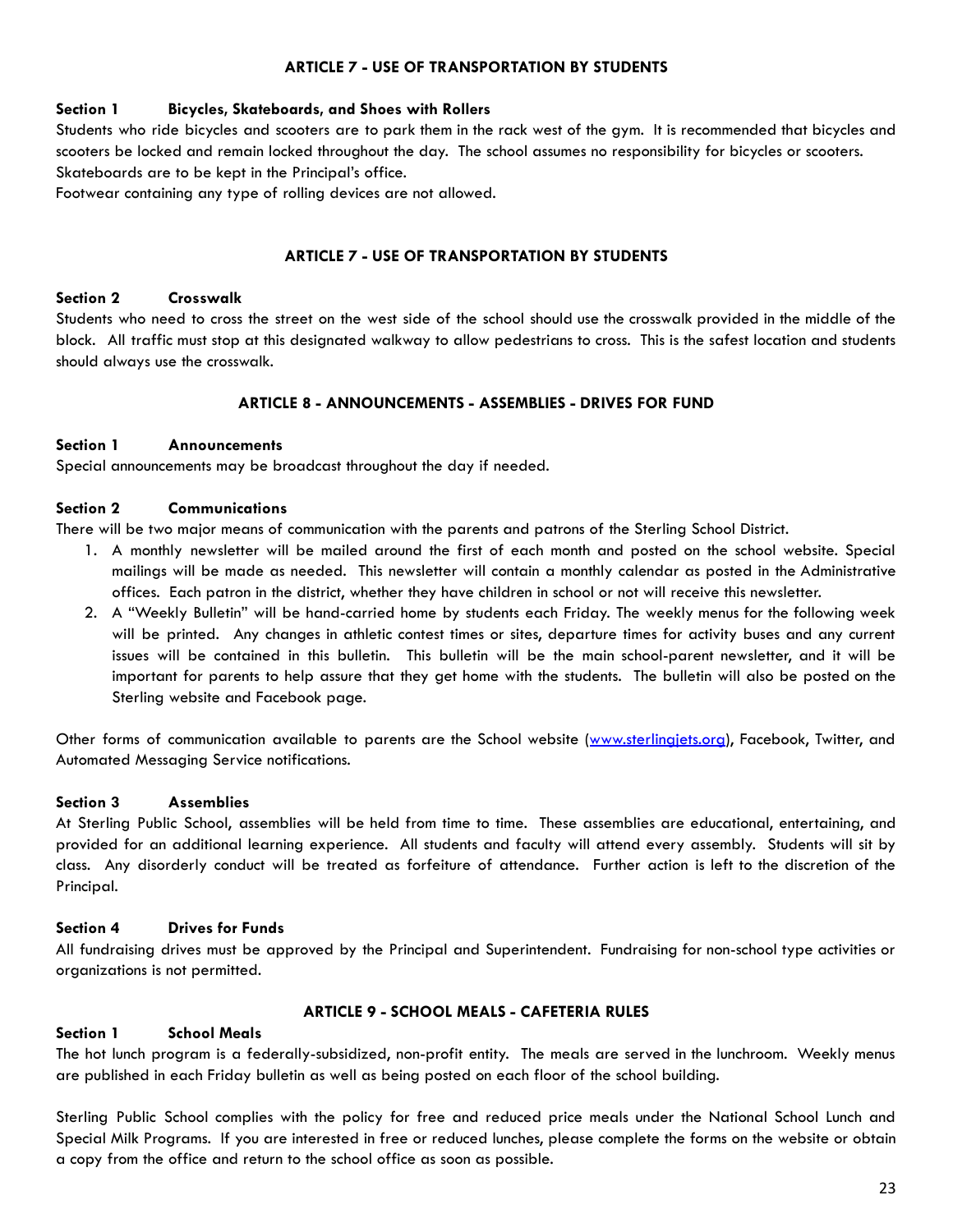A computerized accounting system is used. All money received is entered into each student(s) account. Our Automated Messaging Service will notify families once a student's balance is between \$10.00 and \$0.00. Students with a balance of -\$5.00 will not be served a full meal. Families do have the option of paying online through e-Funds. Instructions for e-Funds are available online or contact the office. The advantage of paying by e-Funds is automatic deposits into your students PowerSchool account.

## **ARTICLE 9 - SCHOOL MEALS - CAFETERIA RULES**

#### **NONDISCRIMINATION STATEMENT:**

In accordance with Federal civil rights law and U.S. Department of Agriculture (USDA) civil rights regulations and policies, the USDA, its Agencies, offices, and employees, and institutions participating in or administering USDA programs are prohibited from discriminating based on race, color, national origin, sex, disability, age, or reprisal or retaliation for prior civil rights activity in any program or activity conducted or funded by USDA.

Persons with disabilities who require alternative means of communication for program information (e.g. Braille, large print, audiotape, American Sign Language, etc.), should contact the Agency (State or local) where they applied for benefits. Individuals who are deaf, hard of hearing or have speech disabilities may contact USDA through the Federal Relay Service at (800) 877-8339. Additionally, program information may be made available in languages other than English. To file a program complaint of discrimination, complete the USDA Program Discrimination Complaint Form, (AD-3027) found online at: http://www.ascr.usda.gov/complaint\_filing\_cust.html, and at any USDA office, or write a letter addressed to USDA and provide in the letter all of the information requested in the form. To request a copy of the complaint form, call

(1) Mail: U.S. Department of Agriculture Office of the Assistant Secretary for Civil Rights 1400 Independence Avenue, SW Washington, D.C. 20250-9410;

(866) 632-9992. Submit your completed form or letter to USDA by:

(2) Fax: (202) 690-7442; or

(3) Email: program.intake@usda.gov. This institution is an equal opportunity provider.

As stated above, all protected bases do not apply to all programs, "the first six protected bases of race, color, national origin, age, disability and sex are the six protected bases for applicants and recipients of the Child Nutrition Programs.

# **Section 2 School Lunch** Prices of lunches for the 2020-2021 school year will be as follows: PreK-6 – \$2.70 Grades 7-12 – \$2.95 Reduced –  $40¢$

Extra milk will be 50¢ per carton. Students wishing to participate in the Milk/Snack Break (Grades PreK-2) must purchase a milk ticket for \$10.00 per month.

Milk/Snack tickets will come out of the individual student's lunch account. Parents will be asked at the beginning of the year whether their child will participate or not.

#### **Section 3 School Breakfast**

Breakfast will be served from 7:45-8 am daily. Prices of breakfasts for the 2020-2021 school year will be as follows: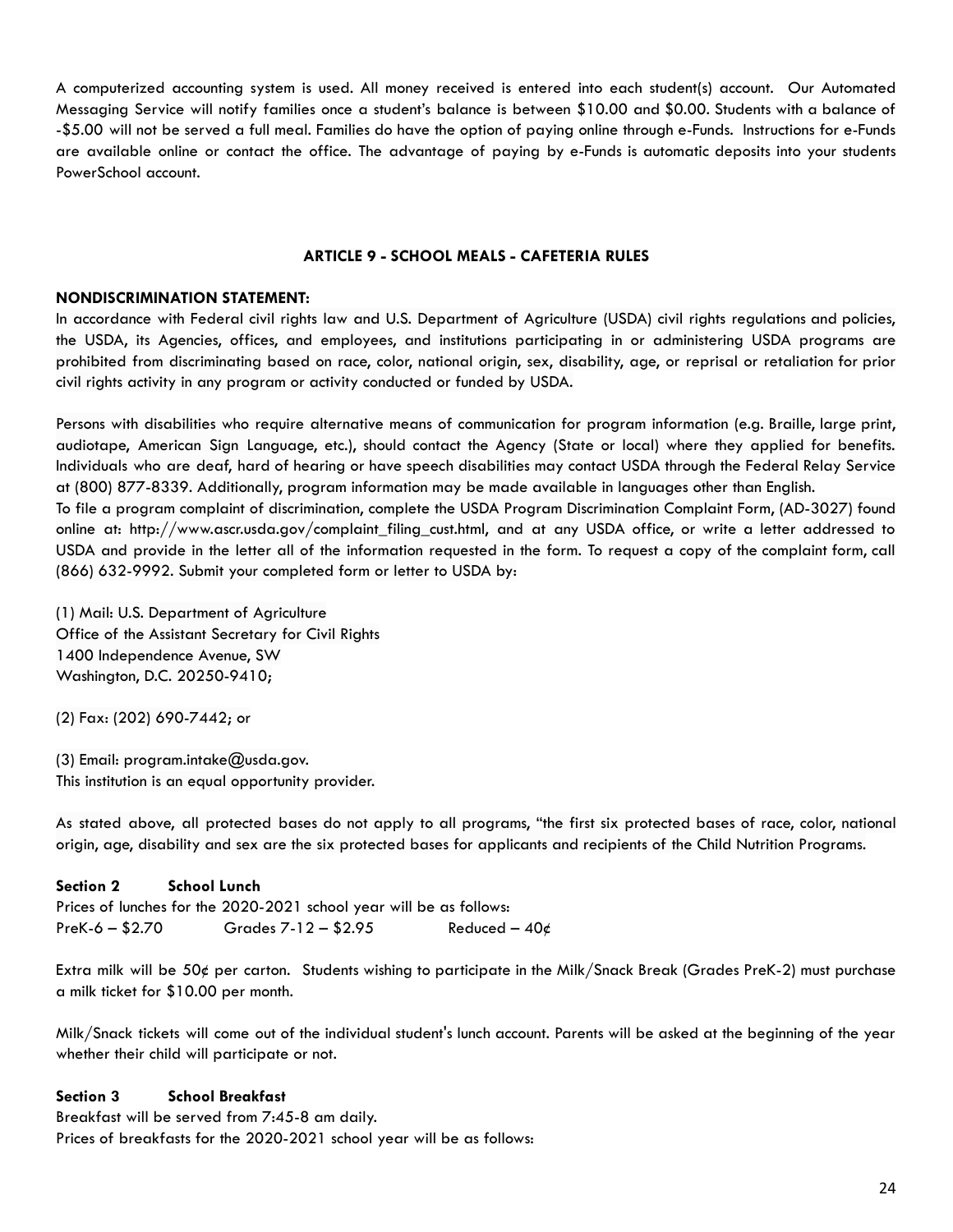The Sterling School Lunch Program is a non-profit entity, which serves nutritious meals every day at the lowest possible cost. At least five different food items are offered each day. Grades PreK-12 are allowed "The Offer-vs.-Serve Option", which means that they may choose three of the five food items offered and their meal still qualifies as a Government reimbursable lunch.

A computerized accounting system is being used. All money received will be entered into an individual child's account. For those students in pre-kindergarten through grade four, whose parents indicate they want their child to participate in the

# **ARTICLE 9 - SCHOOL MEALS - CAFETERIA RULES**

afternoon milk program, the price of milk ticket/tickets will be deducted from the family account and a milk ticket will be handwritten. All expired tickets are kept on file if any questions should occur.

Fill out the application forms for Free/Reduced mailed out to parents, available on the school website [www.sterlingjets.org] or at the school office. If you qualify and apply for free/reduced breakfast/lunches for your children, our school district will receive more State Aid and at the same time your children will receive free meals. RETURN THE COMPLETED APPLICATIONS AS SOON AS POSSIBLE!!!! THE FORMS MUST BE COMPLETED EACH YEAR.

# **Section 4 Cafeteria Rules**

A closed campus is in effect for all students. A closed campus means that all students will remain on the school grounds during the school day, which is from 8:00 a.m. to 3:37 p.m. and are not able to go outside of the building for lunch. However, students may bring their own lunch.

During lunch time the gymnasium may be used by the students after their lunch time. Students will not be allowed to remain in their classroom unless under the direct supervision of a teacher.

Please help your fellow students by:

Leaving tables, chairs, and the floor in a neat condition.

Returning all trays, silverware, and dishes to the dishwashing room.

Placing milk cartons, napkins, etc. in the trash can provided.

Leaving all food or drink in the lunchroom rather than taking it throughout the building.

NOTE: Students may lose the privilege of eating lunch in the cafeteria by misbehaving or throwing food during lunch time.

# **ARTICLE 10 - LIBRARY AND GENERAL SCHOOL RULES**

# **Section 1 Library Rules**

The school library will be open each day for student use. Students wishing to use the school library must obtain a library pass from their teacher. Students will not be permitted in the library unattended. The library will be closed for special class sessions and testing sessions as needed. A notice will be posted in advance so students will have a chance to get the material which they need prior to the library closing. PreK-6<sup>th</sup> grade will have an instructional period once per week.

The library provides a place for individuals to study without interruption. Visiting, loitering, and studying together will not be permitted in the library. Students wishing to retain their library privileges will be expected to observe proper rules and library procedures. The following rules will regulate the use of the library:

- 1. All books checked out are due in two weeks from the check-out date
- 2. Return all books to the book deposit. Do not return the books to the shelves.
- 3. No reference books will be taken from the library. This includes encyclopedias, dictionaries, almanacs, etc.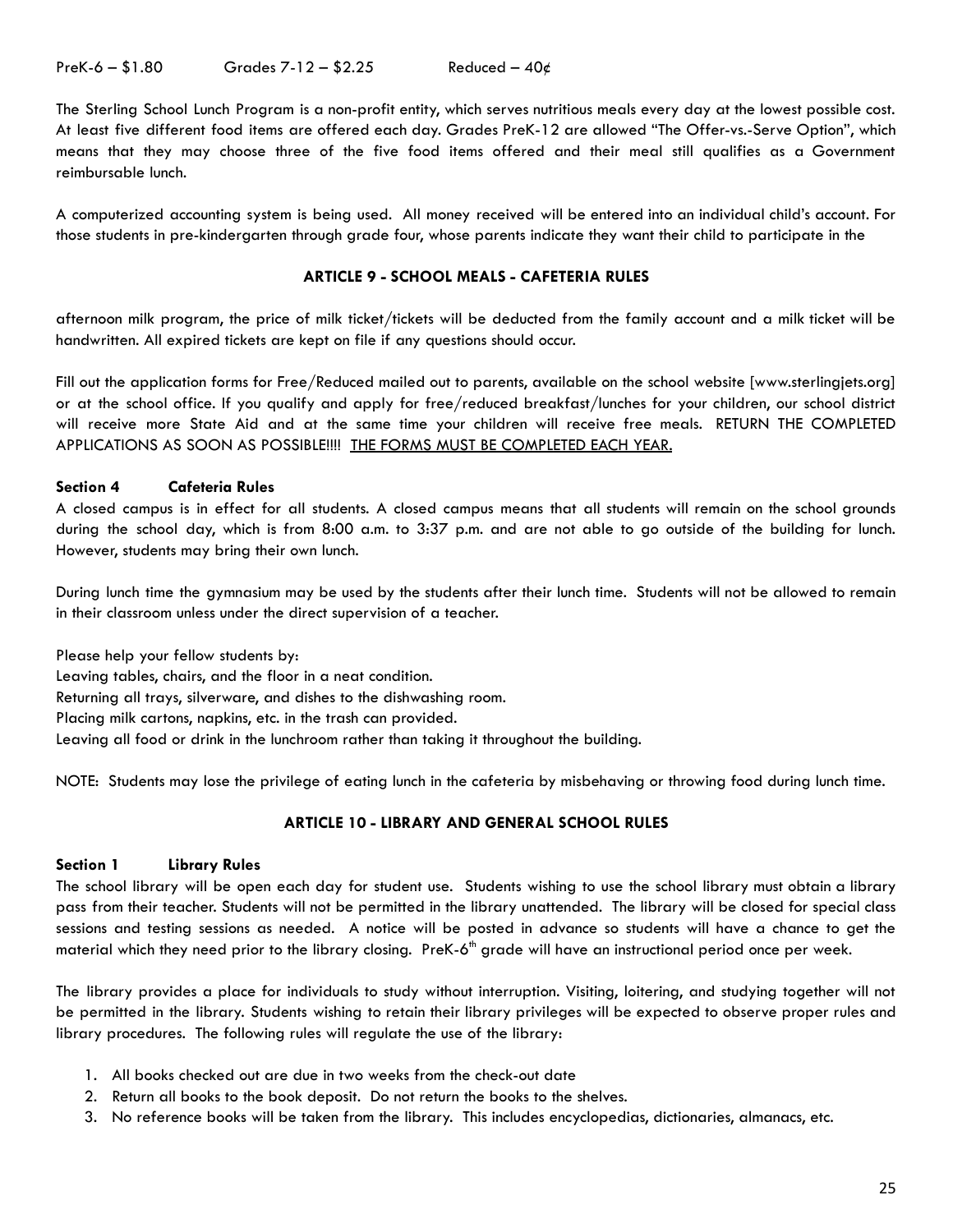The reserve books, vertical file materials, and magazines from Magafiles are due by 9:40 a.m. the following school day after they have been checked out.

# **Section 2 Playground Rules**

Playground activity during recess is provided so your child may learn to play games and associate with his or her fellow students. Safety and courtesy along with free expression for playtime are the prime factors of learning during these periods. Students are expected to obey the following rules:

- 1. Teachers/Paras on playground duty are in charge.
- 2. Any child wishing to leave the playground for any reason (go after a ball, go to the office, restroom, etc.) must have the permission of a playground supervisor.

# **ARTICLE 10 - LIBRARY AND GENERAL SCHOOL RULES**

- 3. Jump ropes may be used only for jumping rope.
- 4. Basketball hoops and backboards are for games. Hanging and climbing will not be allowed.
- 5. Tackle games will not be allowed.
- 6. Rocks, gravel, or sticks should be kept on the ground.
- 7. Snowball throwing is not allowed.
- 8. Do not leave a ball on the playground after you are done with it. If you see a ball on the ground where someone left it, return it to the room it came from.
- 9. Students need overshoes, rubberized boots, or an extra pair of waterproof shoes for outdoor wear in wet weather.
- 10. Running or pushing on the playground equipment will not be permitted.
- 11. One person is allowed to go down the slide at a time in a sitting position only.
- 12. Soft balls and soft bats are allowed.
- 13. All equipment is to be used as it was designed.
- 14. Swings should be occupied by one student at a time and this student must be seated.
- 15. Playground balls are not allowed on the playground equipment.
- 16. Playground games are open anyone can play.
- 17. If there are any situations that develop not covered by the rules mentioned above, the supervisor on duty will handle the event so as to insure the safety of the students.

# **ARTICLE 11 - STUDENT CONDUCT - RIGHTS - WITHDRAWAL**

# **Section 1 Student Conduct**

Each student should conduct himself/herself properly, and be a loyal citizen of his/her school and community at all times.

*In Activities*: Show good sportsmanship at all times. Do not "boo" officials or players. Be a good loser and a gracious winner. Be especially courteous to all visitors. Observe proper conduct at all activities. Stay in your seat during activities and refrain from running around.

*Attitude:* The administration and staff of Sterling High School recognize the importance that each student takes an attitude of willingness to work and learn as a key to the success of each student. All attitudes should reflect the best interest of the betterment of Sterling School and its students.

# **Section 2 Academic Integrity**

Students are expected to abide by the standards of academic integrity established by their teachers and administrators. Standards of academic integrity are established in order for students to learn as much as possible from instruction, for students to be given grades which accurately reflect the student's level of learning and progress, to provide a level playing field for all students, and to develop appropriate values.

Cheating and plagiarism violate the standards of academic integrity. Sanctions will be imposed against students who engage in such conduct.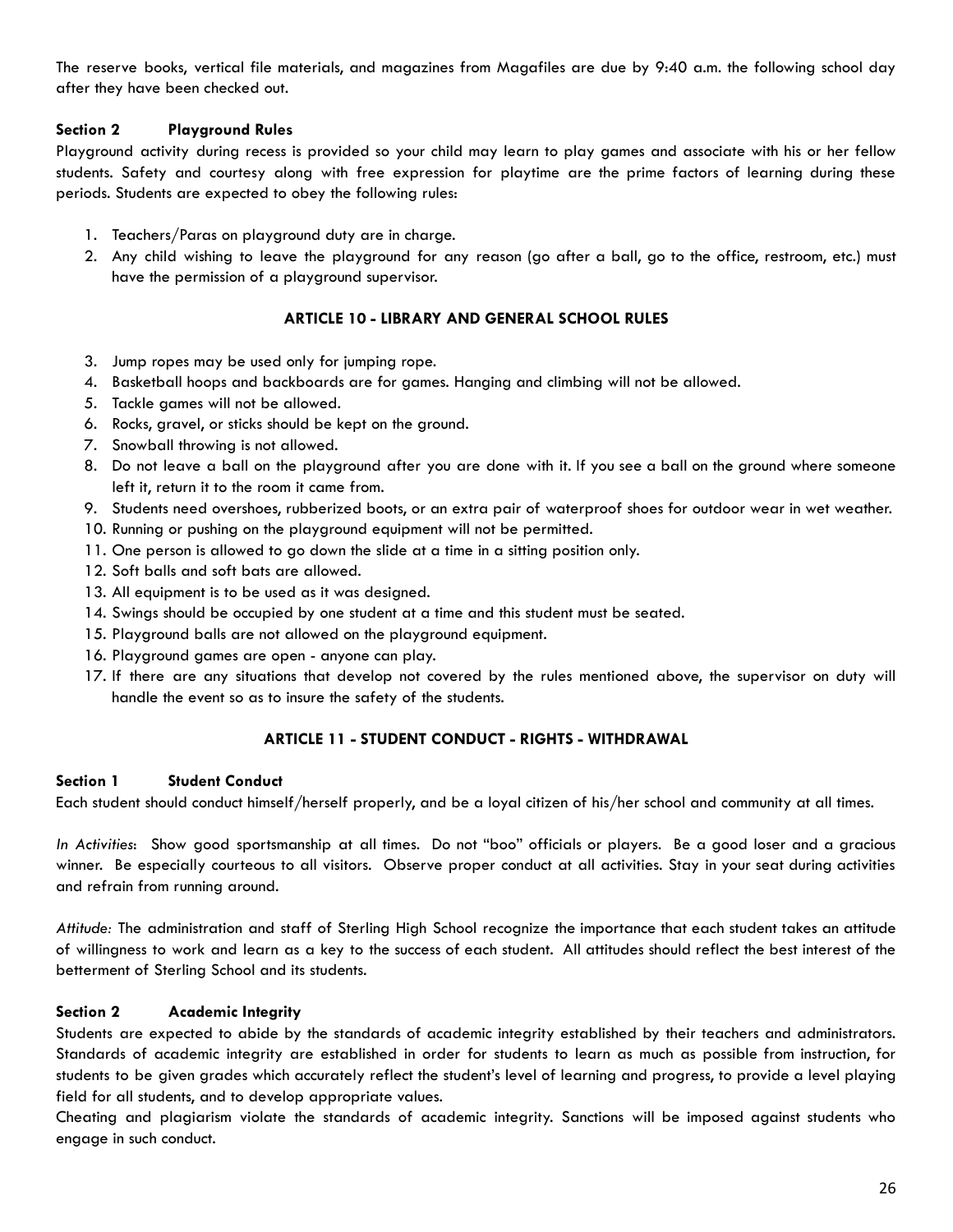- 1. Cheating violates the standards of academic integrity. "Cheating" means intentionally to misrepresent the source, nature, or other conditions of academic work so as to accrue undeserved credit, or to cooperate with someone else in such misrepresentation. Such misrepresentations may, but not necessarily, involve the work of others. Cheating includes, but is not limited to:
	- a. Tests (includes tests, quizzes and other examinations or academic performances):
		- i. Advance Information: Obtaining, reviewing or sharing copies of tests or information about a test before these are distributed for student use by the instructor. For example, a student engages in cheating if, after having taken a test, the student informs other students in a later section of the questions that appear on the test.
		- ii. Use of Unauthorized Materials: Using notes, textbooks, pre-programmed formulas in calculators, or other unauthorized material, devices or information while taking a test except as expressly permitted. For example, except for "open book" tests, a student engages in cheating if the student looks at personal notes or the textbook during the test.

# **ARTICLE 11 - STUDENT CONDUCT - RIGHTS - WITHDRAWAL**

- iii. Use of Other Student Answers: Copying or looking at another student's answers or work, or sharing answers or work with another student, when taking a test, except as expressly permitted. For example, a student engages in cheating if the student looks at another student's paper during a test. A student also engages in cheating if the student tells another student answers during a test or while exiting the testing room, or knowingly allows another student to look at the student's answers on the test paper.
- iv. Use of Other Student to Take Test: Having another person take one's place for a test, or taking a test for another student, without the specific knowledge and permission of the instructor.
- v. Misrepresenting Need to Delay Test: Presenting false or incomplete information in order to postpone or avoid the taking of a test. For example, a student engages in cheating if the student misses class on the day of a test, claiming to be sick, when the student's real reason for missing class was because the student was not prepared for the test.
- b. Papers (includes papers, essays, lab projects, and other similar academic work):
	- i. Use of Another's Paper: Copying another student's paper, using a paper from an essay writing service, or allowing another student to copy a paper, without the specific knowledge and permission of the instructor.
	- ii. Re-use of One's Own Papers: Using a substantial portion of a piece of work previously submitted for another course or program to meet the requirements of the present course or program without notifying the instructor to whom the work is presented.
	- iii. Assistance from Others: Having another person assist with the paper to such an extent that the work does not truly reflect the student's work. For example, a student engages in cheating if the student has a draft essay reviewed by the student's parent or sibling, and the essay is substantially re-written by the student's parent or sibling. Assistance from home is encouraged, but the work must remain the student's.
	- iv. Failure to Contribute to Group Projects: Accepting credit for a group project in which the student failed to contribute a fair share of the work.
	- v. Misrepresenting Need to Delay Paper: Presenting false or incomplete information in order to postpone or avoid turning in a paper when due. For example, a student engages in cheating if the student misses class on the day a paper is due, claiming to be sick, when the student's real reason for missing class was because the student had not finished the paper.
- c. Alteration of Assigned Grades: Any unauthorized alteration of assigned grades by a student in the teacher's grade book or the school records is a serious form of cheating.
- 2. "Plagiarism" means to take and present as one's own a material portion of the ideas or words of another or to present as one's own an idea or work derived from an existing source without full and proper credit to the source of the ideas, words, or works. Plagiarism includes, but is not limited to:
	- a. Failure to Credit Sources: Copying work (words, sentences, and paragraphs or illustrations or models) directly from the work of another without proper credit. Academic work frequently involves use of outside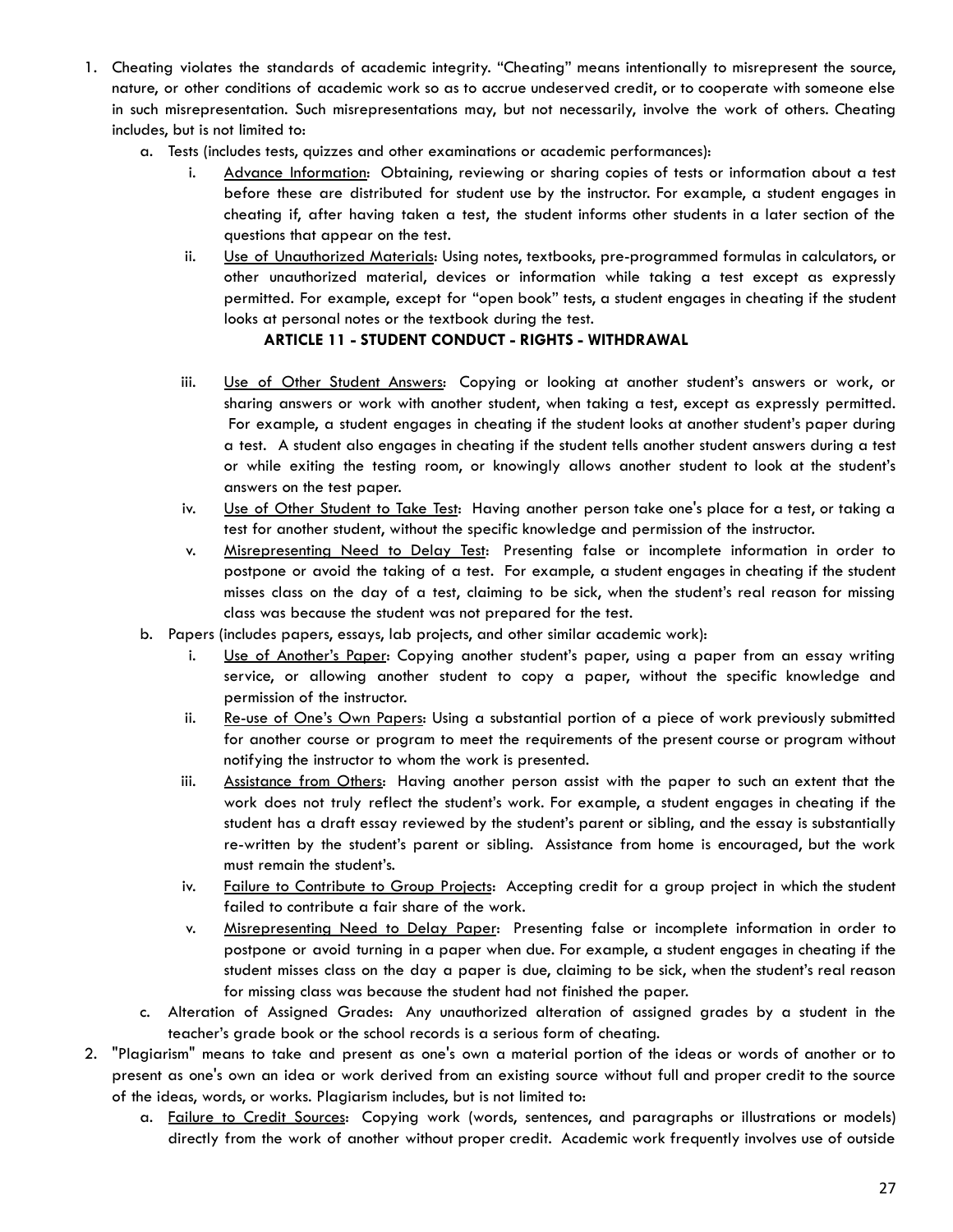sources. To avoid plagiarism, the student must either place the work in quotations or give a citation to the outside source.

- b. Falsely Presenting Work as One's Own: Presenting work prepared by another in final or draft form as one's own without citing the source, such as the use of purchased research papers or use of another student's paper.
- 3. "Contributing" to academic integrity violations means to participate or assist another in cheating or plagiarism. It includes but is not limited to allowing another student to look at your test answers, to copy your papers or lab projects, and to fail to report a known act of cheating or plagiarism to the instructor or administration.

# **Sanctions**

The following sanctions can occur for academic integrity offenses:

1. Academic Sanction: The instructor will refuse to accept the student's work in which the cheating or plagiarism took place, assign a grade of "F" or zero for the work, and require the student to complete a test or project in place of the work within such time and under such conditions as the instructor may determine appropriate. In the event the **ARTICLE 11 - STUDENT CONDUCT - RIGHTS - WITHDRAWAL**

student completes the replacement test or project at a level meeting minimum performance standards, the instructor will assign a grade which the instructor determines to be appropriate for the work. Credit for the class may be withheld pending successful completion of the replacement test or project.

- 2. Report to Parents and Administration: The instructor will notify the Principal of the offense and the instructor or Principal will notify the student's parents or guardian.
- 3. Student Discipline Sanctions: Academic integrity offenses are a violation of school rules. The Principal may recommend sanctions in addition to those assigned by the instructor, up to and including suspension or expulsion. Such additional sanctions will be given strong consideration where a student has engaged in a serious or repeated academic integrity offense or other rule violations, and where the academic sanction is otherwise not a sufficient remedy, such as for offenses involving altering assigned grades or contributing to academic integrity violations.

# **Section 3 Stealing**

Willful possession of another person's property or possessions is a violation and punishable upon validated charges. The violator will be suspended from extracurricular activities through administrative approval.

#### **Section 4 Withdrawal from School**

If it becomes necessary to withdraw from school, students should do the following:

- 1. Report to the Principal's office and receive a clearance blank to take to the teachers.
- 2. Return this blank to the Principal's office with the signature of the Librarian, teachers, and Superintendent indicating that all books and supplies have been returned and that all fines and bills have been paid.
- 3. The parents or guardians must give the school written permission to send the student's transcript of credits and records to the school which he/she will be attending. No transcript of credits can be sent to school, armed forces, etc. unless the above conditions have been fulfilled.

# **Section 5 Permanent Records**

A file of student permanent records is kept in the school office. The file contains grades, personal information, enrollment information, health records, test results, vocational plans, etc. The following people have access to the information contained within a student's files: the student; the student's parents or guardians; teachers; the counselor; administrators; probation or parole officers; colleges; and other schools upon written requests for transcripts; and the court, should it subpoena such records.

#### **ARTICLE 12 - ACTIVITIES - ELIGIBILITY - OTHER INFORMATION**

#### **Section 1 Student Fee Guidelines**

*K-12 Classroom Supplies:* A list of recommended items will be available. This is not eligible for a fee waiver.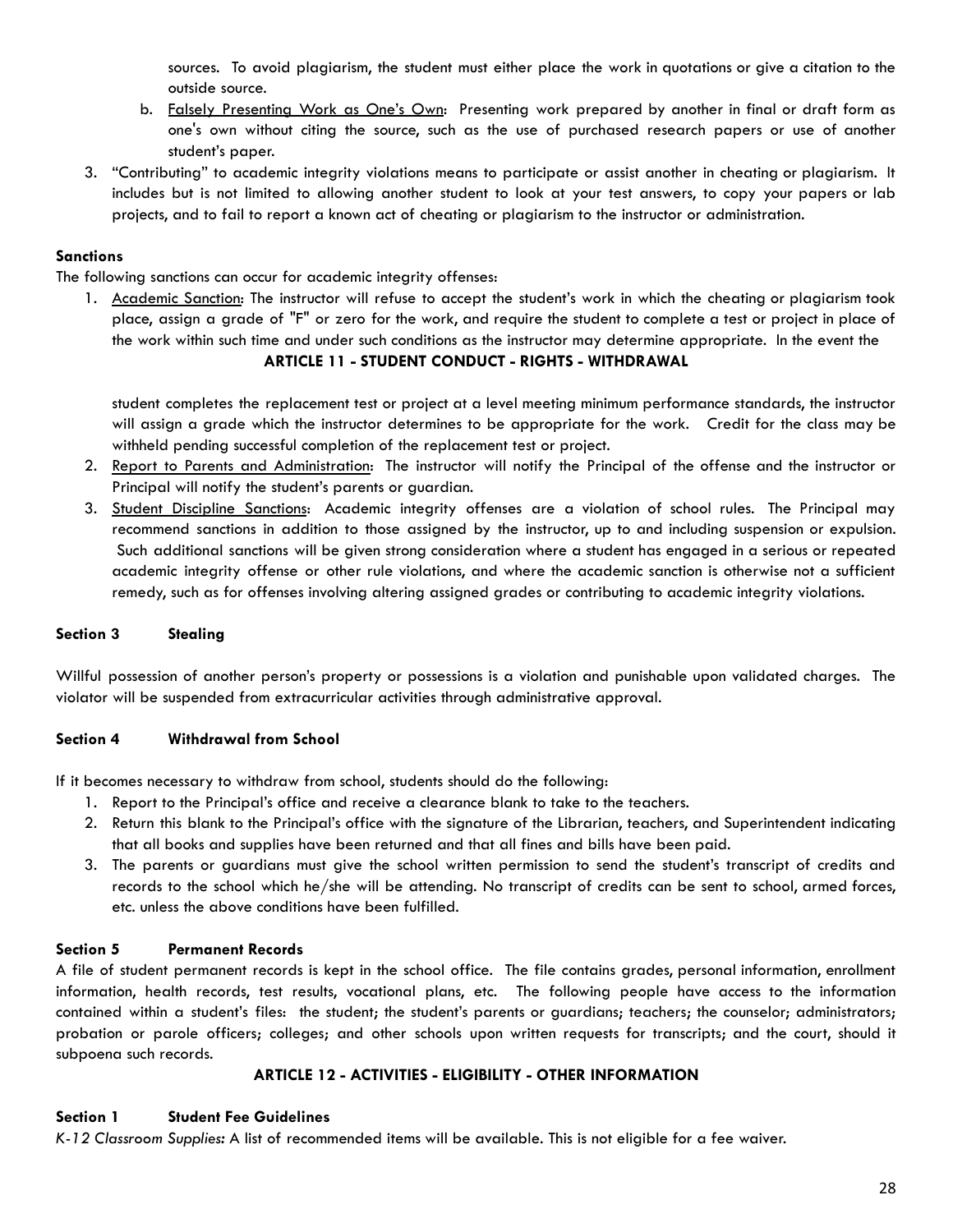*Field Trip:* Admission fees will be the responsibility of the student for one field trip. This is eligible for fee waiver.

*Activity Pass:* This pass will allow admission to school sponsored JV/Varsity home games for the year. This does not include conference tournaments or NSAA sponsored activities. This is not eligible for a fee waiver.

\$30 per student Grades K-6 \$30 per student Grades 7-12 \$60 per Adult \$25 per Out-of-District Senior Citizen In-district Senior Citizen - free

*Physical Education Classes:* Classes are provided to grades K-6 five days a week. Students are required to have appropriate clothes and shoes. This is not eligible for a fee waiver.

*Music:*

Band

- 1. Instruments and lesson books are the responsibility of the student, but are eligible for fee waiver.
- 2. Instrument choices for a fee waiver student is up to the school based on instrument availability.

#### **ARTICLE 12 - ACTIVITIES - ELIGIBILITY - OTHER INFORMATION**

- 3. Personal consumables are the responsibility of the student (reeds, valve oil, etc.)
- 4. Uniform cleaning is the responsibility of the student but are eligible for fee waiver.

The school district will not be responsible for the cost of, or providing equipment or clothing, which may be specially fitted or worn exclusively by a student. Waivers must be submitted **prior** to the time of the event and are available online, in the school office, in this handbook, or from class sponsors. If a student requests and receives a fee waiver and then does not attend the event, the student must repay any fees or registration costs incurred by the school for that student to attend the event.

## **Section 2 Concussions Return to Learn**

Sterling Public Schools will follow the guidelines set forth by the Nebraska Sports Concussion Network. The school's Concussion Management Team will meet about any student who has sustained a concussion and will individualize a plan for each student to return to the classroom.

#### **Section 3 Field Trips**

Elementary classes will be allowed up to two field trips per year, as long as these trips are both educational in nature and tied to established curriculum. The school will pay for transportation for all field trips, but will only pay admission fees for one of the field trips. Parents will be notified by letter of where the trip will be and what the students will do on the trip. A field trip permission form will need to be completed with a parent's signature before the student will be allowed to go on any field trip. No students will be able to attend a class field trip if failing the class which is sponsoring the field trip or activity. The student will be required to do a project, paper, etc. assigned at the discretion of the teacher involved to replace missing the field trip. The number of parents going on the trip to help with the students shall be left to the discretion of the teacher.

#### **Section 4 Sterling School Boosters Organizations**

All parents of students attending Sterling Public School are automatically members of the Sterling School Boosters Organization. This organization exists to support the activities of the school. Meetings are usually held once a month. The officers include a president, vice-president, secretary, and treasurer.

#### **Section 5 Copyright and Fair Use - Board of Education Policy #3020**

It is the school's policy to follow the federal copyright law. Students are reminded that, when using school equipment and when completing course work, they also must follow the federal copyright laws. The federal copyright law governs the reproduction of works of authorship. Copyrighted works are protected regardless of the medium in which they are created or reproduced; thus, copyright extends to digital works and works transformed into a digital form. Copyrighted works are not limited to those that bear a copyright notice.

The "fair use" doctrine allows limited reproduction of copyrighted works for educational and research purposes. The relevant portion of the copyright statute provides that the "fair use" of a copyrighted work, including reproduction "for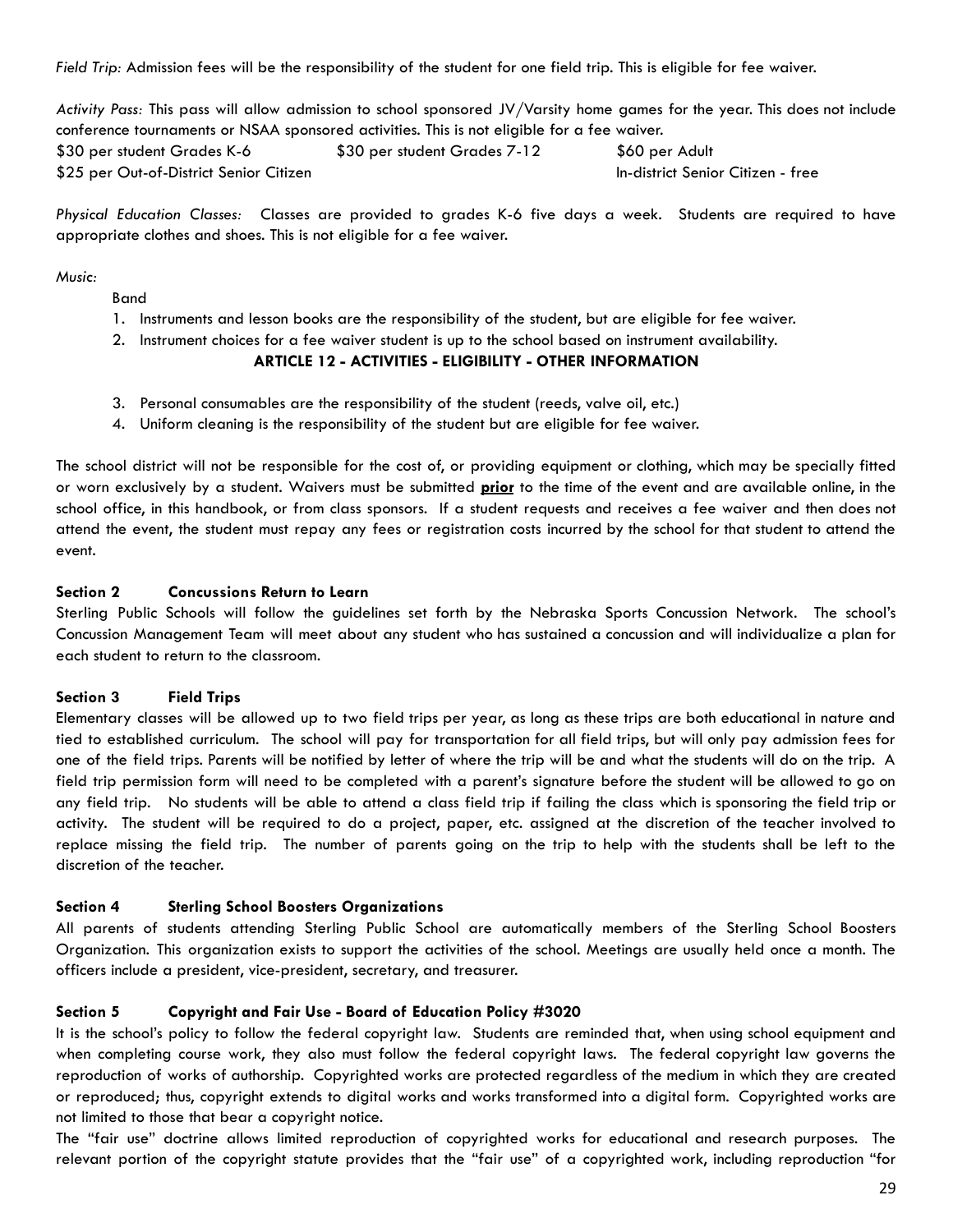purposes such as criticism, news reporting, teaching (including multiple copies for classroom use), scholarship, or research" is not an infringement of copyright. The law lists the following factors as the ones to be evaluated in determining whether a particular use of a copyrighted work is a permitted "fair use", rather than an infringement of the copyright:

- ⦁ The purpose and character of the use, including whether such use is of a commercial nature or is for nonprofit educational purposes;
- the nature of the copyrighted work;
- the amount and substantiality of the portion used in relation to the copyrighted work as a whole, and
- ⦁ the effect of the use upon the potential market for or value of the copyrighted work.

Although all of these factors will be considered, the last factor is the most important in determining whether a particular use is "fair". Students should seek assistance from a faculty member if there are any questions regarding what may be copied.

#### **ARTICLE 13 - INSTRUCTION - CURRICULUM**

## **Section 1 Registration**

**KINDERGARTEN ADMISSION**: Children must have reached the age of five years or will reach such age five on or before July 31st of the current school year. A child may be admitted if they have reached the age of five between August 1 and October  $15<sup>th</sup>$  only if the parent or guardian requests such entrance and provides an affidavit stating that the child attended kindergarten in another jurisdiction in the current school year, or the family anticipates relocation to another jurisdiction within the current school year.

A requirement for attendance is (a) birth certificate with a raised state seal signed by the proper official. (b) Proper immunization papers; (c) and physical examination on forms available at the school office.

#### **Section 2 Grading System**

Kindergarten, 1<sup>st</sup> Grade, 2<sup>nd</sup> Grade, & 3<sup>rd</sup> Grade A – Advanced S – Satisfactory N – Needs Improvement M – Mastered

The following grading system will be used for reporting progress to parents of grades 4-6:

| А | 93-100 | 3.5 | 69 or below |
|---|--------|-----|-------------|
| В | 85-92  | 2.5 | Incomplete  |
| C | 77-84  | 1.5 |             |
| D | 70-76  | 0.0 |             |

Incompletes will be given when a student's work is not complete. Unfinished work must be completed. Failure to do so will result in a failing grade for that subject. Exceptions will be considered by the Principal.

Questions about grades should be referred to the teacher responsible for giving the grade. Appeals will be handled by both student and teacher through the Principal. Grades in a student's report card are not given by the teacher; they are earned by the student.

**WARNING:** A student who, for any reason, is absent 6 (six) times from a semester course will be given a verbal warning and a letter to parents that there has been excessive absence. At 10 (ten) absences you will be given a verbal warning and a final letter will be mailed to parents notifying them of excessive absence and the policy concerning excessive absence.

**Section 3 Report Cards**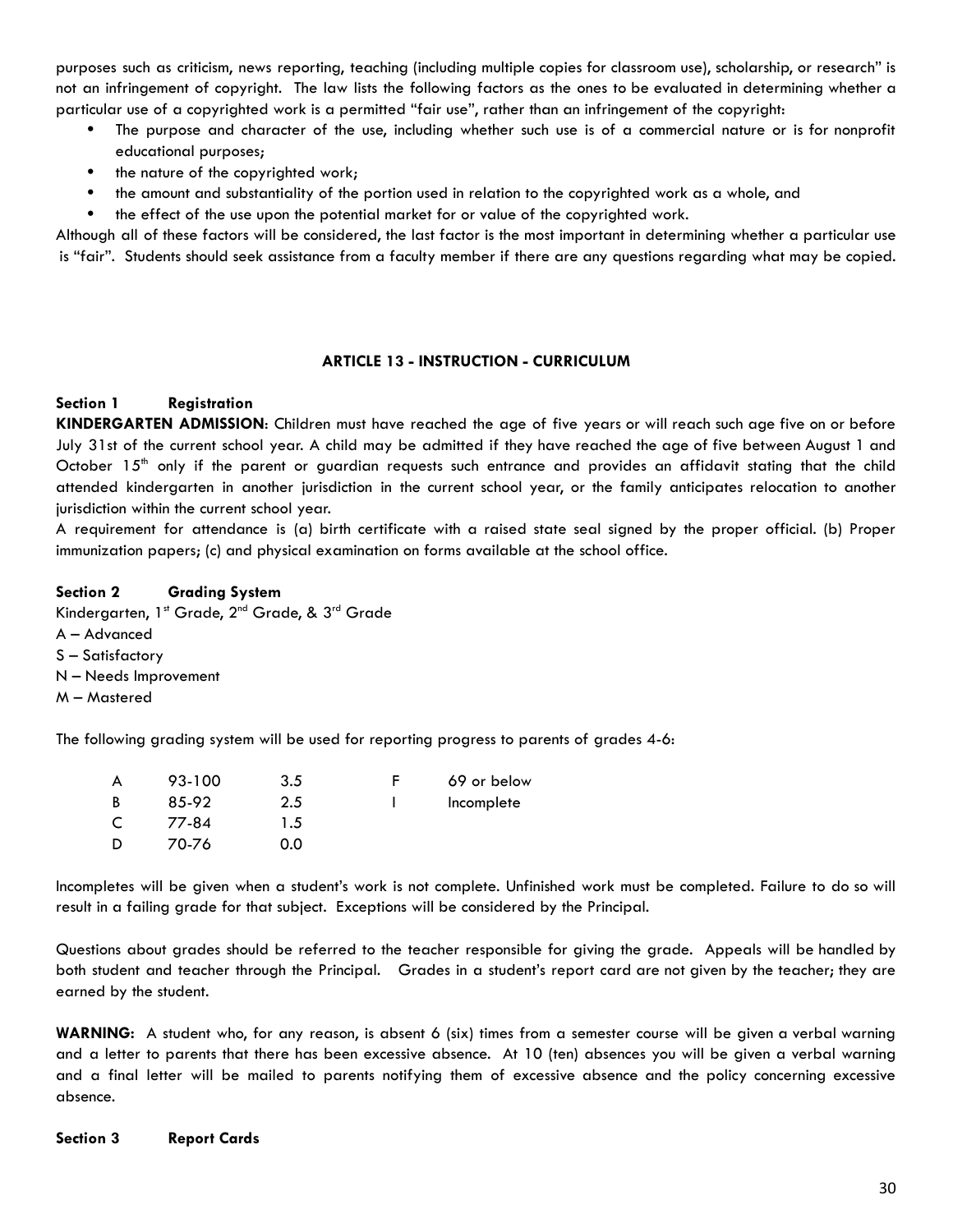Report cards will be distributed to the students and parents four (4) times per year. These reports will usually be available during the week following the end of any quarter grading period.

The school will also issue progress reports to parents of students who are not doing satisfactory work, or are in danger of receiving failing grades for that quarter. All teachers will send mid-quarter reports to parents of students in each class.

# **Section 4 Teacher Certification**

The No Child Left Behind Act of 2001 gives parents the right to get information about the professional qualifications of their child's classroom teacher. Upon request, Sterling Schools will provide the following information to parents:

- ⦁ The status of the professional qualifications of the students' classroom teacher in regard to licensing criteria for the grade levels and subject areas taught, as well as the baccalaureate and advanced degrees held, and the field of certification.
- ⦁ Information concerning where a teacher is teaching under emergency or provisional status through which state qualifications have been waived, and timely notice if their child has been taught for four or more consecutive weeks by a teacher who is not highly qualified.

## **ARTICLE 13 - INSTRUCTION - CURRICULUM**

## **Section 5 Books and Supplies**

Textbooks will be issued to students by their teachers. The students are expected to take care of textbooks. Students shall be held responsible for all school property which they check out from school, and will be expected to reimburse the school for lost or abused items.

Parents/guardians of students in grades 1-5 are asked to furnish certain consumable items that their child will need such as pencils, erasers, paper, and crayons. Additional special requests may be made by the classroom teacher. Grades K-5 request that NO Trapper Keepers be sent to school due to unavailable room inside the individual desks.

Each student is responsible for textbooks and materials issued to him/her during the year. At the outset, teachers will check your text and note its condition. Should you lose or damage the book, the following will apply:

- 1. Lost book..................Replacement cost (minus depreciation)
- 2. Writing in book..................25¢
- 3. Torn page(s)..................50¢
- 4. Missing pages or broken binding..................50¢ per page
- 5. Returned unusable..................Replacement cost (minus depreciation)

No charging will be permitted and all fines must be paid before report cards are given at the appropriate reporting period.

Money collected from fines will be handed into the office.

#### **Section 6 Home Study**

Each student is expected to spend some time on the preparation of studies outside of school hours. The amount of time needed depends upon the student's degree of efficiency. Since the capacity to learn varies, no definite limit can be set for the amount of home study needed except that required for completion of the assignments. If work cannot be completed in a reasonable time, the student should seek the help and advice of his teachers, or consult with the Principal and/or Guidance Counselor. If the student abides by these suggestions he/she should be successful in all his/her course work and happy with school in general.

#### **Section 7 Special Programs**

Students who are experiencing difficulty in their academic subjects may be advised to come in before or after school to receive individualized help. Parents will be notified and their permission received prior to implementation of this procedure. **ACHIEVEMENT TESTS**:

NWEA Achievement tests will be given to all students grades  $1^{\text{st}}$  -  $6^{\text{th}}$ , twice throughout the school year. Results of the tests will be sent home or given out at Parent-Teacher Conferences.

#### **SPECIAL EDUCATION PROGRAM:**

Handicapped children between the ages of birth and twenty-one years of age are eligible for special education services. In order to be eligible, the child must meet specific criteria established by the State of Nebraska in Rule 51.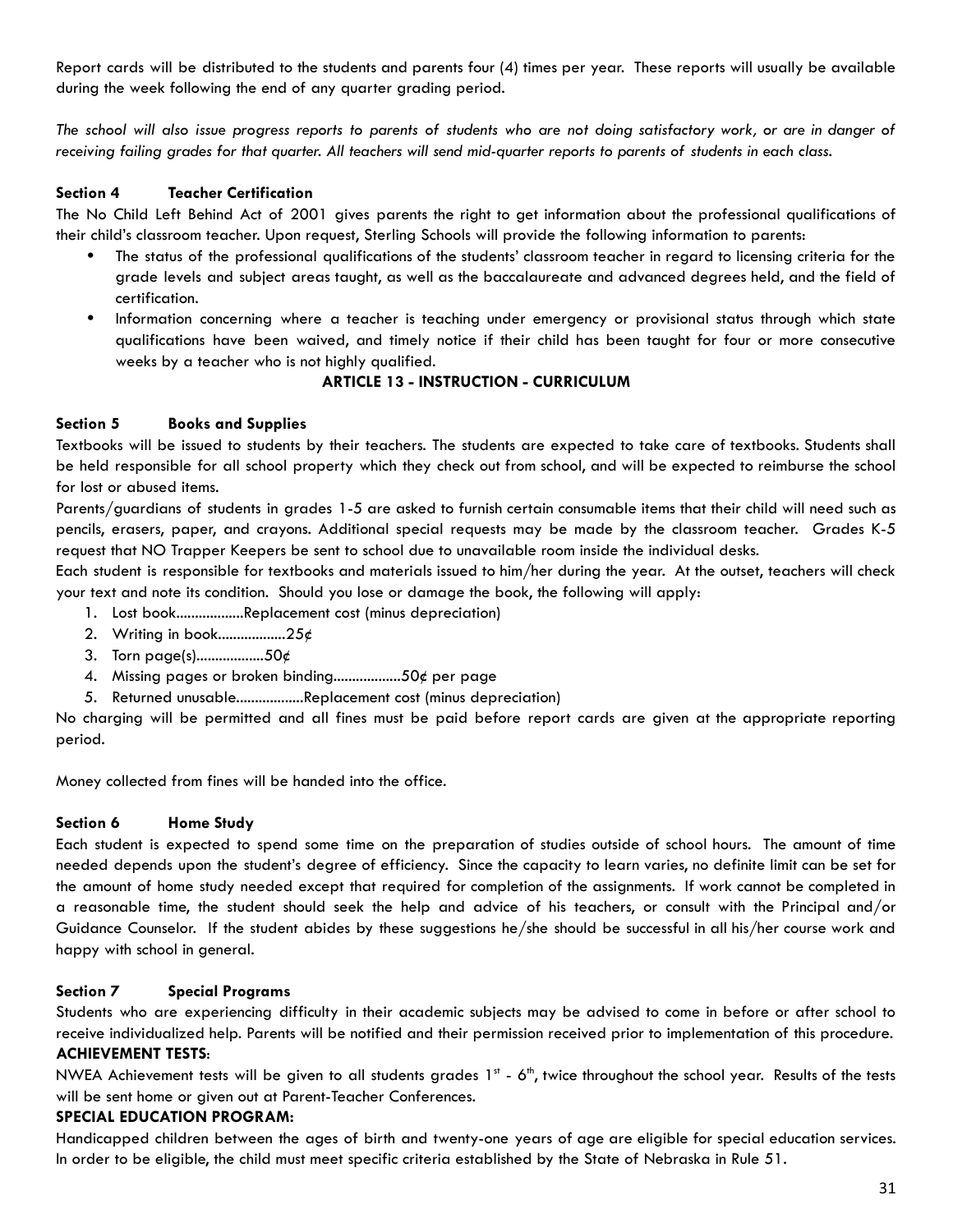If you believe that your child may qualify for any of these programs, please contact your local school Principal so arrangements for diagnosis can be made. All these services are provided by the Sterling Public School. This program provides additional individualized instruction or students who need additional instruction to be successful in the regular classroom.

#### **Section 8 Guidance**

Guidance services are available for every student in school. These services are intended to aid in the development of individual programs best suited to a child's potential and capabilities, as well as discussions of problems of any kind. Teachers will issue passes to see the Guidance Counselor during her office hours.

The Guidance Department was organized for the purpose of helping each student to adjust to his/her present learning environment, to enjoy all educational opportunities that meet his/her interests and learning capabilities, and to aid the student in becoming self-directed.

The Guidance Counselor, with the cooperation of all other faculty members, carries on the work of this department. Any student may contact the counselor for aid or advice in whatever problem he/she may face. Any faculty member may refer a student to the guidance department for necessary aid and advice.

#### **ARTICLE 13 - INSTRUCTION - CURRICULUM**

#### **Section 9 How to See Your Counselor**

If a student is seeking help from the school counselor, an appointment should be made with the counselor for the necessary meeting.

Each year the guidance department will be giving different batteries of tests to the various classes in order to measure interest, achievement, aptitude, and academic potential. The test results are used to help each individual student analyze his/her own potential and to help plan the progress of studies best suited to each student. These test results will become a part of the student's permanent record and will be available to the parents and the student for consultation purposes. The dates for these *tests will be announced to those students who will take the test.*

#### **Section 10 Title1 - Parent Involvement Policy and Learning Compact**

Sterling Public Schools offers a school wide Title 1 program. It is the school's responsibility to provide a high-quality curriculum and instruction in a supportive and effective learning environment that enables children to meet state academic achievement standards.

#### **Section 11 Speech and Language**

The speech-language pathologist at Sterling School is employed by the Educational Service Unit #4 and sets his/her schedule based on the needs of the students. His/her job is to diagnose and assist preschool and school aged children with speech and/or language disorders. Most children are referred by their classroom teacher; however, a few are referred by parents. If you have any concerns about your child's speech or language development, contact your child's teacher to discuss your concerns.

# **ARTICLE 14 - STUDENT INTERNET AND COMPUTER ACCESS - BOARD OF EDUCATION POLICY #5037**

Students are expected to use computers and the Internet as an educational resource. The following procedures and guidelines govern the use of computers and the Internet at school.

#### I. **Student Expectations in the Use of the Internet**

#### A. **Acceptable Use**

- 1. Students may use the Internet to conduct research assigned by teachers.
- 2. Students may use the Internet to conduct research for classroom projects.
- 3. Students may use the Internet to gain access to information about current events.
- 4. Students may use the Internet to conduct research for school-related activities.
- 5. Students may use the Internet for appropriate educational purposes.
- B. **Unacceptable Use**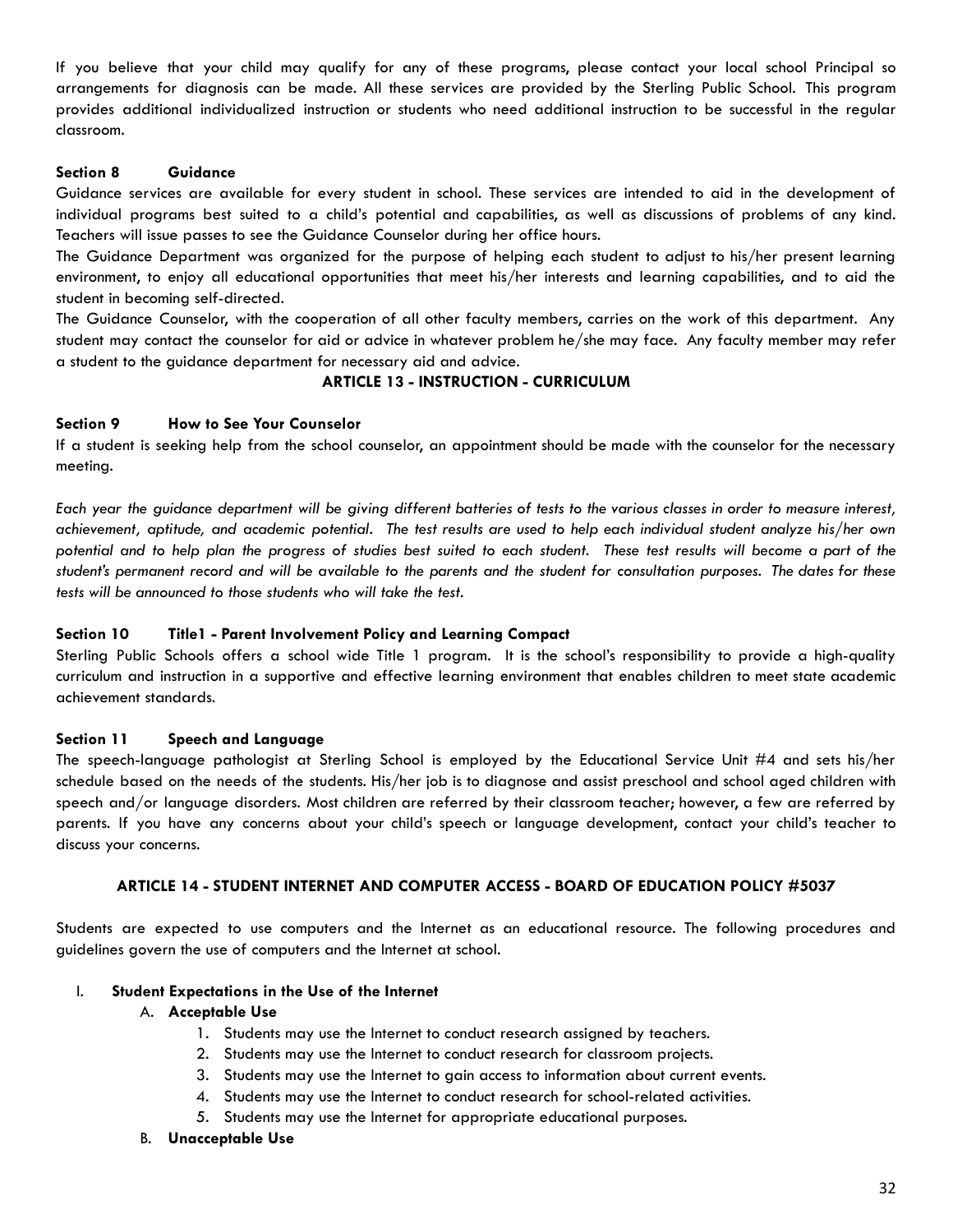- 1. Students shall not use school computers to gain access to material that is obscene, pornographic, harmful to minors, or otherwise inappropriate for educational uses.
- 2. Students shall not engage in any illegal or inappropriate activities on school computers, including the downloading and copying of copyrighted material.
- 3. Students shall not use email, chat rooms, instant messaging, or other forms of direct electronic communications on school computers for any unauthorized or unlawful purpose or in violation of any school policy or directive.
- 4. Students shall not use school computers to participate in online auctions, online gaming or mp3/mp4 sharing systems.
- 5. Students shall not disclose personal information, such as their names, school, addresses, or telephone numbers outside the school network.
- 6. Students shall not use school computers for commercial advertising or political advocacy of any kind without the express written permission of the system administrator.
- 7. Students shall not publish web pages that purport to represent the school district or the work of students at the school district without the express written permission of the system administrator.
- 8. Students shall not erase, rename or make unusable anyone else's computer files, programs or disks.

# **ARTICLE 14 - STUDENT INTERNET AND COMPUTER ACCESS - BOARD OF EDUCATION POLICY #5037**

- 1. Students shall not share their passwords with fellow students, school volunteers or any other individuals, and shall not use, or try to discover, another user's password.
- 2. Students shall not copy, change or transfer any software or documentation provided by the school district, teachers or another student without permission from the system administrator.
- 3. Students shall not write, produce, generate, copy, propagate or attempt to introduce any computer code designed to self-replicate, damage, or otherwise hinder the performance of any computer's memory, file system, or software. Such software is often called, but is not limited to, a bug, virus, worm, or Trojan Horse.
- 4. Students shall not configure or troubleshoot computers, networks, printers or other associated equipment, except as directed by a teacher or the system administrator.
- 5. Students shall not take home technology equipment (hardware or software) without permission of the system administrator.
- 6. Students shall not forge electronic mail messages or web pages.

# II. **Enforcement**

# A. **Methods of Enforcement**

- 1. The district monitors all Internet communications, Internet usage and patterns of Internet usage. Students have no right of privacy to any Internet communications or other electronic files. The computer system is owned by the school district. As with any school property, any electronic files on the system are subject to search and inspection at any time.
- 2. The school district uses a technology protection measure that blocks access to some Internet sites that are not in accordance with the policy of the school district. Standard use of the Internet utilizes a proxy server-based filter that screens for non-curriculum related pages.
- 3. Due to the nature of filtering technology, the filter may at times filter pages that are appropriate for student research. The system administrator may override the technology protection measure for the student to access a site with legitimate educational value that is wrongly blocked.
- 4. The school district staff will monitor students' use of the Internet through direct supervision and by monitoring Internet use history to ensure enforcement of the policy.

# B. **Consequences for Violation of this Policy**

- 1. Access to the school's computer system and to the Internet is a privilege, not a right. Any violation of school policy and rules may result in:
	- a) Loss of computer privileges;
	- b) Short-term suspension;
	- c) Long-term suspension or expulsion in accordance with the Nebraska Student Discipline Act; and
	- d) Other discipline as school administration and the school board deem appropriate.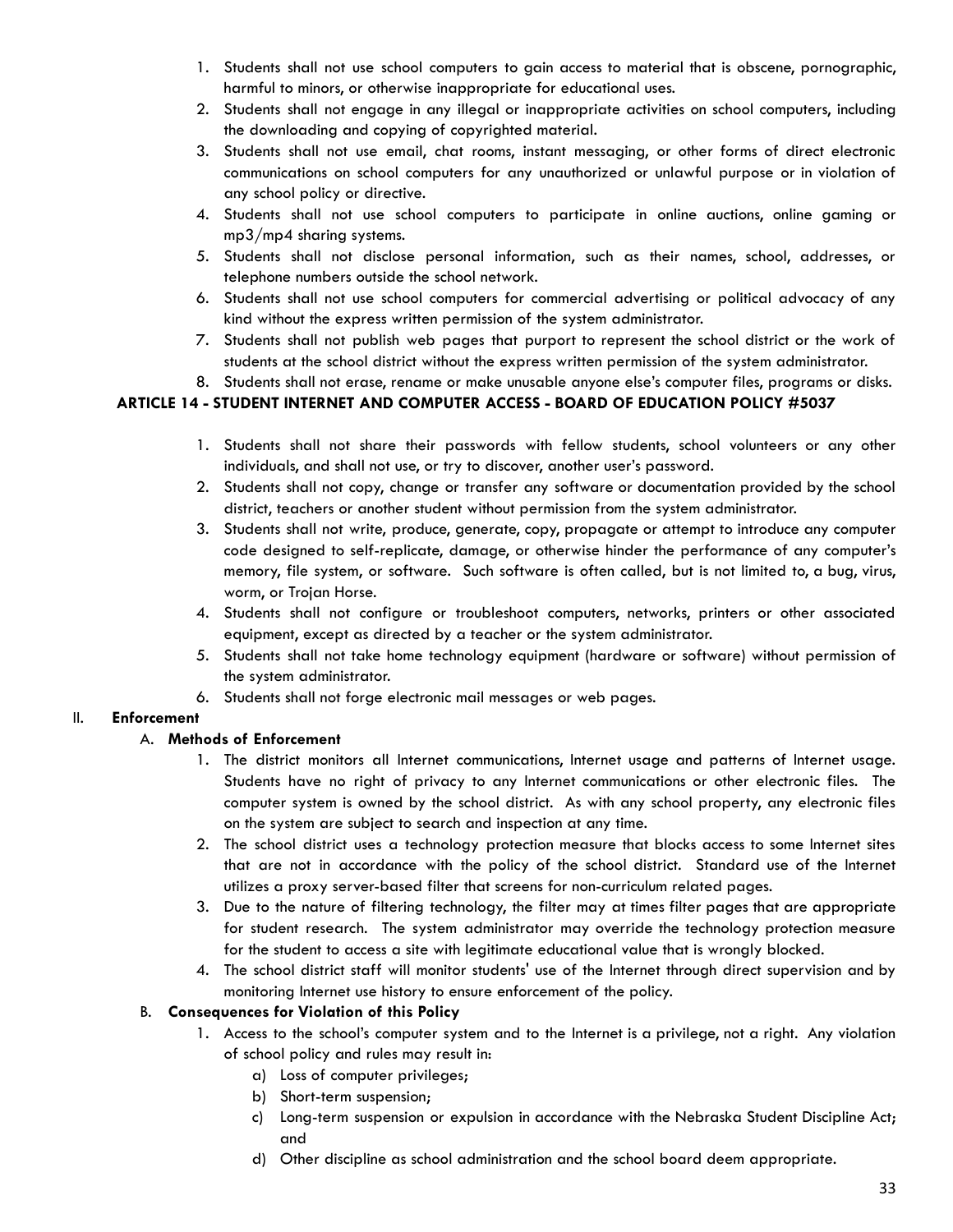2. Students who use school computer systems without permission and for non-school purposes may be guilty of a criminal violation and will be prosecuted.

# III. **Children's Online Privacy Protection Act (COPPA)**

- A. The school will not allow companies to collect personal information from children under 13 for commercial purposes. The school will make reasonable efforts to disable advertising in educational computer applications.
- B. This policy allows the school to act as an agent for parents in the collection of information within the school context. The school's use of student information is solely for education purposes.

# **Section 2 Notice to Parents**

The Sterling School District wishes to offer your child limited access to the Internet and an electronic mail (email) account. The Internet is a collection of thousands of interconnected computer networks. The vast amount of information contained within the Internet's libraries can provide valuable learning opportunities to students.

## **ARTICLE 14 - STUDENT INTERNET AND COMPUTER ACCESS - BOARD OF EDUCATION POLICY #5037**

Establishing an email address will allow your child to participate in distance learning activities, communicate with other students around the world, ask questions of and consult with experts, and locate specific material to meet the needs of educational projects.

If your child is a minor (under age 18), your authorization is needed before your child may use these resources. The attached regulations for student use of computers, technology and the Internet should be read carefully and understood by all Internet users. As parents/guardians, you should review it in detail with your children before they begin using the Internet and email in their classroom.

A filtering system is in place to prevent access to certain unacceptable sites on the Internet. However, it is important to understand that no solution is perfect and we cannot guarantee that students will only have access to educational materials. Ultimately, parents/guardians are responsible for setting and conveying the standards that their child should follow. To that end, the School District supports and respects each family's right to decide whether or not to authorize Internet and email access.

If you agree to allow your child to have Internet access and an email address, sign the Acceptable Use Agreement (Appendix A) and return it to your school.

## **Notice of Nondiscrimination**

The school district does not discriminate on the basis of race, color, national origin, sex, disability, or age in its programs and activites and provides equal access to the Boy Scouts and other designated youth groups. The following person has been designated to handle inquiries regarding the nondiscrimination policies:

| Name:      | Adrian Allen                     |
|------------|----------------------------------|
| Title:     | Superintendent                   |
| Address:   | 250 Main St, Sterling, NE 68443  |
| Telephone: | 402-866-4761 x102                |
| E-mail:    | aallen@sterlingpublicschools.com |

For further information on notice of nondiscrimination, visit <http://wdcrobcolp01.ed.gov/CFAPPS/OCR/contactus.cfm> for the address and phone number of the office that serves your area or call 1-800-421-3481.

For additional prohibited discrimination and related information, please review School District Policy 3053 - Nondiscrimination.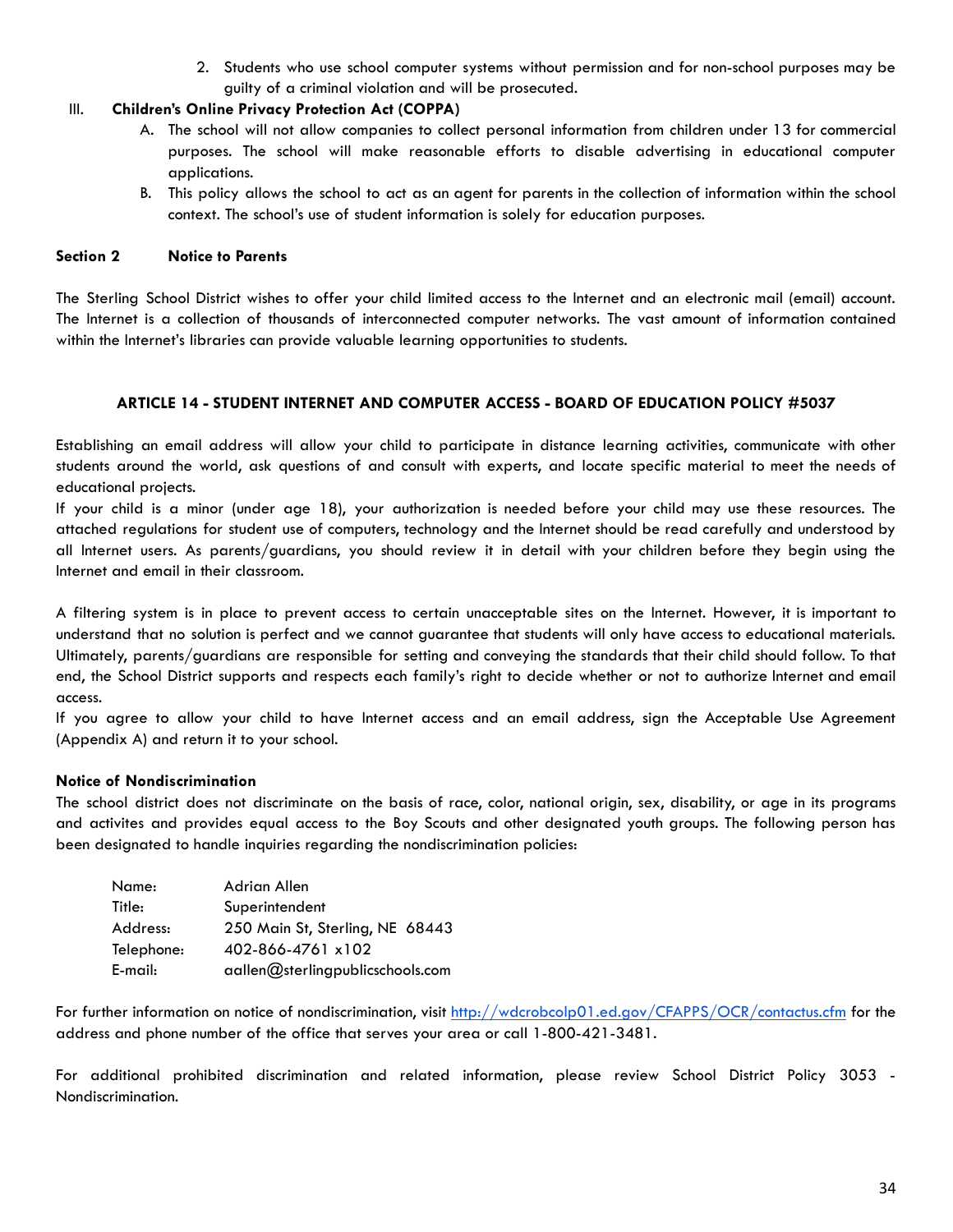# **STERLING PUBLIC SCHOOL SCHOOL - PARENT - STUDENT COMPACT 2021-2022**

The Sterling Public School ("District") and the parents of students participating in activities, services, and programs funded by Title I agree that this Compact outlines how the parents, school staff, and students will share the responsibility for improved student academic achievement and the means by which the school and parents will build and develop a partnership that will help children meet or exceed the District's standards.

# School Responsibilities:

We, as the faculty and staff of the District, will:

- Provide high-quality curriculum and instruction in a supportive and effective learning environment to enable children to meet the challenging state academic standards.
- Consider the promises made in the Compact at parent-teacher conferences.
- Provide parents with progress reports as requested and pursuant to district policy.
- Communicate and work with families to support students' learning.

## Parent Responsibilities:

I, as a parent, will support my child's learning in the following ways:

- Communicate and work with teachers and school staff on an ongoing basis to be involved and support my child's learning.
- Value and support my child's attendance at school.
- Ensure that homework is completed.
- Promote positive use of my child's extracurricular time.
- Participate in parent groups that support the district's students.
- Endeavor to stay informed about my student's progress and request updates as needed.

# **Student Responsibilities:**

I, as a student, will share the responsibility to improve my academic achievement in the following ways:

- Cooperate with my teachers in school and be responsible for my behavior.
- Complete all of my homework assignments on time.
- Participate to the best of my ability in all of my classes.
- Participate in extracurricular activities which will help me become a better student and stay active in my school and community.
- Let my teachers and family know when I need help.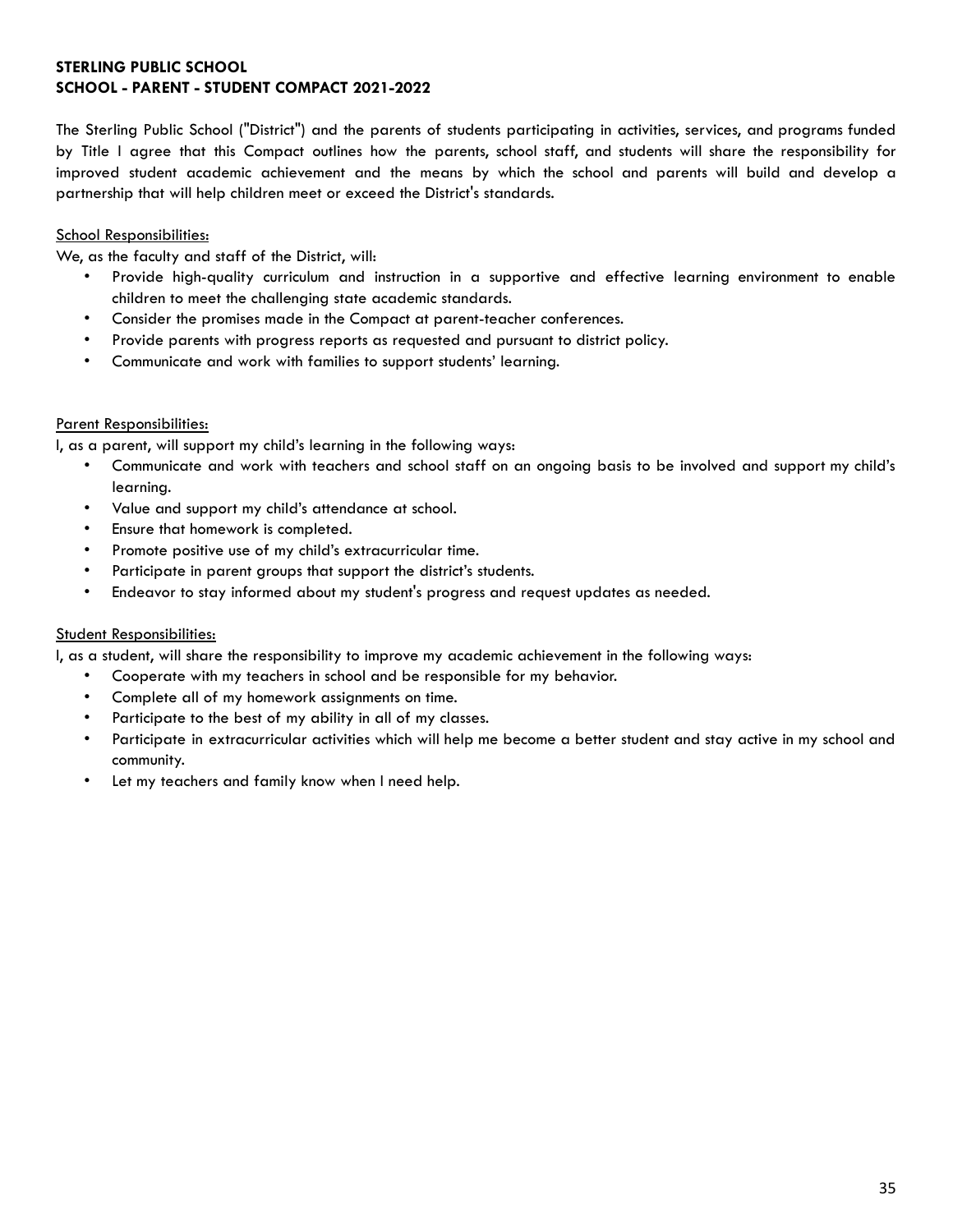## **APPENDIX A - 2021-2022**

## **ACCEPTABLE USE OF COMPUTERS AND NETWORKS - PARENT'S AGREEMENT**

\_\_\_\_\_\_\_\_\_\_\_\_\_\_\_\_\_\_\_\_\_\_\_\_\_\_\_\_\_\_\_\_\_\_\_\_\_\_\_\_\_\_\_\_\_\_\_\_

\_\_\_\_\_\_\_\_\_\_\_\_\_\_\_\_\_\_\_\_\_\_\_\_\_\_\_\_\_\_\_\_\_\_\_\_\_\_\_\_\_\_\_\_\_\_\_\_

\_\_\_\_\_\_\_\_\_\_\_\_\_\_\_\_\_\_\_\_\_\_\_\_\_\_\_\_\_\_\_\_\_\_\_\_\_\_\_\_\_\_\_\_\_\_\_\_

\_\_\_\_\_\_\_\_\_\_\_\_\_\_\_\_\_\_\_\_\_\_\_\_\_\_\_\_\_\_\_\_\_\_\_\_\_\_\_\_\_\_\_\_\_\_\_\_

\_\_\_\_\_\_\_\_\_\_\_\_\_\_\_\_\_\_\_\_\_\_\_\_\_\_\_\_\_\_\_\_\_\_\_\_\_\_\_\_\_\_\_\_\_\_\_\_

\_\_\_\_\_\_\_\_\_\_\_\_\_\_\_\_\_\_\_\_\_\_\_\_\_\_\_\_\_\_\_\_\_\_\_\_\_\_\_\_\_\_\_\_\_\_\_\_

In order to make sure that all members of Sterling Public School community understand and agree to these rules of conduct, we ask that you as a parent/guardian sign the following statement:

I have received a copy of, and have read, the Student Internet and Computer Access Policy #5037 adopted by Sterling Public Schools. As parent or guardian of the student named below, I grant permission for my son or daughter to access networked computer services such as electronic mail (email) and the Internet. I understand that this free access is designed for educational purposes. I also understand that individuals may be held liable for violations of those Terms and Conditions. However, I also recognize that it is impossible to restrict access to all controversial materials and I will not hold Sterling Public Schools responsible for materials acquired or sent via the network.

I agree not to hold Sterling Public Schools, any of its employees, or any institution providing network access to Sterling Public Schools responsible for the performance of the system or the content of any material accessed through it.

Name of Student(s)

Signature of Parent/Guardian \_\_\_\_\_\_\_\_\_\_\_\_\_\_\_\_\_\_\_\_\_\_\_\_\_\_\_\_\_\_\_\_\_\_\_\_\_\_\_\_\_\_\_\_\_\_\_\_ Date: \_\_\_\_\_\_\_\_\_\_\_\_\_\_

This form will be retained on file by an authorized faculty designee for duration of applicable computer/network/Internet use. Once signed it will be applicable for the duration of a student's attendance at Sterling Public Schools.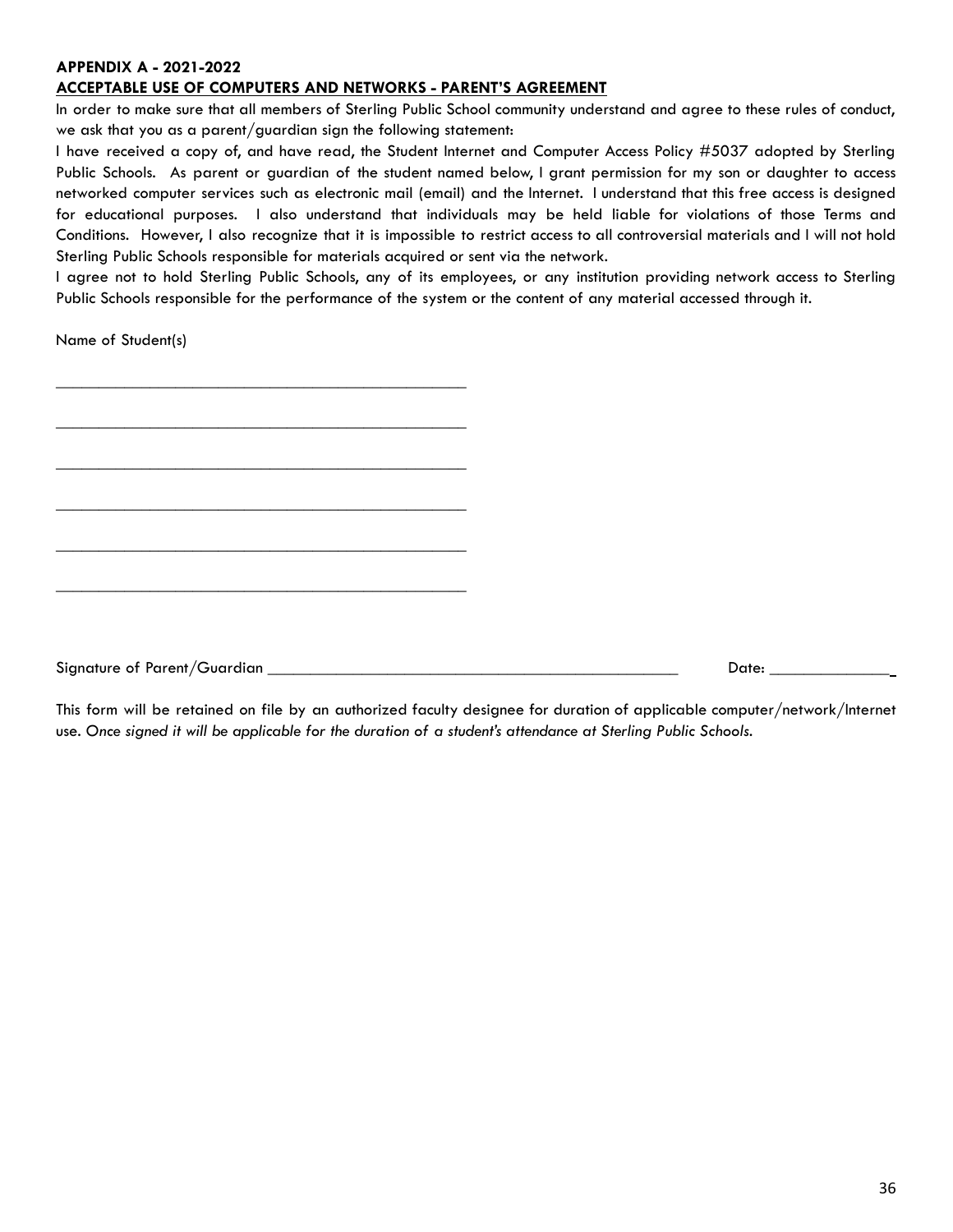## **APPENDIX B - 2021-2022**

## **STERLING PUBLIC SCHOOLS REQUEST TO WAIVE STUDENT FEES**

*Name of Student*

The Public Elementary and Secondary Student Fee Authorization Act of 2002 requires school districts waive any fees that the school district may impose on those students who qualify for free or reduced-price lunches under the United States Department of Agriculture child nutrition program. Refer to Board Policy #5045.

I hereby verify that the necessary reports are on file with the office of the Superintendent of schools which qualifies

\_\_\_\_\_\_\_\_\_\_\_\_\_\_\_\_\_\_\_\_\_\_\_\_\_\_\_\_\_\_\_\_\_\_\_\_\_\_\_\_\_\_\_\_\_\_\_\_\_\_\_\_\_\_\_\_\_\_\_ to receive free or reduced-price lunches, as set

forth by the United States Department of Agriculture child nutrition program. Furthermore, I request that fees or costs of material for the items or projects listed below be waived.

\_\_\_\_\_\_\_\_\_\_\_\_\_\_\_\_\_\_\_\_\_\_\_\_\_\_\_\_\_\_\_\_\_\_\_\_\_\_\_\_\_\_\_\_\_\_\_\_\_\_\_\_\_\_\_\_\_\_\_\_\_\_\_\_\_\_\_\_\_\_\_\_\_\_\_\_\_\_\_\_\_\_\_\_\_\_\_\_\_\_\_\_\_\_\_\_\_\_

\_\_\_\_\_\_\_\_\_\_\_\_\_\_\_\_\_\_\_\_\_\_\_\_\_\_\_\_\_\_\_\_\_\_\_\_\_\_\_\_\_\_\_\_\_\_\_\_\_\_\_\_\_\_\_\_\_\_\_\_\_\_\_\_\_\_\_\_\_\_\_\_\_\_\_\_\_\_\_\_\_\_\_\_\_\_\_\_\_\_\_\_\_\_\_\_\_\_

\_\_\_\_\_\_\_\_\_\_\_\_\_\_\_\_\_\_\_\_\_\_\_\_\_\_\_\_\_\_\_\_\_\_\_\_\_\_\_\_\_\_\_\_\_\_\_\_\_\_\_\_\_\_\_\_\_\_\_\_\_\_\_\_\_\_\_\_\_\_\_\_\_\_\_\_\_\_\_\_\_\_\_\_\_\_\_\_\_\_\_\_\_\_\_\_\_\_

\_\_\_\_\_\_\_\_\_\_\_\_\_\_\_\_\_\_\_\_\_\_\_\_\_\_\_\_\_\_\_\_\_\_\_\_\_\_\_\_\_\_\_\_\_\_\_\_\_\_\_\_\_\_\_\_\_\_\_\_\_\_\_\_\_\_\_\_\_\_\_\_\_\_\_\_\_\_\_\_\_\_\_\_\_\_\_\_\_\_\_\_\_\_\_\_\_\_

\_\_\_\_\_\_\_\_\_\_\_\_\_\_\_\_\_\_\_\_\_\_\_\_\_\_\_\_\_\_\_\_\_\_\_\_\_\_\_\_\_\_\_\_\_\_\_\_\_\_\_\_\_\_\_\_\_\_\_\_\_\_\_\_\_\_\_\_\_\_\_\_\_\_\_\_\_\_\_\_\_\_\_\_\_\_\_\_\_\_\_\_\_\_\_\_\_\_

\_\_\_\_\_\_\_\_\_\_\_\_\_\_\_\_\_\_\_\_\_\_\_\_\_\_\_\_\_\_\_\_\_\_\_\_\_\_\_\_\_\_\_\_\_\_\_\_\_\_\_\_\_\_\_\_\_\_\_\_\_\_\_\_\_\_\_\_\_\_\_\_\_\_\_\_\_\_\_\_\_\_\_\_\_\_\_\_\_\_\_\_\_\_\_\_\_\_

*\_\_\_\_\_\_\_\_\_\_\_\_\_\_\_\_\_\_\_\_\_\_\_\_\_\_\_\_\_\_\_\_\_\_ \_\_\_\_\_\_\_\_\_\_\_\_\_\_\_\_\_\_\_\_\_\_\_\_\_\_\_\_\_\_\_\_\_\_*

*\_\_\_\_\_\_\_\_\_\_\_\_\_\_\_\_\_\_\_\_\_\_\_\_\_\_\_\_\_\_\_\_\_\_ \_\_\_\_\_\_\_\_\_\_\_\_\_\_\_\_\_\_\_\_\_\_\_\_\_\_\_\_\_\_\_\_\_\_*

Waivers must be submitted **prior** to the time of the event.

Description of Fees to be Waived:

*Signature of Student Signature of Parent/Guardian*

*Date Signature of School Official*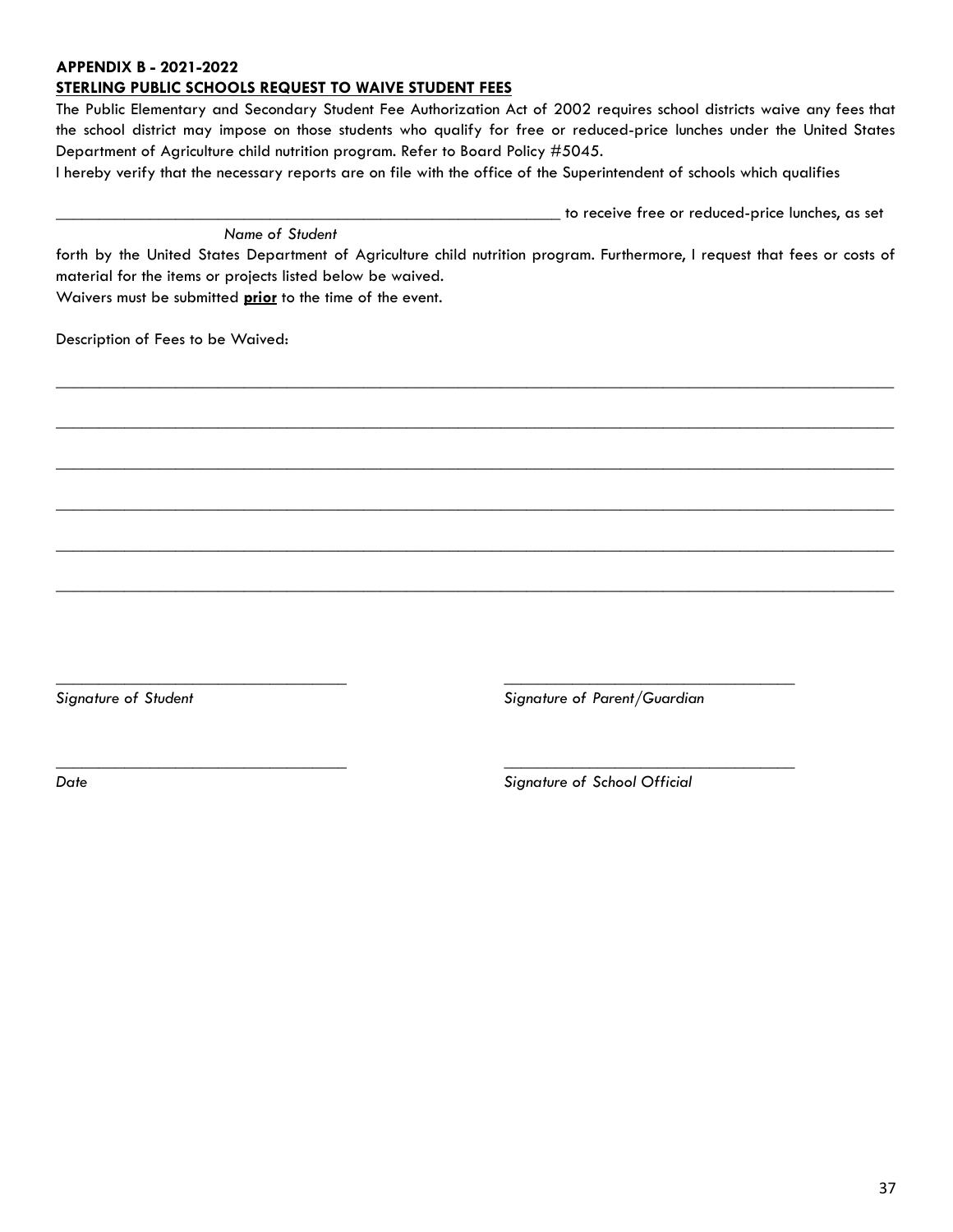## **APPENDIX C - 2021-2022**

## **STERLING PUBLIC SCHOOL FAMILY EDUCATIONAL RIGHTS & PRIVACY ACT (1974)**

According to the Family Educational Rights & Privacy Act, Sterling School is required to inform parents/legal guardians that standard information in regard to your child can be published unless you wish to restrict information. Examples of publications include district music/sports programs, honor roll, bulletin boards, newspapers, newsletters, student directories, websites, award listings, and birthday/Valentine lists. In addition, the press often covers special school events for the newspaper, television or website. If you choose to restrict your child's name or likeness, they will not be included in press coverage or publications, per Board Policy #5017.

If you do not wish to have your child's information released, you may check and sign the exclusion form below and return it to the school your child attends. This form will be placed in the student's file and be in effect for the duration of your child's *attendance at Sterling Public School.* It will be up to the parent to contact the school building to redirect any of the items from the preference you have marked below. Thanks for your partnership in your child's education.

It is important to note that Sterling School makes every effort to safeguard the privacy of our students. We do not release student information for unofficial business. If this form is not returned, your student will be placed in the NO RESTRICTIONS category.

#### **PLEASE PUT AN X IN FRONT OF THE CHOICE(S) THAT APPLY:**

\_\_\_\_\_\_ A. **No Restriction**s: I do not wish to restrict the release of any directory information about my child and hereby give consent for publication of the below mentioned items.

B. **Restrictions**: I hereby direct the school district **NOT TO RELEASE** the following directory information concerning my child:

\_\_\_\_\_\_ **Student Name/Home Address/Telephone Number/Birth date** Restriction will *exclude* your child from class lists, music or sports programs, newsletters, newspapers, Valentine and birthday lists, bulletin boards, honor roll, award listings, student directories, scholarship listings, graduation listings, etc.

\_\_\_\_\_\_ **Student Photo or Video Release** Restrictions will *exclude* your child from television, newsletter, newspaper, or website coverage of school events, field trips and classroom activities. (Does not include yearbook or photo ID)

\_\_\_\_\_\_ **Student Work Display** Restriction will *exclude* your child's schoolwork or art from being posted on the web, published in the paper or on television, and District 33 school displays at public buildings.

\_\_\_\_\_\_ **Military & Institutions of Higher Learning** Restriction will *exclude* Sterling Schools from sharing student name/home address/telephone number in lists given to recruiters.

NAME OF STUDENT(S):

| Grade ___________                                                            |
|------------------------------------------------------------------------------|
| $Grade \begin{tabular}{c} \multicolumn{1}{c }{\textbf{Grade}} \end{tabular}$ |
| Grade $\_\_$                                                                 |
| Grade ___________                                                            |
| Grade ___________                                                            |
| Grade ____________                                                           |
|                                                                              |
| Date: ____________                                                           |